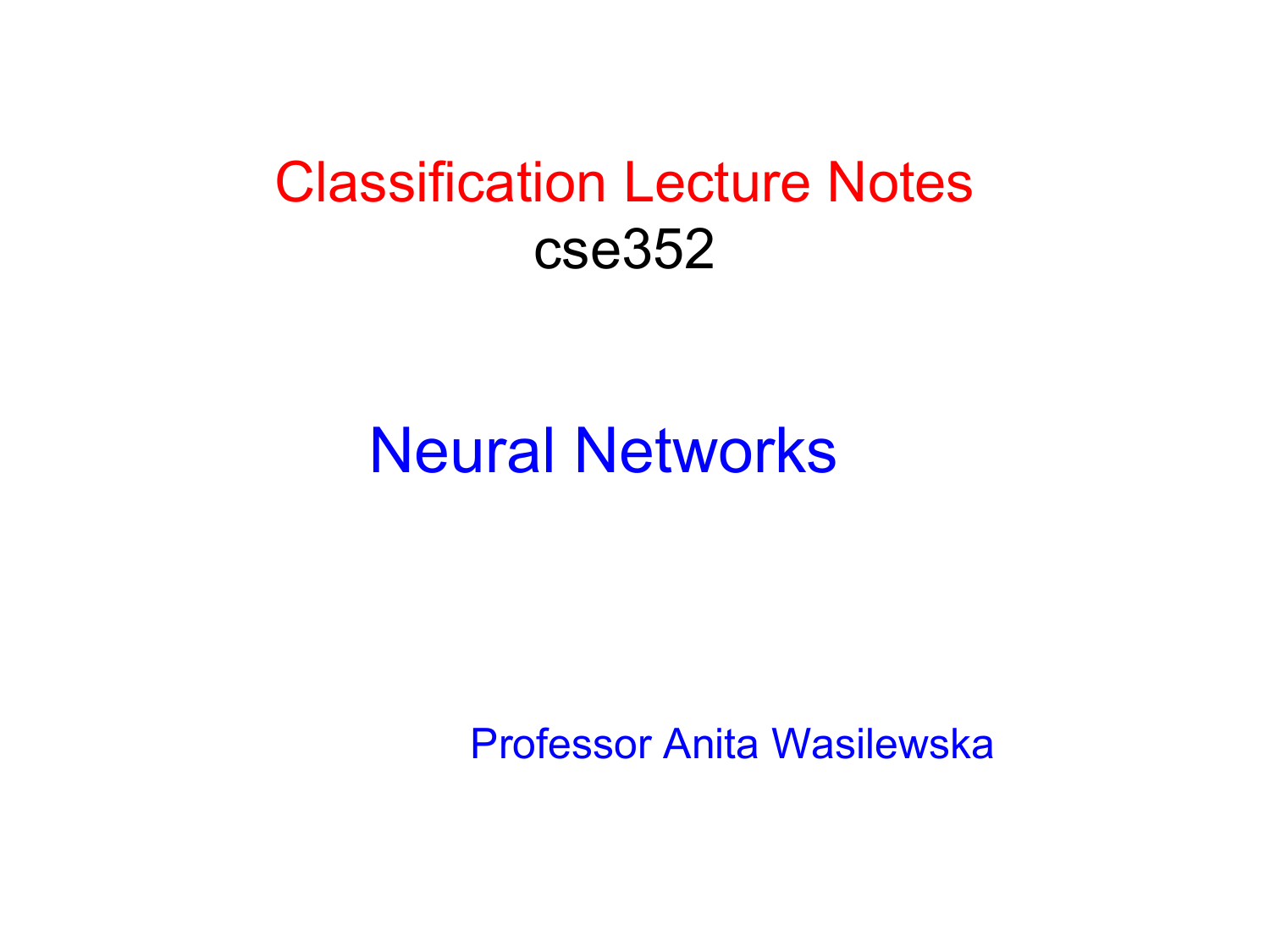## Neural Networks Classification Introduction

- **INPUT:** classification data, i.e. it contains an classification (class) attribute
- –**WE** also say that the class label is known for all data.
- **DATA** is divided, as in any classification problem, into **TRAINING and TEST** data sets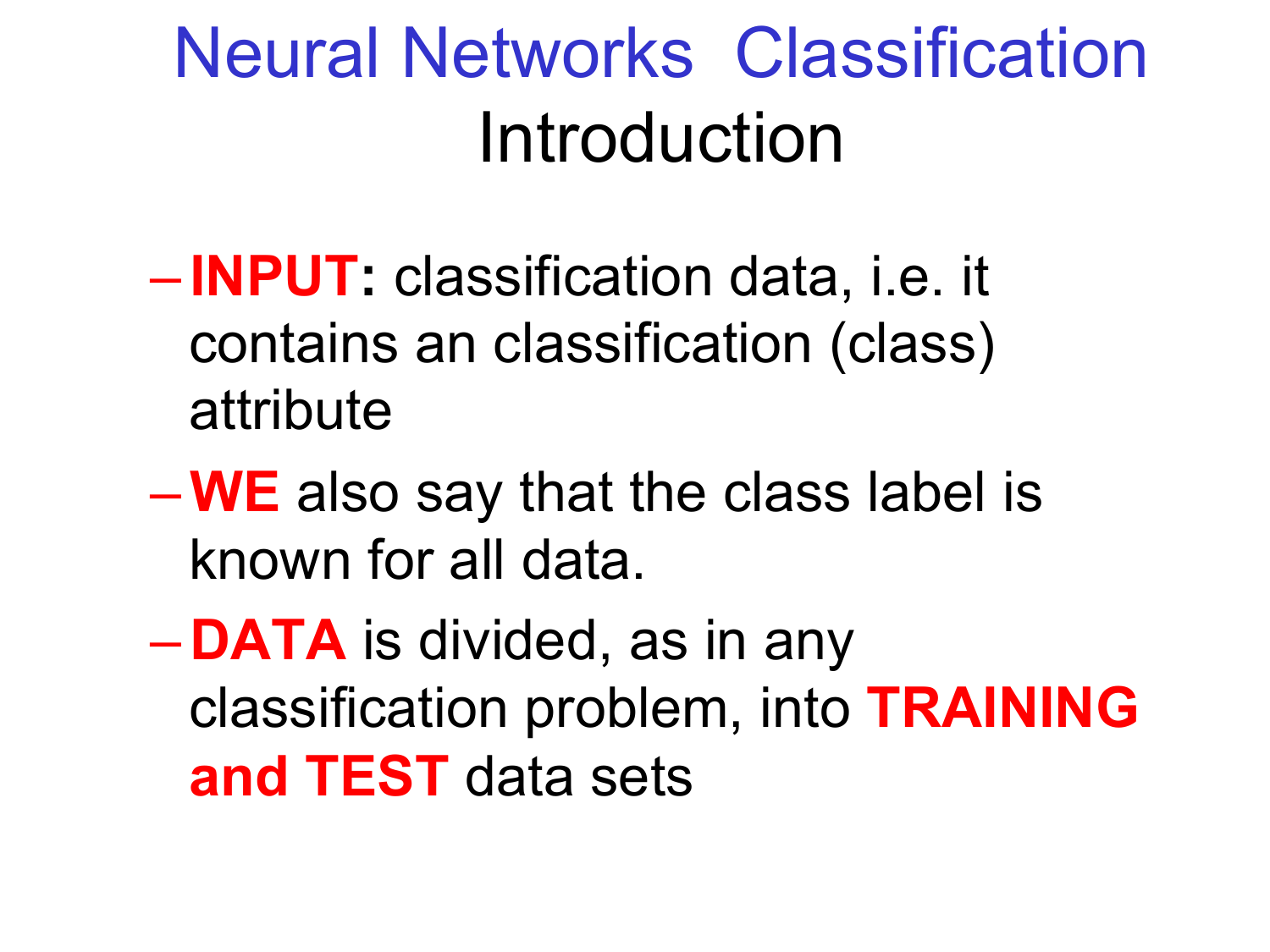Building a Neural Networks Classifier

– **ALL DATA must be normalized,** i.e. all values of attributes in the dataset has to be changed to contain values in the interval [0,1], or [-1,1] **TWO BASIC** normalization techniques:

- Max- Min normalization and
- Decimal Scaling normalization.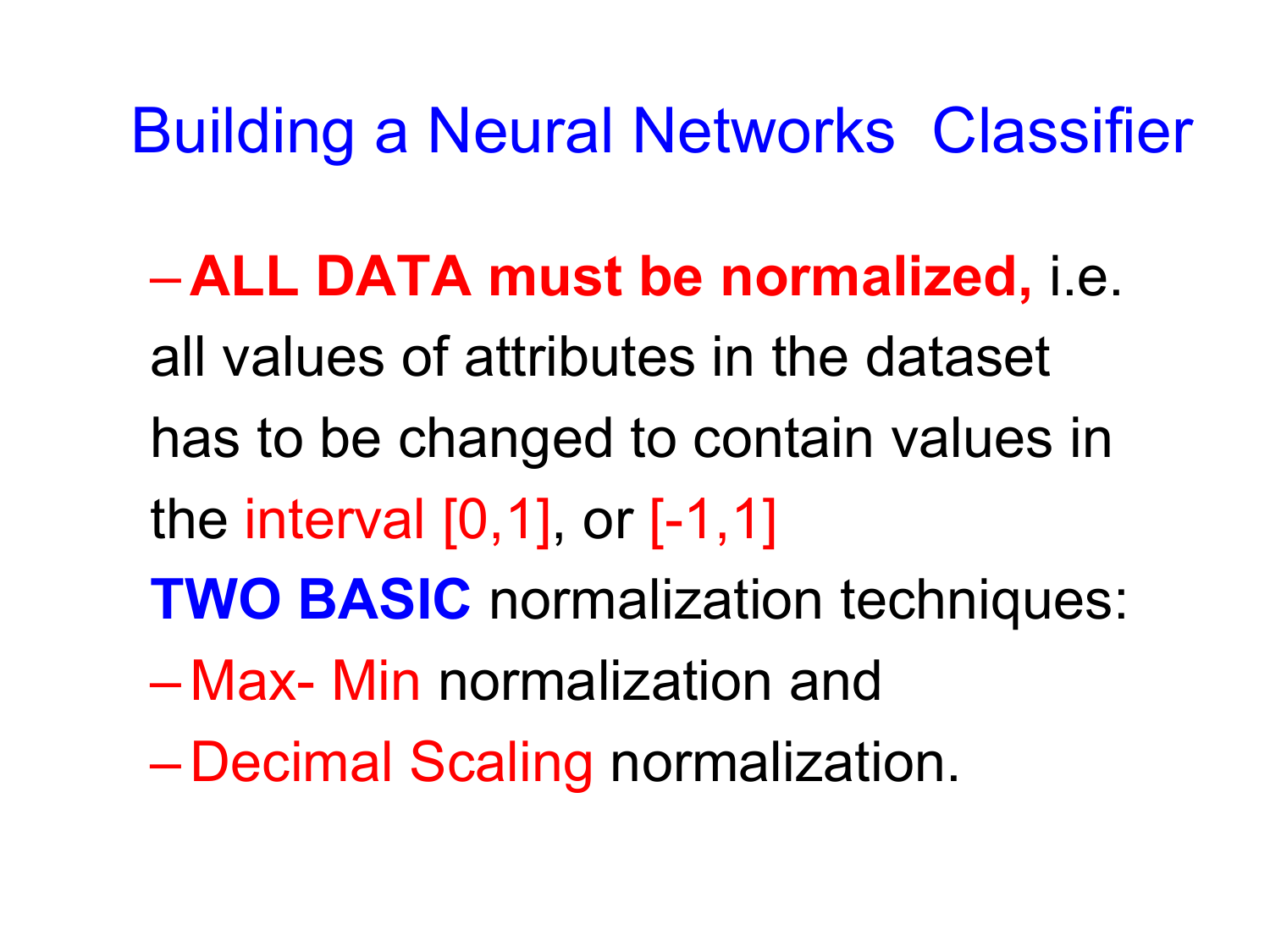## Data Normalization

• **Max-Min Normalization** 

Performs a linear transformation on the original data.

- Given an attribute A, we denote by *min***A,** *max***A** the minimum and maximum values of the values of the attribute A
- **Max-Min Normalization** maps a value v of A to v' in the range
- **[***new\_min***A***, new\_max***A]**

as follows.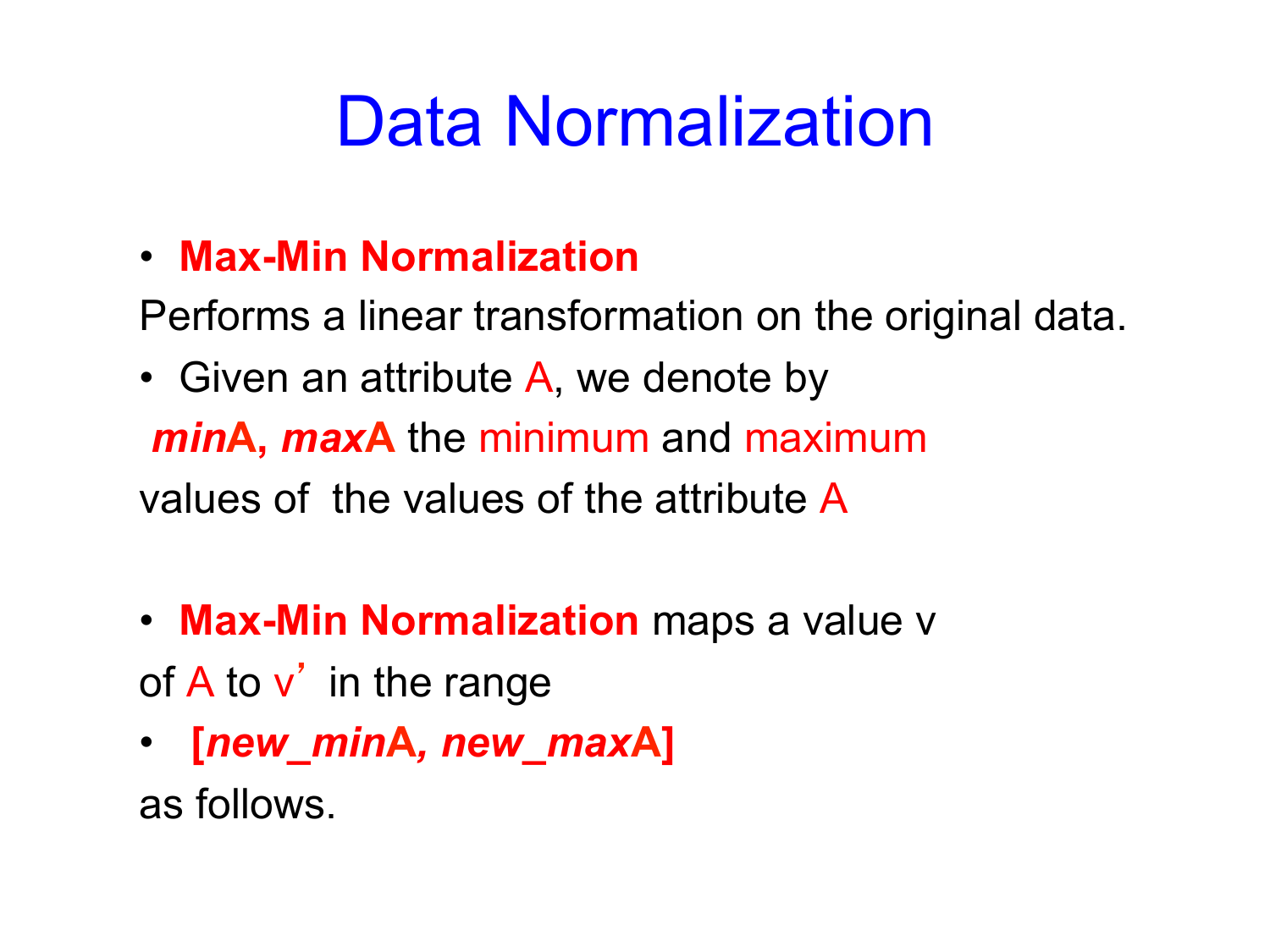#### Data Normalization

#### **Max- Min normalization** formula is as follows:

 $new$ <sup>*M*</sup>  $A - new$ <sup>*new*  $A$   $A + new$ <sup>*new*</sup>  $A$ </sup>  $A - \min A$  $v - \min A$  $v' = \frac{v - \min A}{\lambda}$  (*new* \_ max A – *new* \_ min A) + *new* \_ min  $\max A - \min$  $v - \min$  $\frac{v - \min A}{\max A - \min A} (new - \max A - new - \min A) +$  $=\frac{v-}{v}$ 

**Example:** we want to normalize data to range of the interval  $[-1,1]$ We put: **new\_max A= 1**, **new\_minA = -1**  In general, to normalize within interval [a,b] we put: new max  $A = b$ , new min $A = a$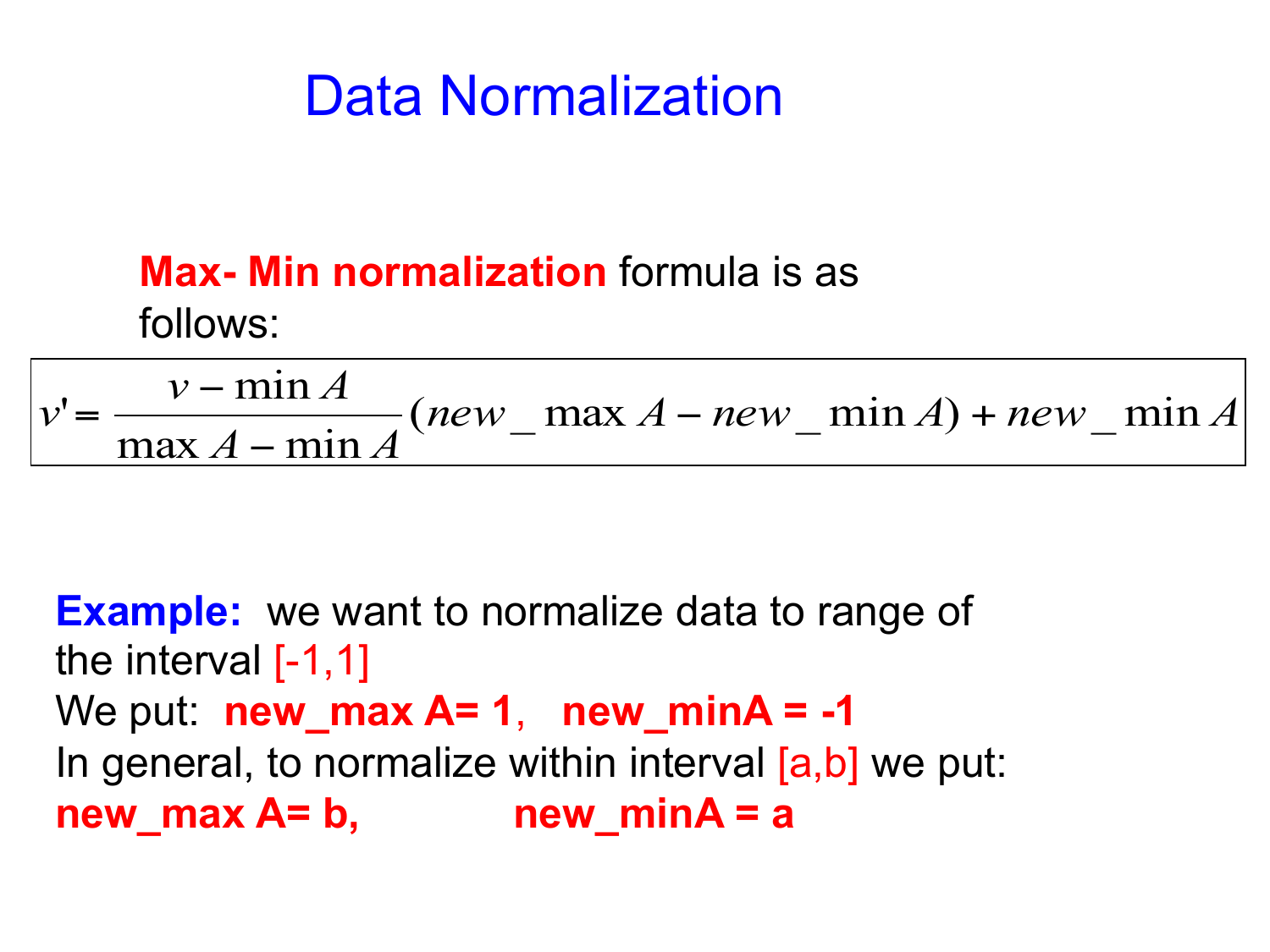### Example of Max-Min Normalization

#### Max- Min normalization formula

$$
v' = \frac{v - \min A}{\max A - \min A} (new - \max A - new - \min A) + new - \min A
$$

**Example: We want to normalize data to range of the interval [0,1].**  We put: new max A= 1, new minA =0

**Say, max A was 100 and min A was 20 ( That means maximum and minimum values for the attribute A)** 

**Now, if v = 40 ( If for this particular pattern , attribute value is 40 ), v' will be calculated as v' = (40-20) x (1-0) / (100-20) + 0 => v' = 20 x 1/80**   $=$   $\vee$   $= 0.4$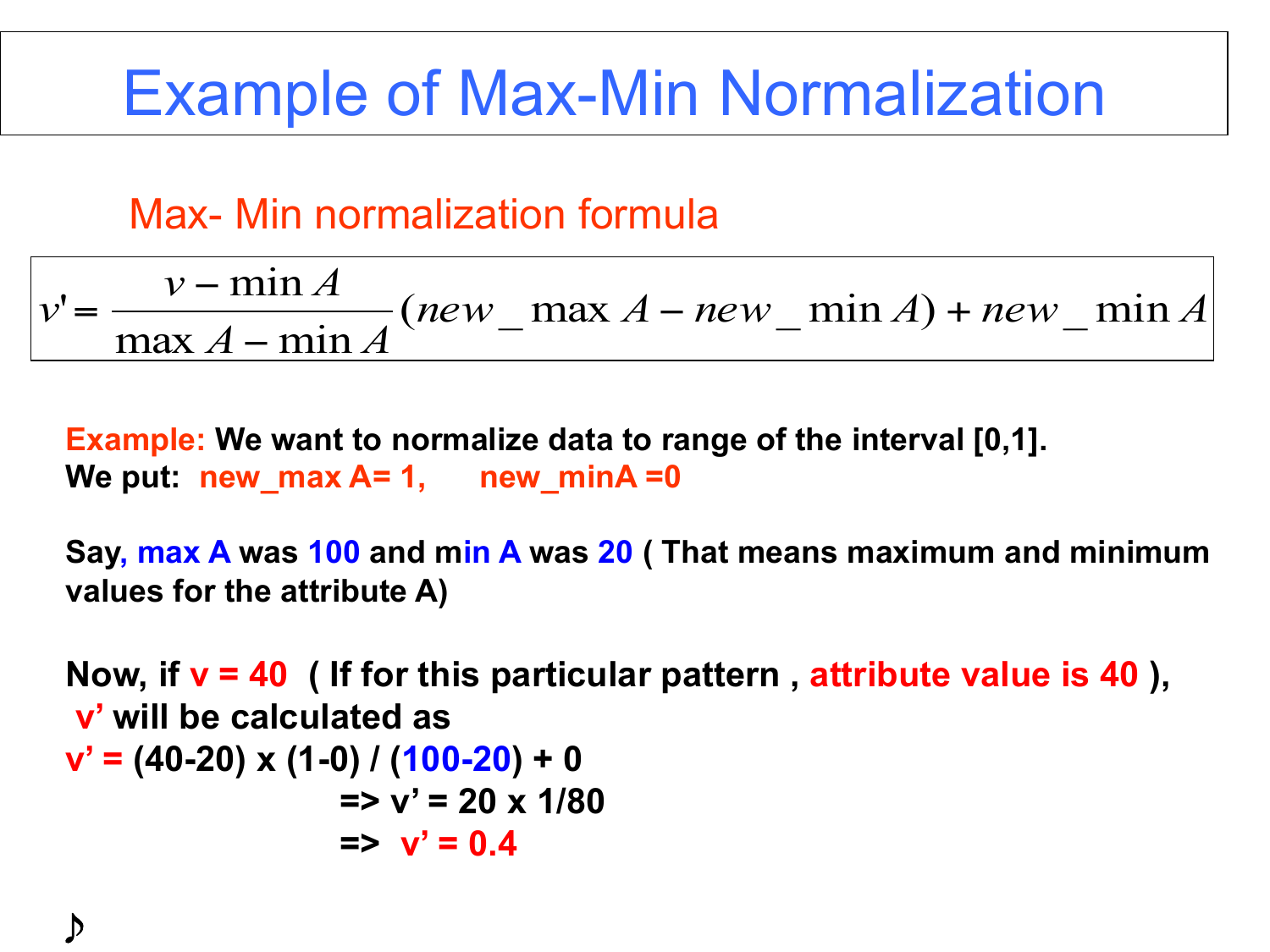## Decimal Scaling Normalization

**Normalization by decimal scaling** normalizes by moving the decimal point of values of attribute A A value v of A is normalized to v' by computing

$$
v' = \frac{v}{10^j}
$$

where j is the smallest integer such that  $max|v'|<1$ .

**Example : A – values range from -986 to 917 Max |v| = 986 v = -986 normalize to v' = -986/1000 = -0.986**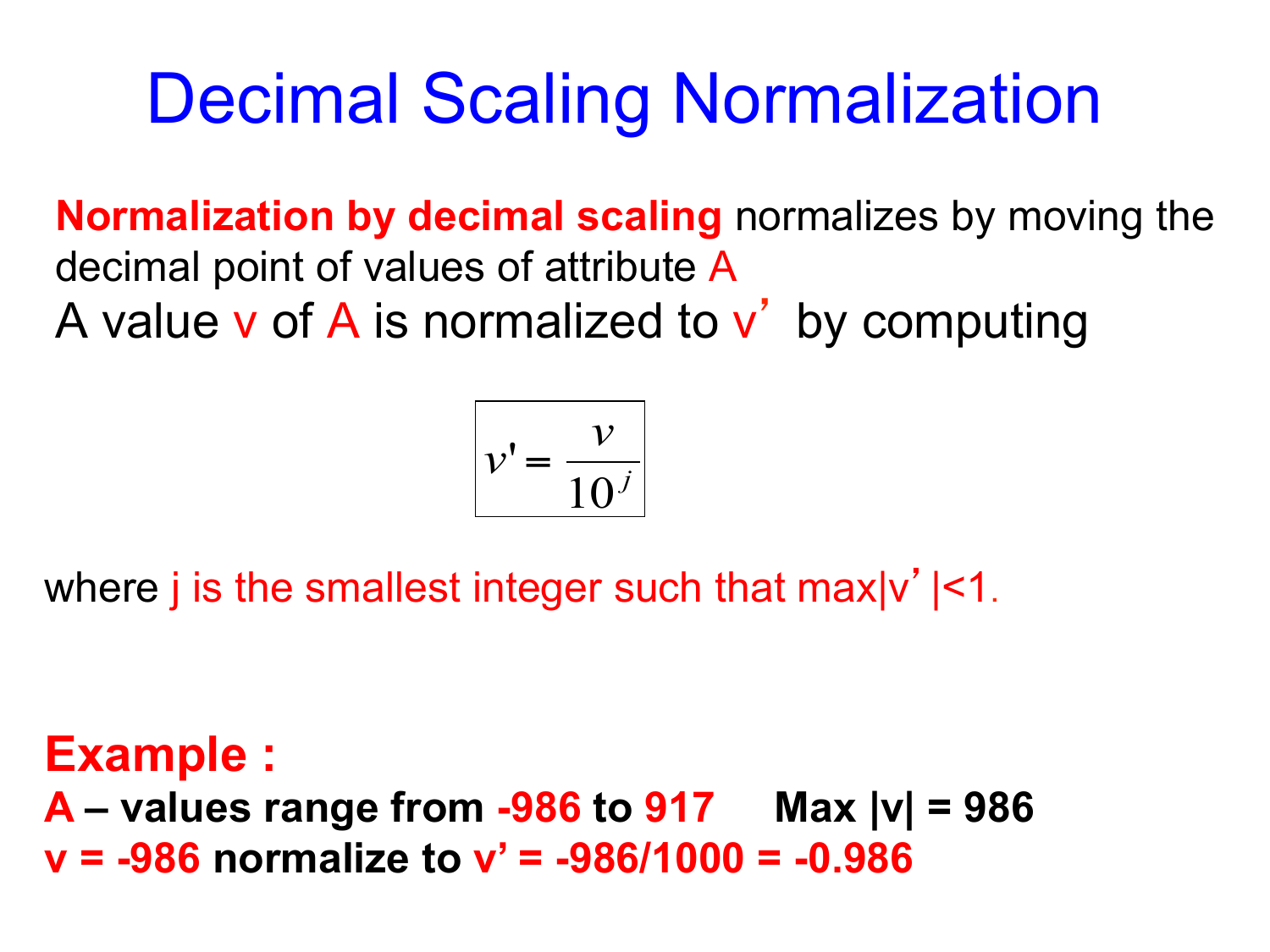# **Neural Network**

- Neural Network is a set of connected INPUT/ OUTPUT UNITS, where each connection has a WEIGHT associated with it
- Neural Network learning is also called CONNECTIONIST **learning** due to the connections between units
- **Neural Network is always fully connected**
- It is a case of SUPERVISED, INDUCTIVE or CLASSIFICATION learning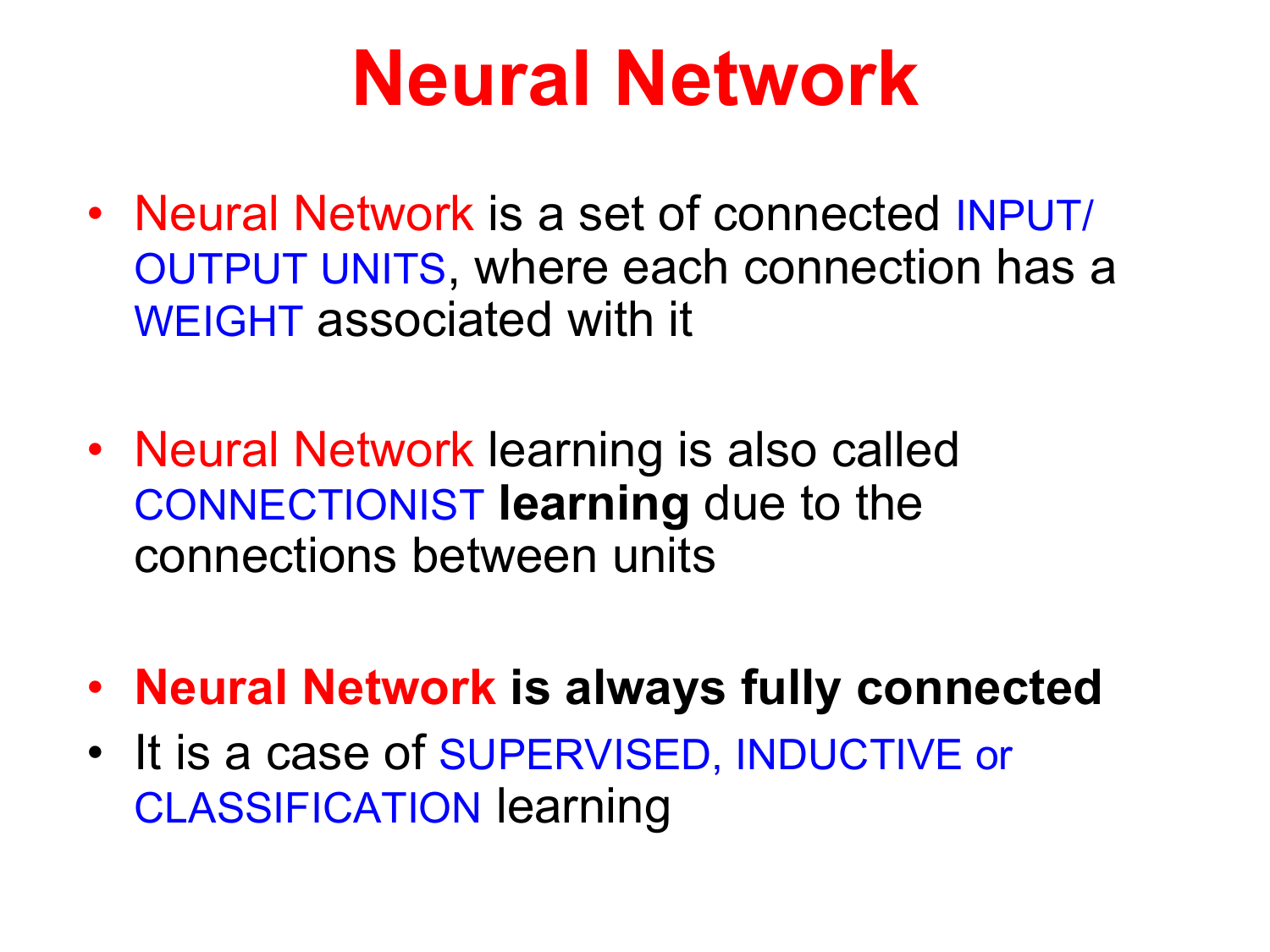## Neural Network Learning

- **Neural Network learns** by adjusting the weights so as to be able to **correctly classify** the training data and hence, after testing phase, to classify unknown data
- **Neural Network** needs long time for training
- **Neural Network** has a high tolerance to noisy and incomplete data.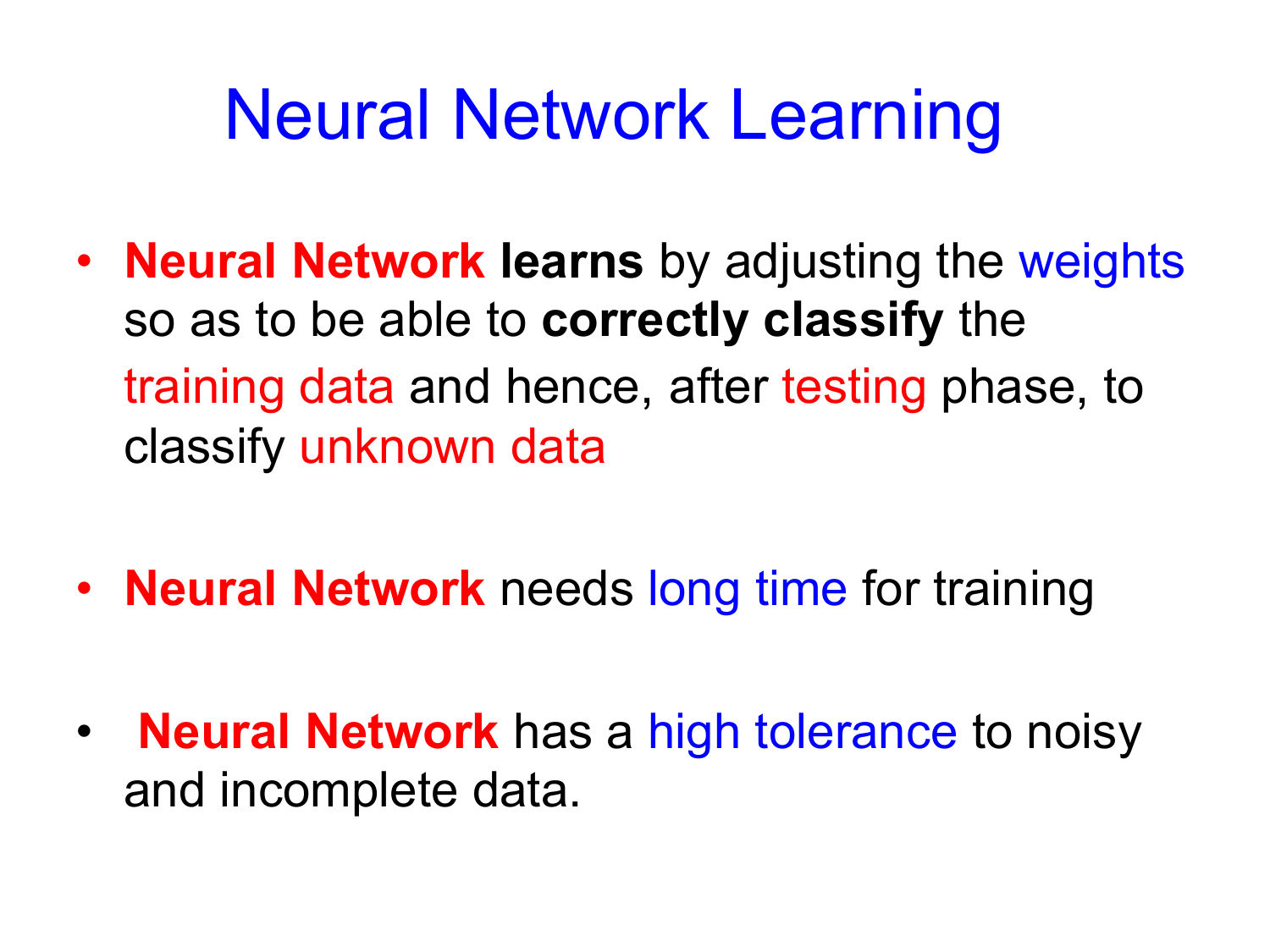## Classification by Backpropagation

- **Backpropagation:** a **neural network** learning algorithm
- Started by psychologists and neurobiologists to develop and test computational analogues of neurons
- **A neural network:** a set of connected input/output units where each connection has a **weight** associated with it
- During the learning phase, the **network learns by adjusting the weights** so as to be able to predict the correct class label of the input tuples
- Also referred to as **connectionist learning** due to the connections between units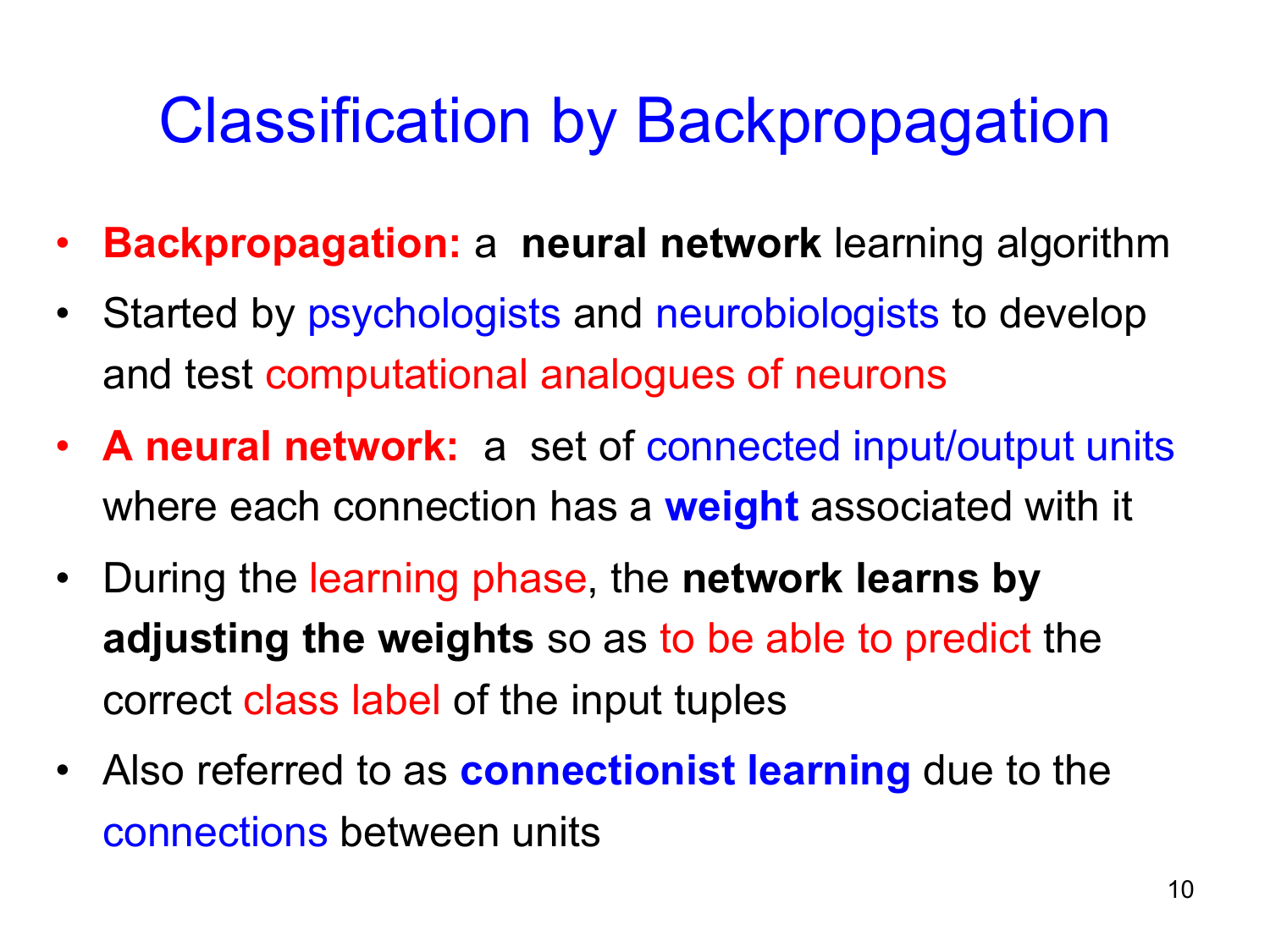#### How A Multi-Layer Neural Network Works?

- The **inputs** to the network correspond to the attributes and their values for **each training** tuple
- **Inputs** are **fed simultaneously** into the **units** making up the **input layer**
- **Inputs** are then **weighted** and **fed simultaneously** to a **hidden layer**
- The number of **hidden layers** is arbitrary, although often only one or two
- The **weighted outputs** of the last hidden layer are **input** to units making up the **output layer**, which emits the network's prediction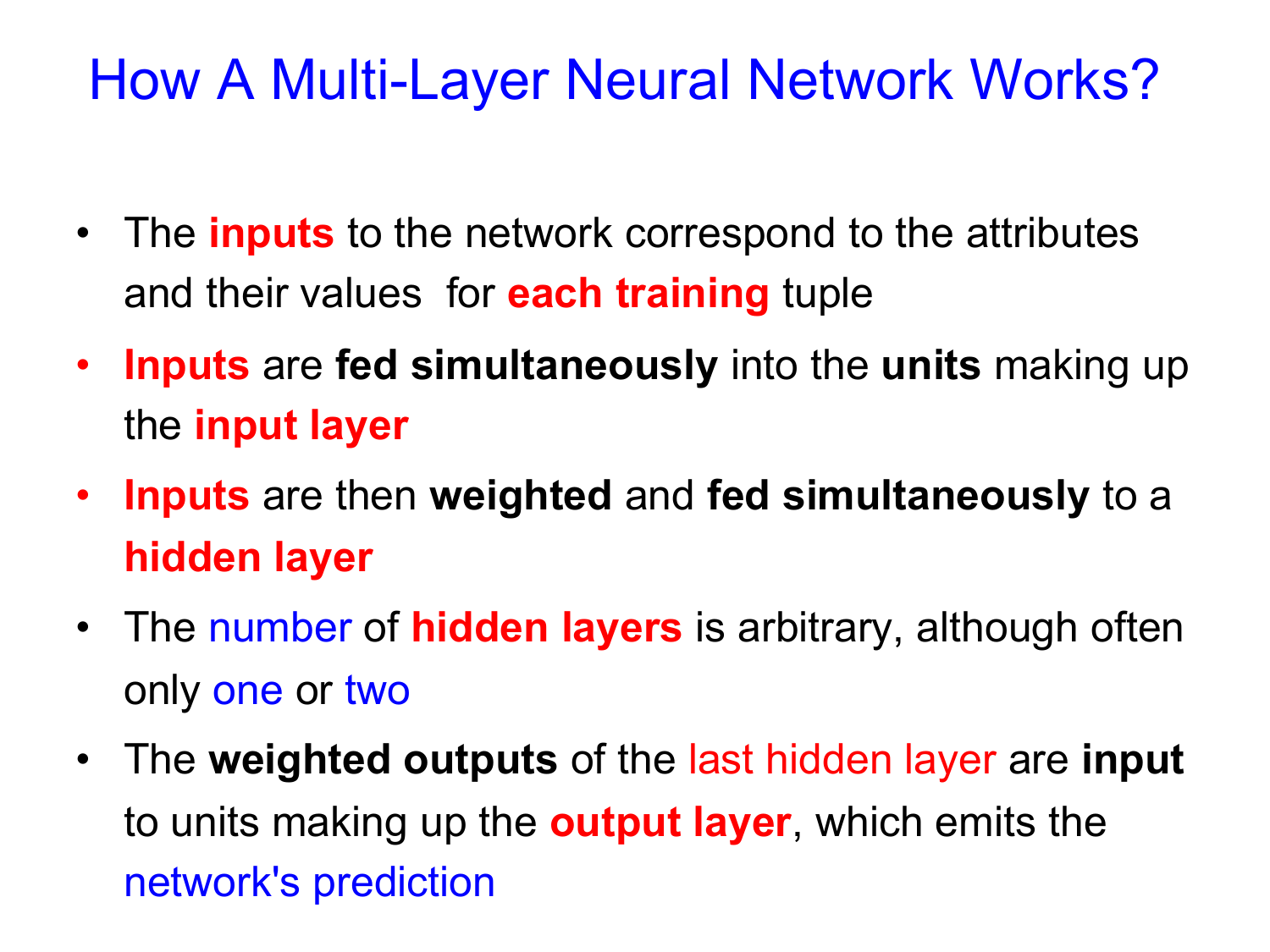#### How A Multi-Layer Neural Network Works?

- The network is **feed-forward**  it means that **none** of the **weights cycles back** to an **input unit** or to an **output unit** of a **previous layer**
- From a statistical point of view, networks perform **nonlinear regression**:
- Given enough hidden units and enough training samples, they can closely **approximate** any function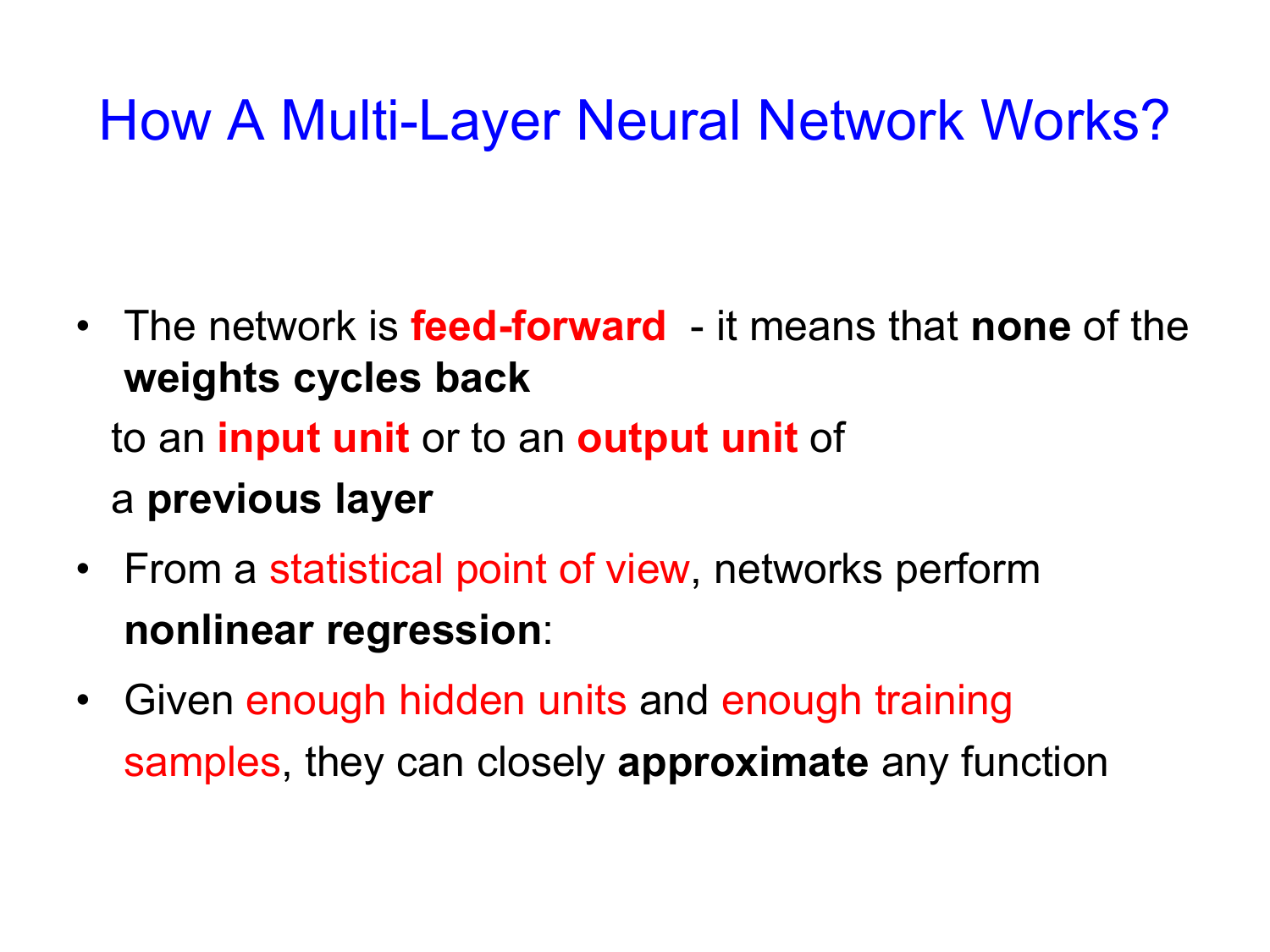#### **A Multilayer Feed-Forward (MLFF) Neural Network**

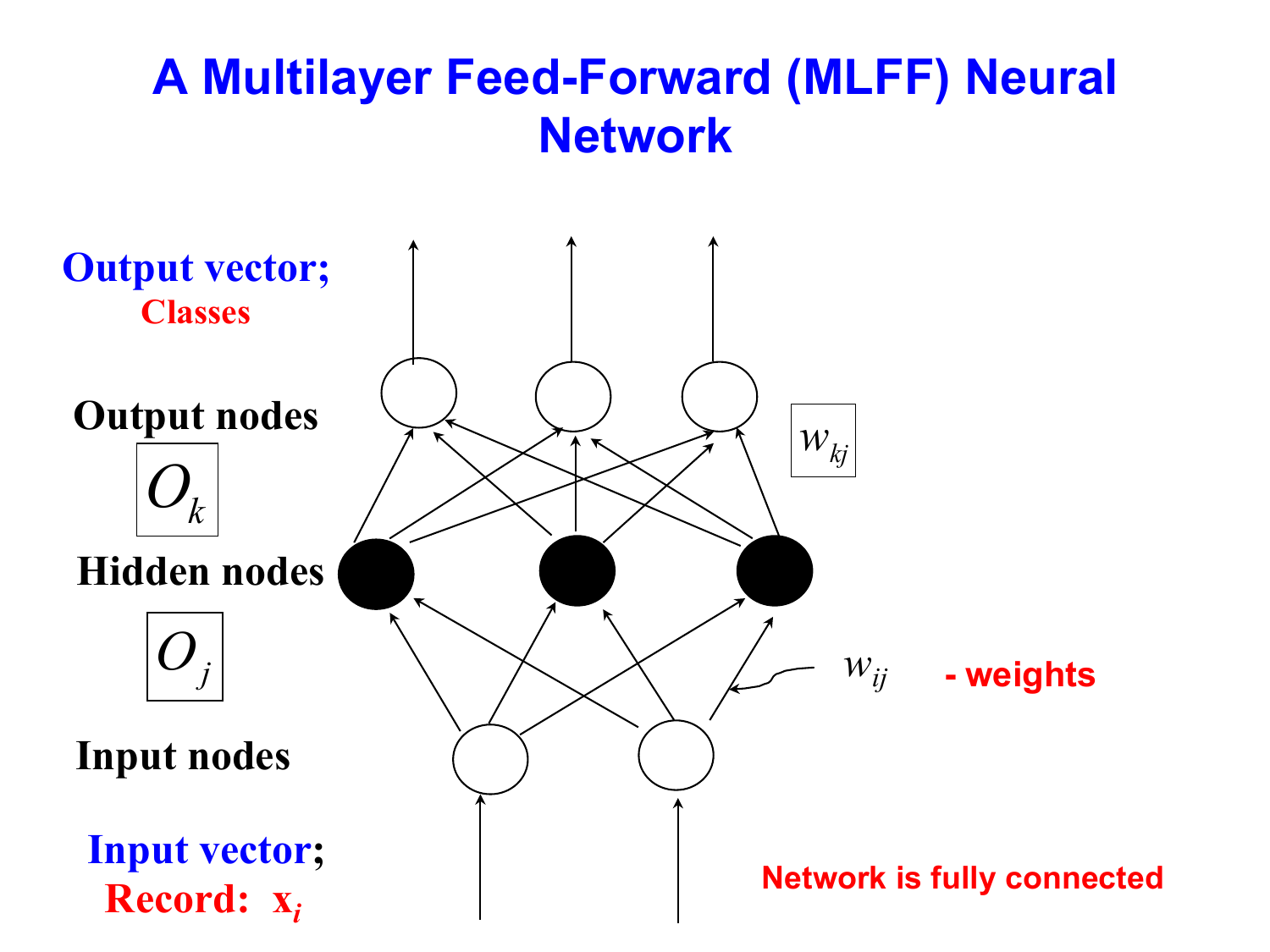#### A Multilayer Feed-Forward (MLFF) Neural Network

- The units in the **hidden layers** and **output layer** are sometimes referred to as **neurones** due to their symbolic biological basis or just as **output units**
- A multilayer neural network shown on the previous slide has **two layers**
- The **input layer** is not counted because it serves only to **pass** the input values to **next layer**
- Therefore, we say that it is **a two-layer** neural network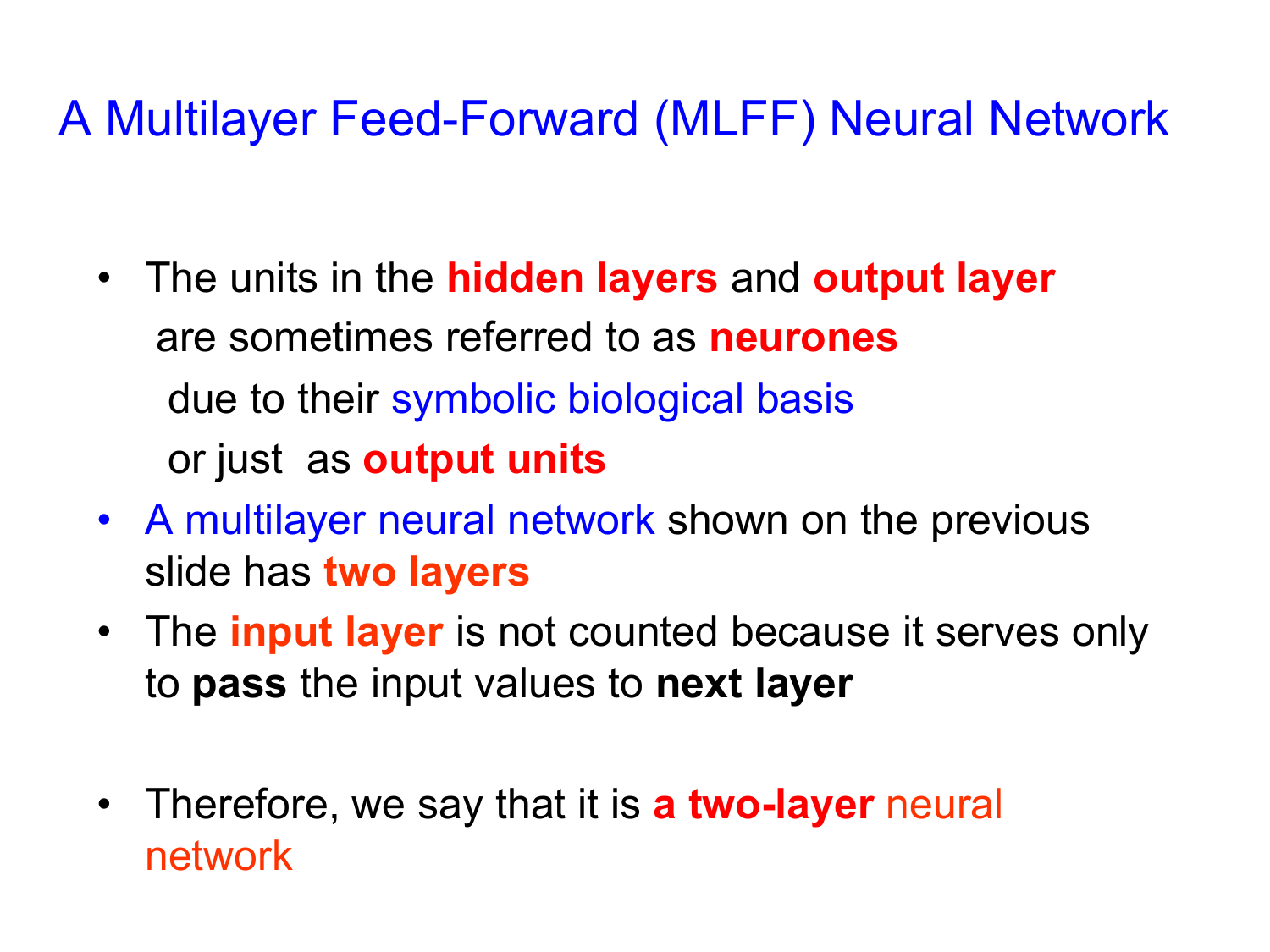## A Multilayer Feed-Forward (MLFF) Neural Network

- A network containing two hidden layers is called a three-layer neural network, and so on
- The network is **feed-forward**  it means that **none** of the **weights cycles back** to an input unit or to an output unit of a **previous layer**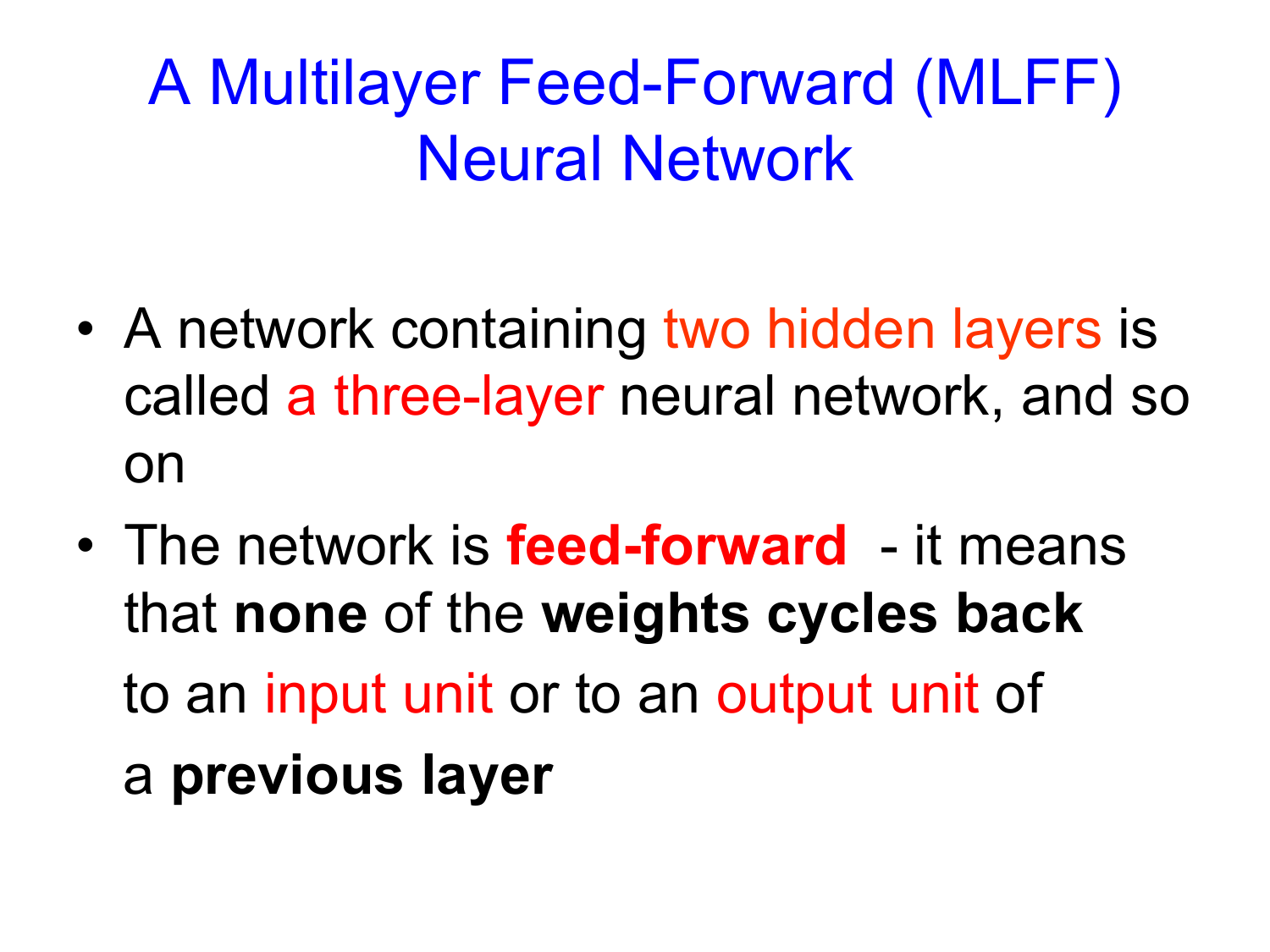#### MLFF Neural Network

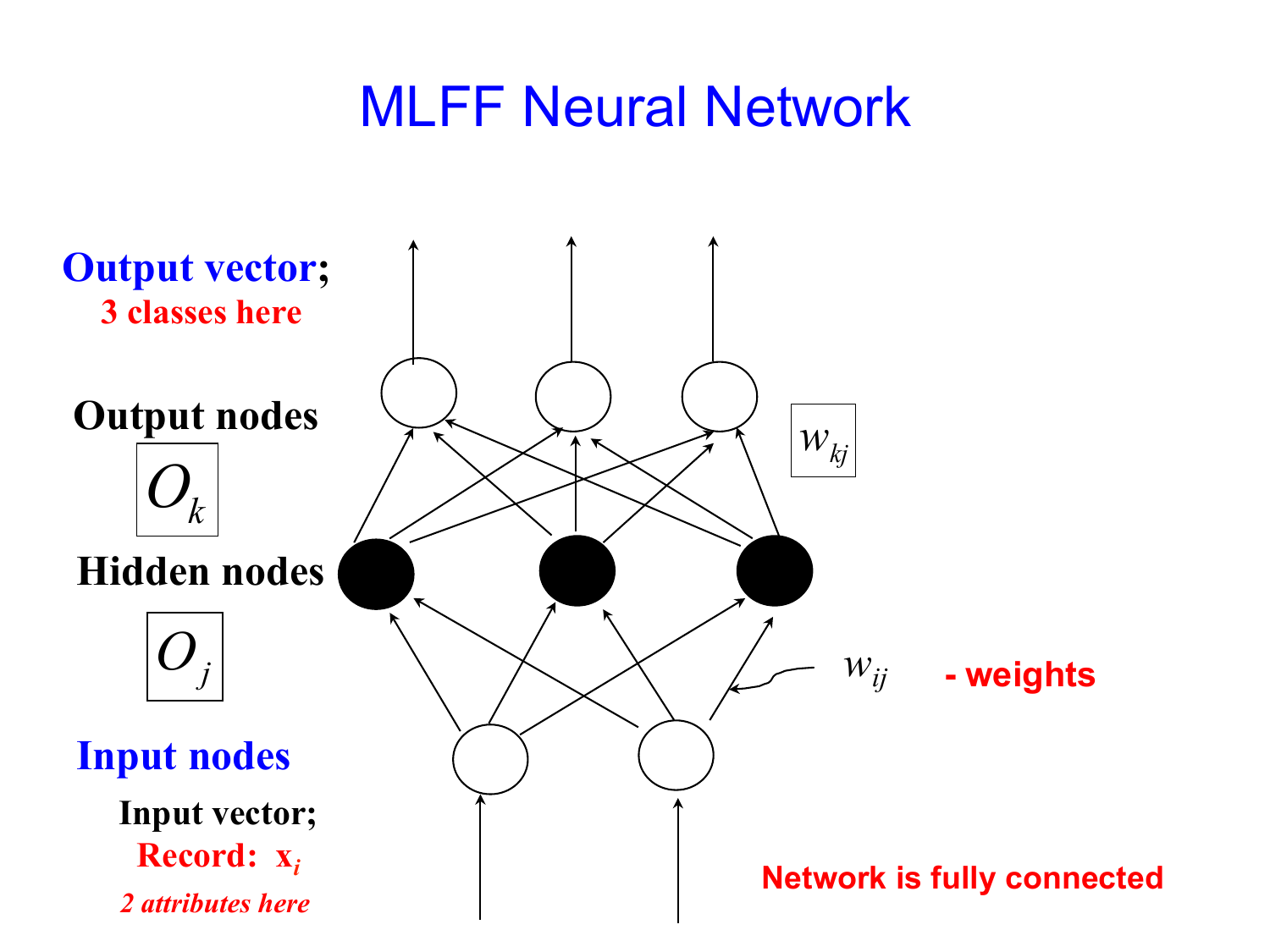## MLFF Network Input

- **INPUT:** records without class attribute and with normalized attributes values
- We call it an **input vector**
- **INPUT VECTOR:**

 $X = \{ x1, x2, \ldots xn \}$ 

where n is the number of (non class) attributes

Observe that {,} do not denote a SET symbol here! NN network people like use that symbol for a vector; Normal vector symbol is [ x1, … xn]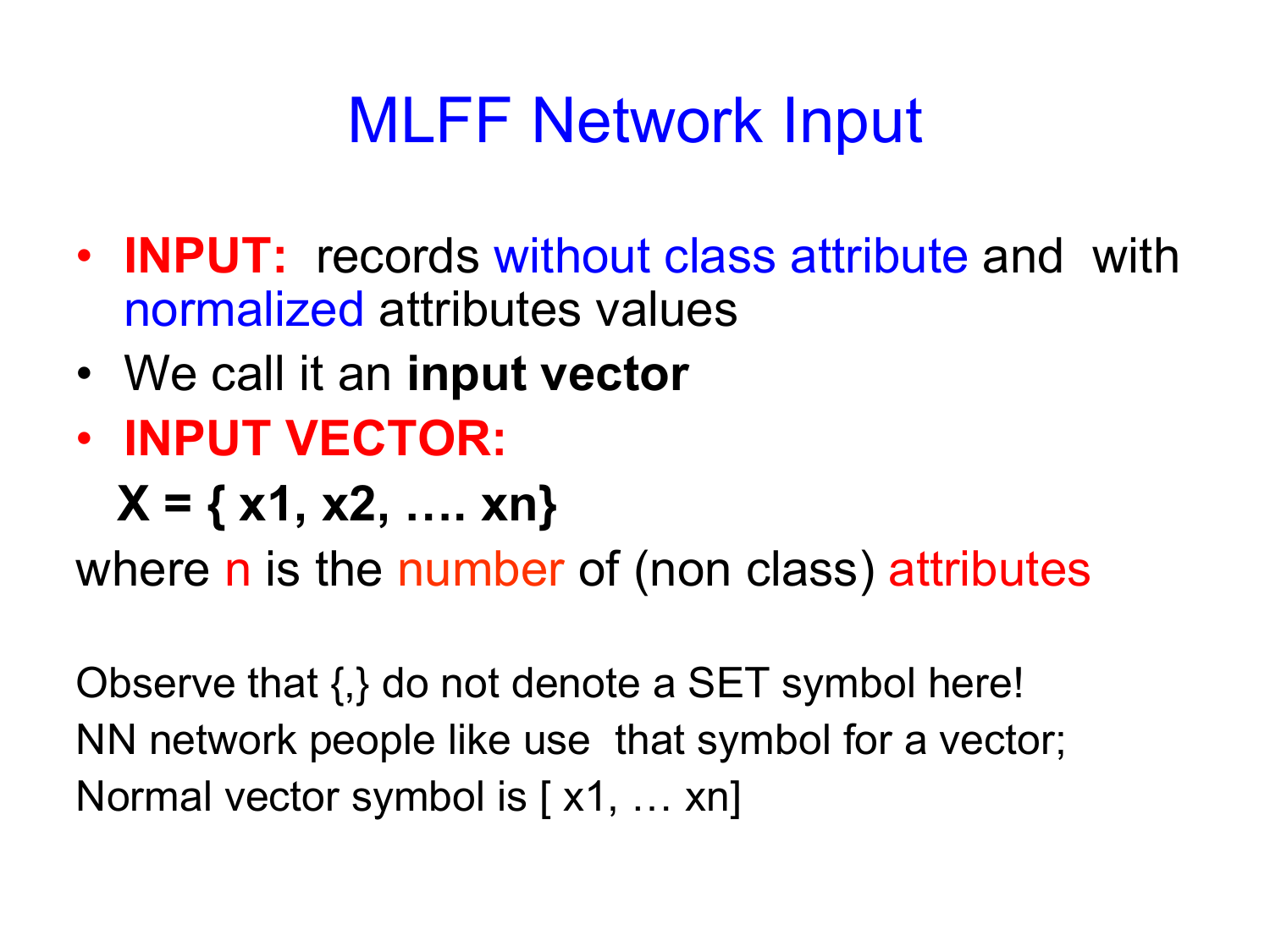- **Network topology:**
- We define the **network topology** by setting the following
	- **1.** number of units in the input layer
	- **2**. number of hidden layers
- **3.** number of units in each hidden layer
- **4.** number of units in the output layer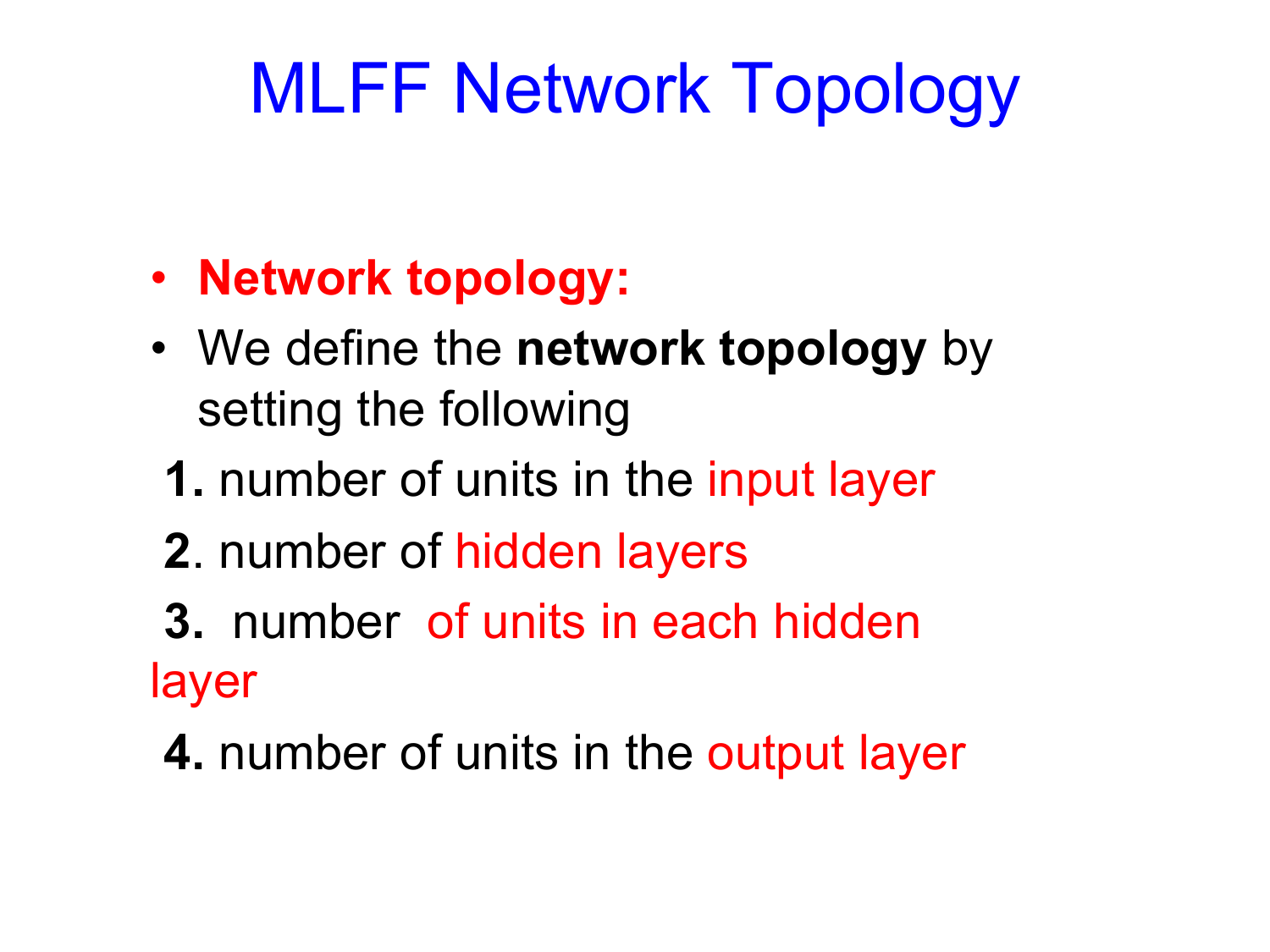- **INPUT LAYER**  there are as many nodes as non-class attributes i.e. as the length of the input vector
- **HIDDEN LAYER** the number of nodes in the hidden layer and the number of hidden layers **depends** on implementation

$$
\boxed{O_j}
$$

j=1, 2 ..#hidden nodes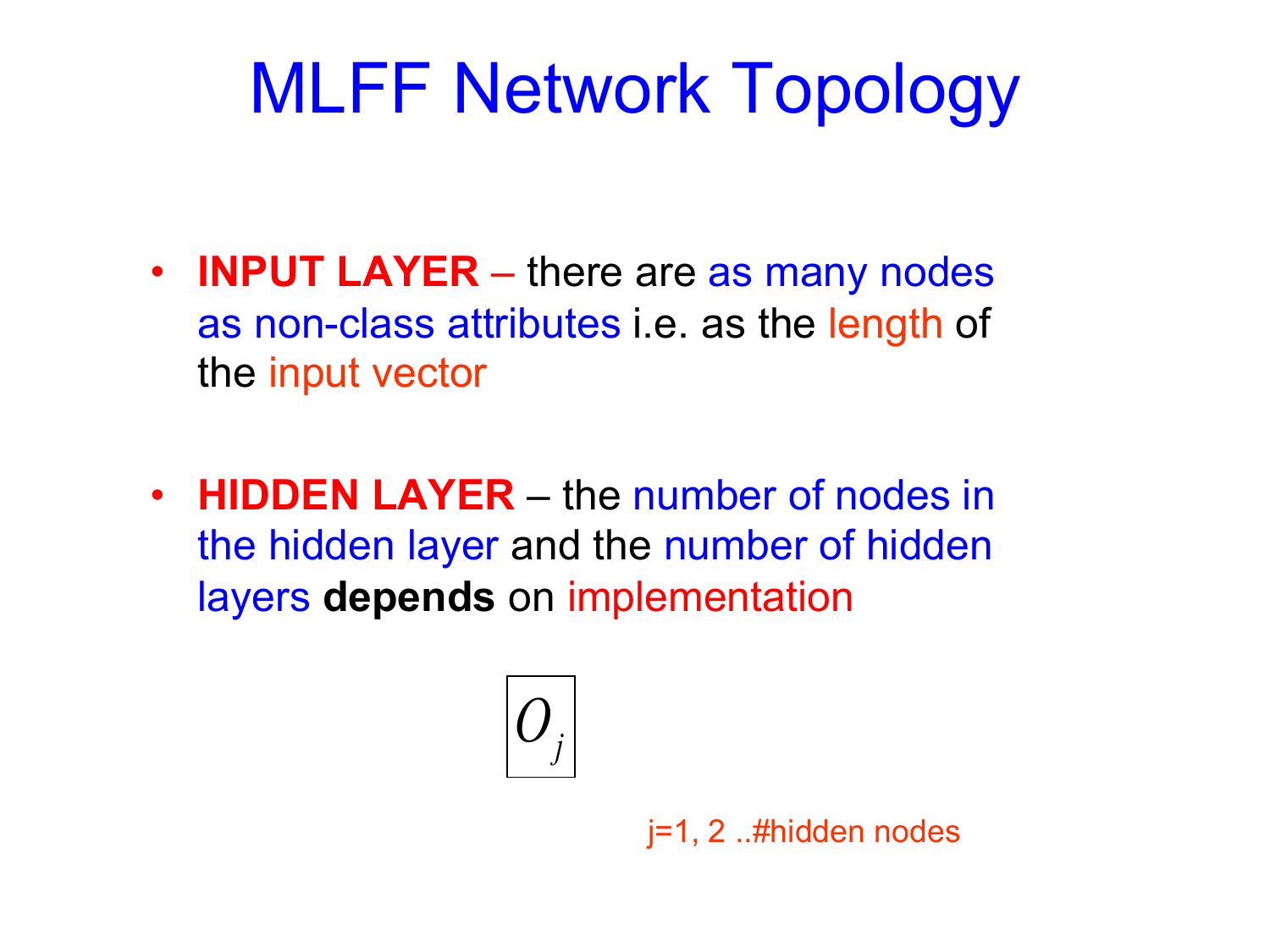- **OUTPUT LAYER** corresponds to the **class attribute**
- There are as many nodes as classes (if classification has more than 2 classes)

$$
O_k
$$
  $k=1, 2,..$  *#classes*

• Network is **fully connected**, i.e. **each unit provides input** to **each unit** in the next forward layer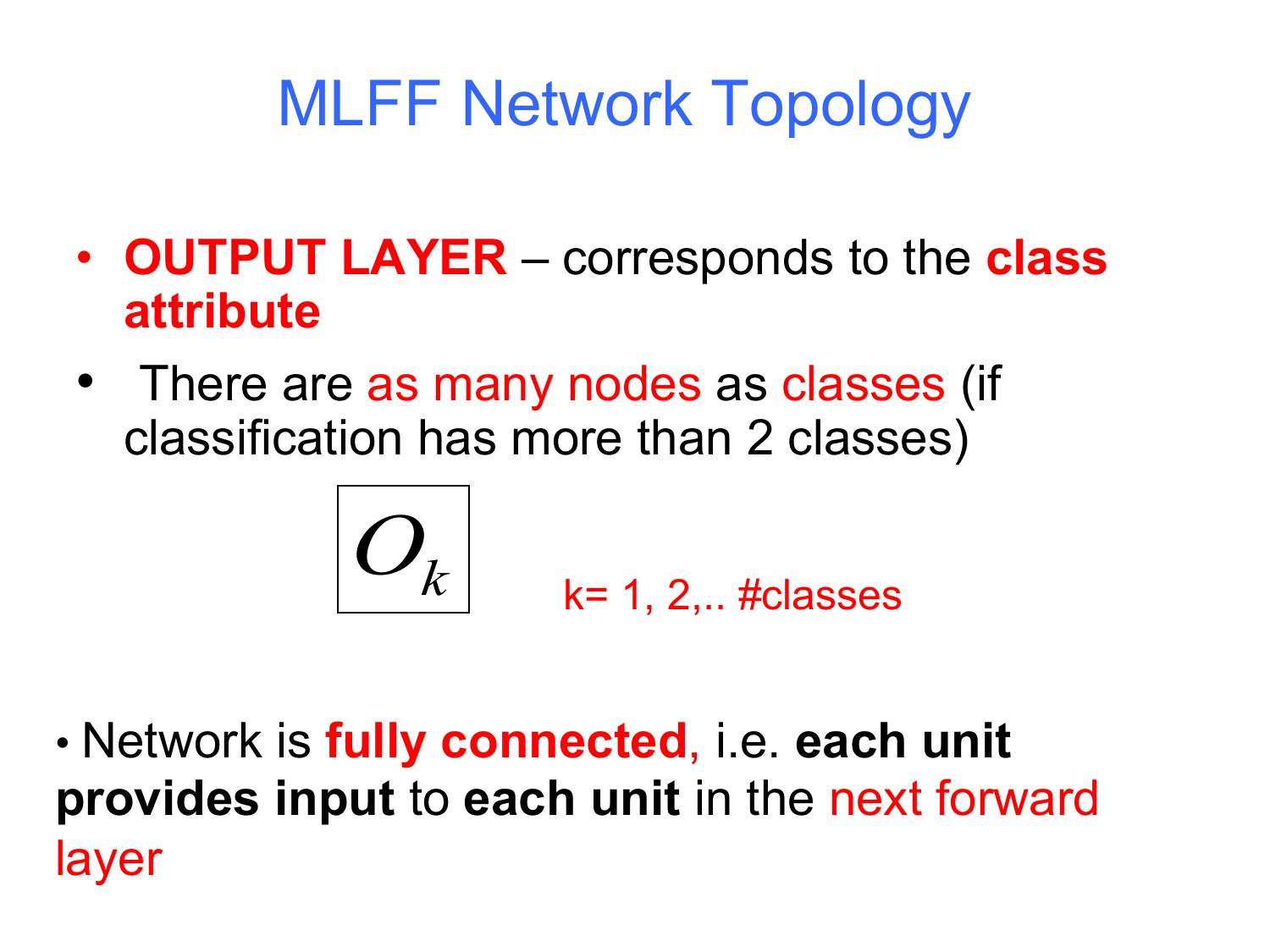- Once a **network has been trained**
- and its predictive accuracy is **unacceptable**
- **repeat the training** process with a **different network topology**
- or a **different set** of **initial weights**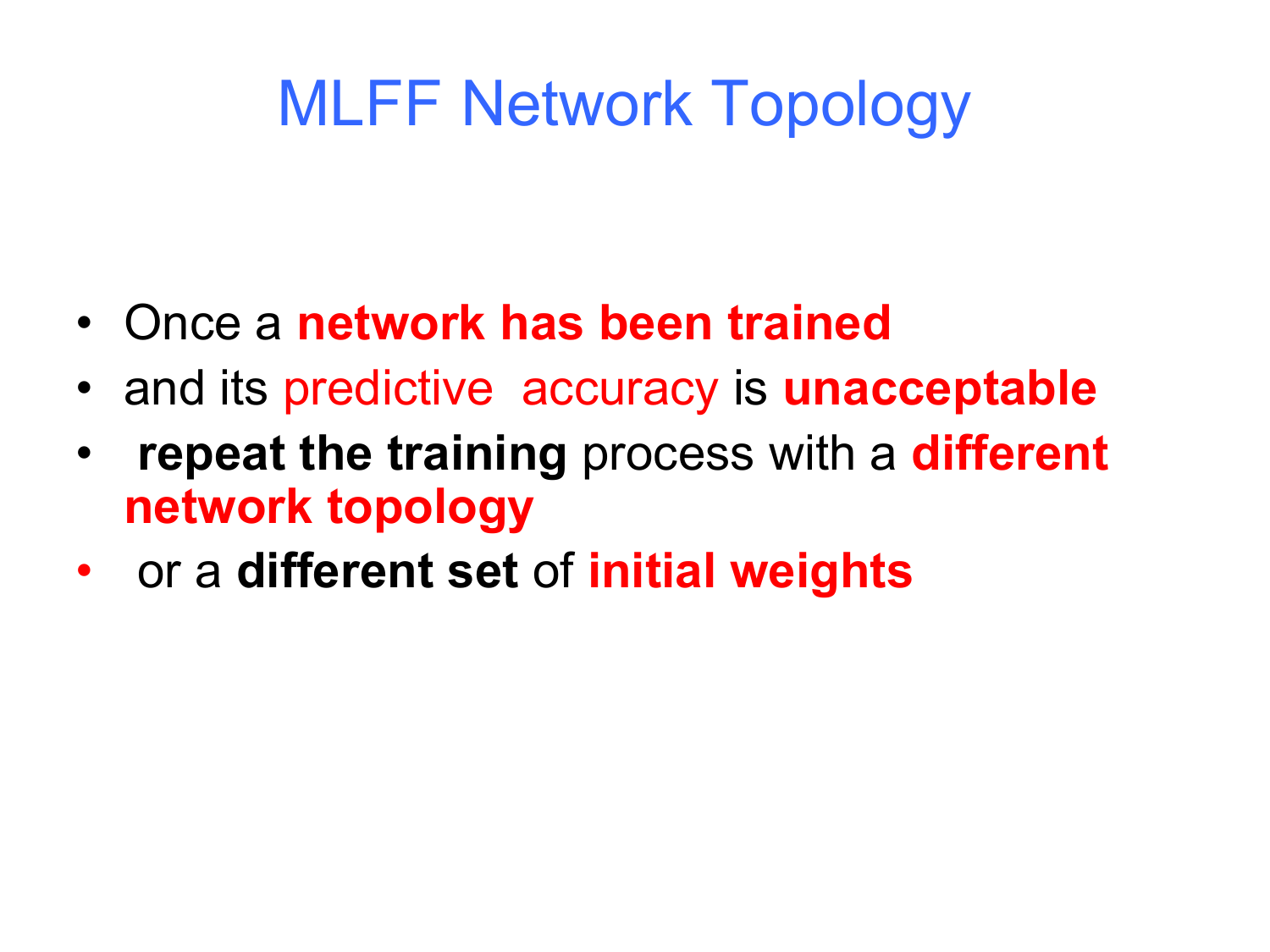## Classification by Backpropagation

- **Backpropagation** is a neural network learning algorithm
- **It learns** by iteratively processing a set of **training data**
- comparing the network's prediction for each record with the actual known **target value**
- **The target** value may be the known class label of the training tuple
- or a **continuous value** for prediction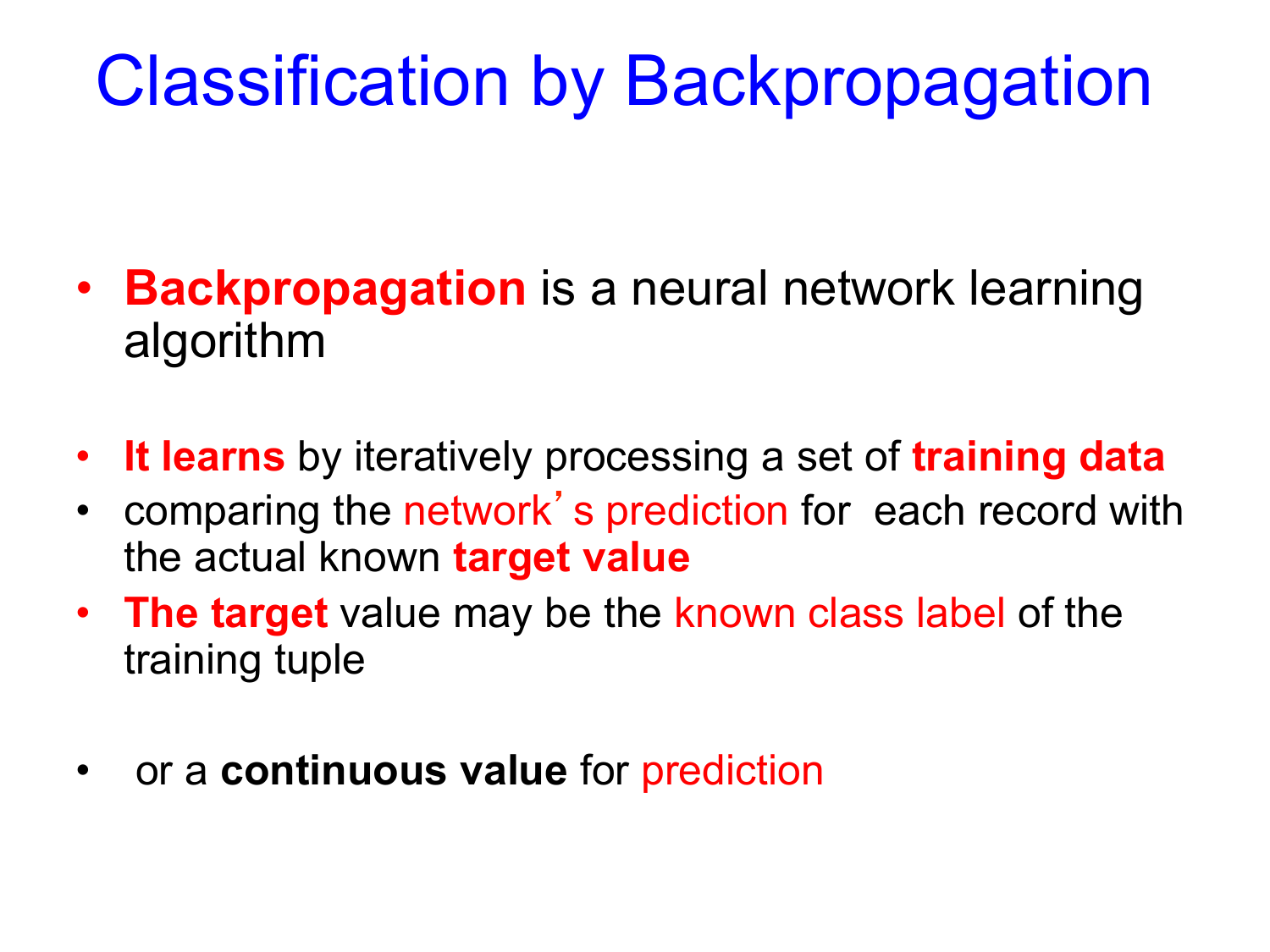### Classification by Backpropagation

- For **each training sample**, the **weights** are first set **random** then they are **modified**  as to minimize the **mean squared error** between the **network**'**s classification** (prediction) and **actual classification**
- These **weights modifications** are propagated in "**backwards**" direction, that is,
- from the **output layer**, through **each hidden layer** down to the **first hidden layer**
- Hence the name **backpropagation**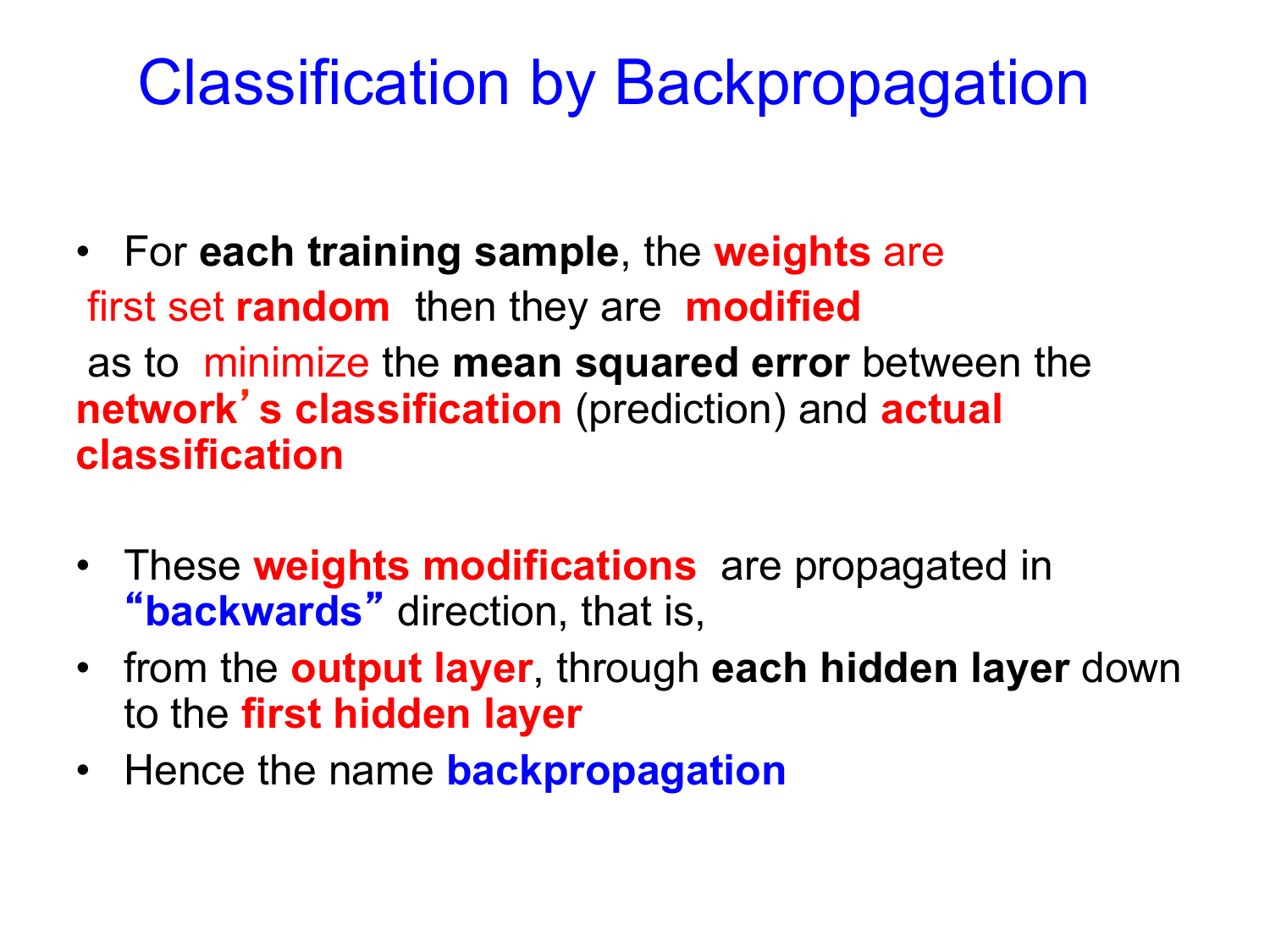### Steps in Backpropagation Algorithm

- **STEP ONE:** initialize the **weights and biases**
- **The weights** in the network are initialized to small random numbers ranging for example from -1.0 to 1.0, or -0.5 to 0.5.
- **Each unit** has a **BIAS** associated with it (see next slide).
- **The biases** are similarly initialized to small random numbers.
- **STEP TWO: feed** the training sample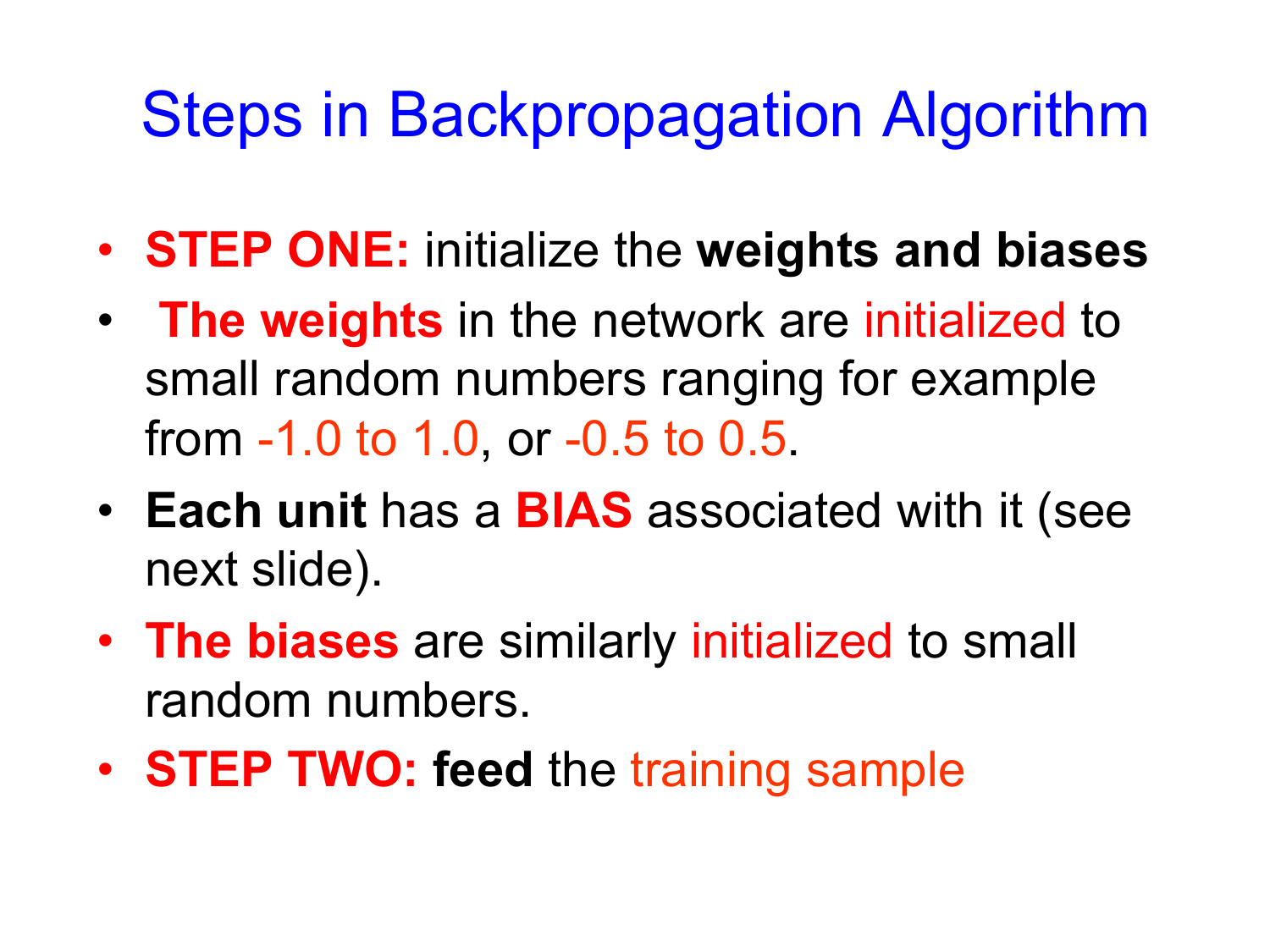### Steps in Backpropagation Algorithm

- **STEP THREE**: propagate the inputs forward (by applying activation function)
- We compute the net input and output of each unit in the hidden and output layers
- **STEP FOUR: backpropagate** the error
- **STEP FIVE:** update weights and biases to reflect the propagated errors
- **STEP SIX: repeat** and apply **terminating conditions**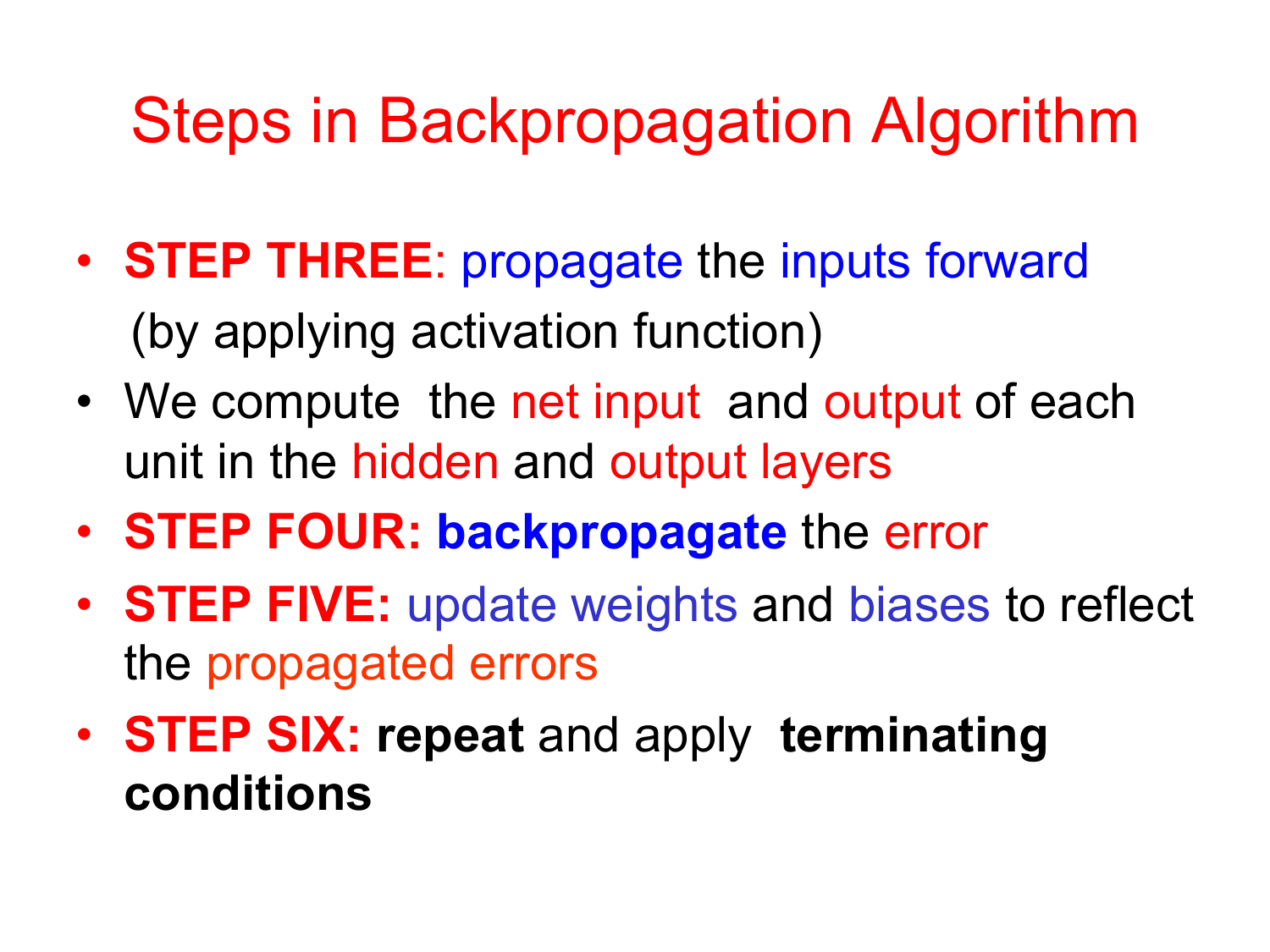#### **A Neuron; a Hidden, or Output Unit j**



**weighted sum Input vector** *x* **vector** *w* **Activation function weight** 

- The inputs to unit **j are outputs** from the **previous layer**. These are **multiplied** by their corresponding **weights** in order to form a **weighted sum**, which is **added** to the **bias** associated with **unit j**
- A **nonlinear activation function f** is applied to the net input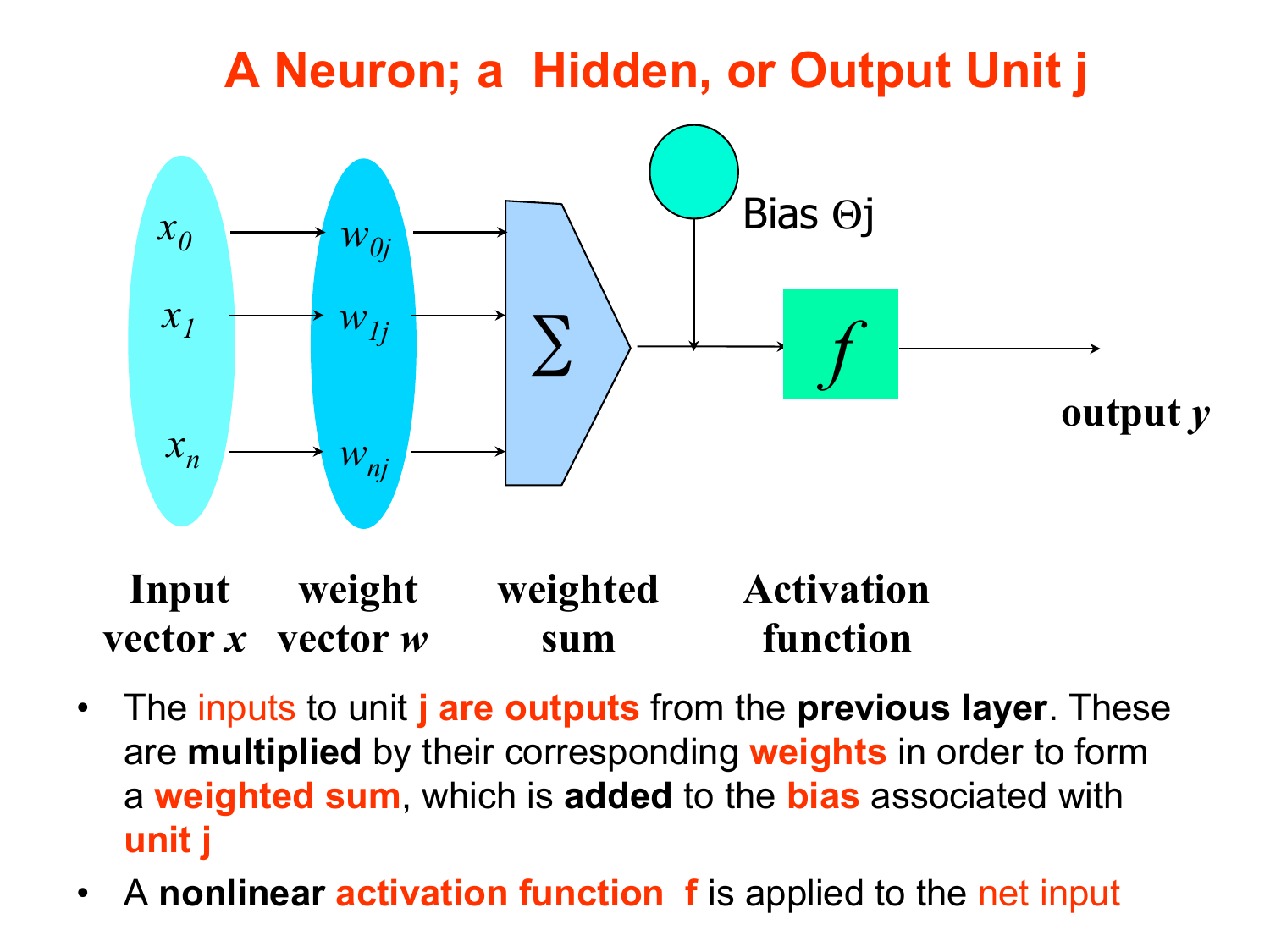Step Three: propagate the inputs forward

• For **unit j** in the **input layer**, its **output** is equal to its **input**, that is,

$$
O_j = I_j
$$

The net input to each unit in the hidden and output layers is computed as follows.

•Given a **unit j** in a **hidden** or **output** layer, the **net input** is

$$
I_j = \sum_i w_{ij} O_i + \theta_j
$$

**where wij is the weight of the connection from unit i in the previous layer to unit j; Oi is the output of unit i from the previous layer;** 

 $\theta_{\scriptscriptstyle{I}}$   $\vert$   $\;$  is **the bias** of the unit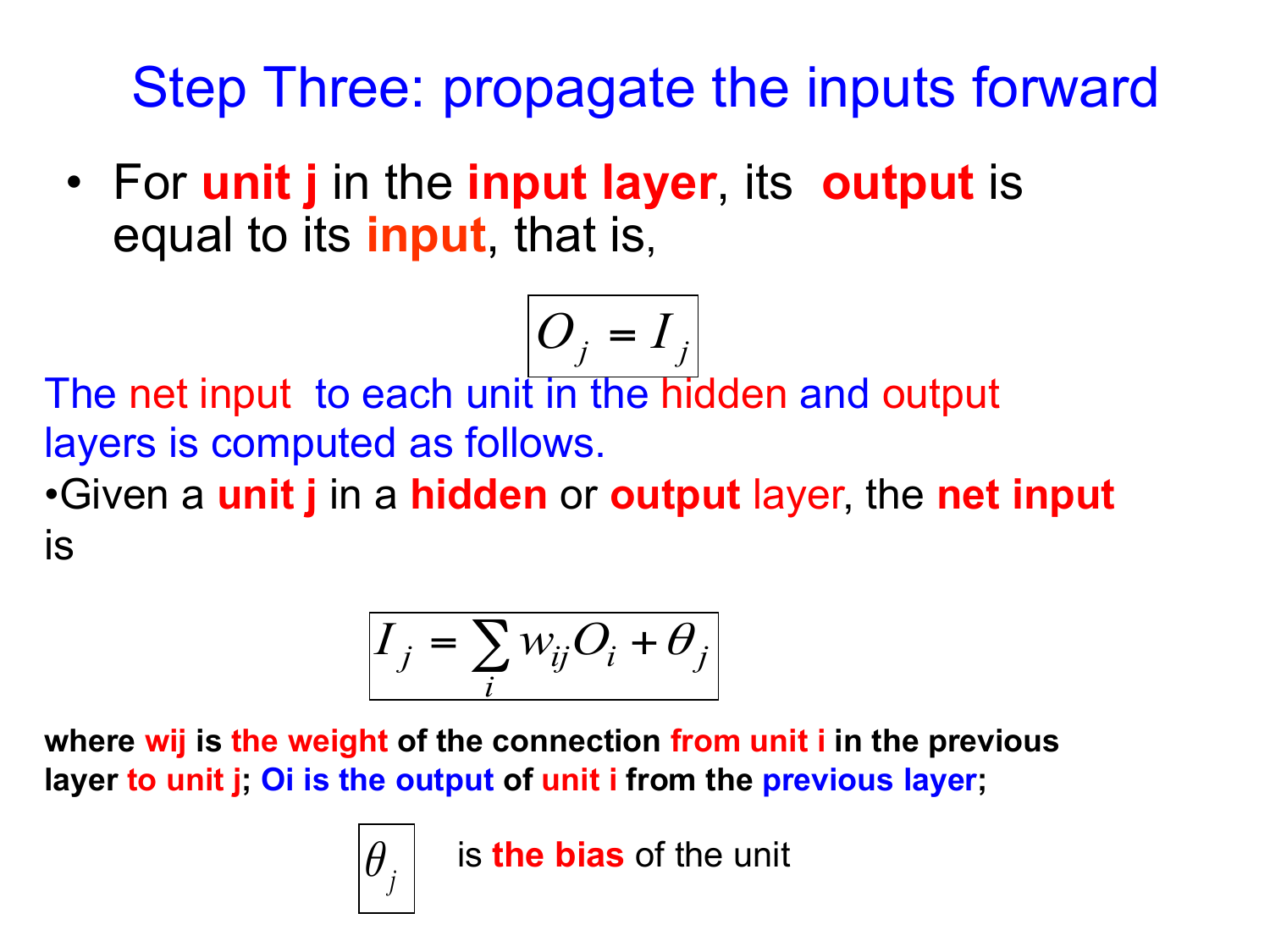## Step 3: propagate the inputs forward

- Each **unit in the hidden and output layers** takes **its net input** and then applies an **activation function**.
- **The function** symbolizes the **activation** of the **neuron**  represented by the unit
- It is also called **a logistic, sigmoid, or squashing function**.
- Given a **net input Ij** to unit j, then

 $Oj = f(lj)$ 

the **output** of unit j, is computed as

$$
O_j = \frac{1}{1 + e^{-I_j}}
$$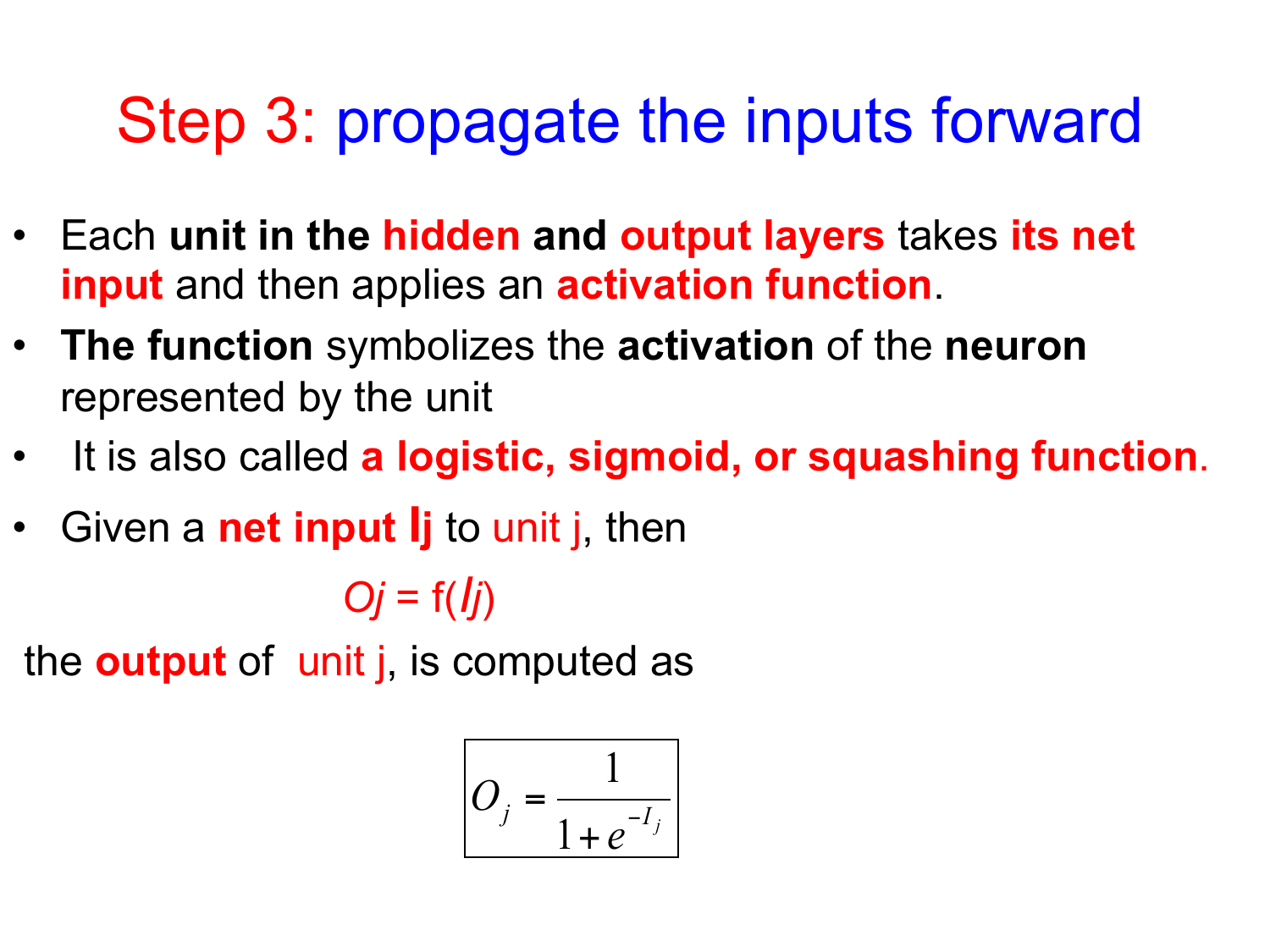## Step 4: Back propagate the error

- When reaching the **output layer**, the error is computed and propagated backwards
- For a unit k in the output layer the error is computed by a formula:

$$
Err_k = O_k(1 - O_k)(T_k - O_k)
$$

Where Ok is the **actual output** of unit k computed by **activation function** 



**Tk** is the **TRUE output** based of known class label of training sample

Observe: Ok(1-Ok) is a derivative (rate of change ) of activation function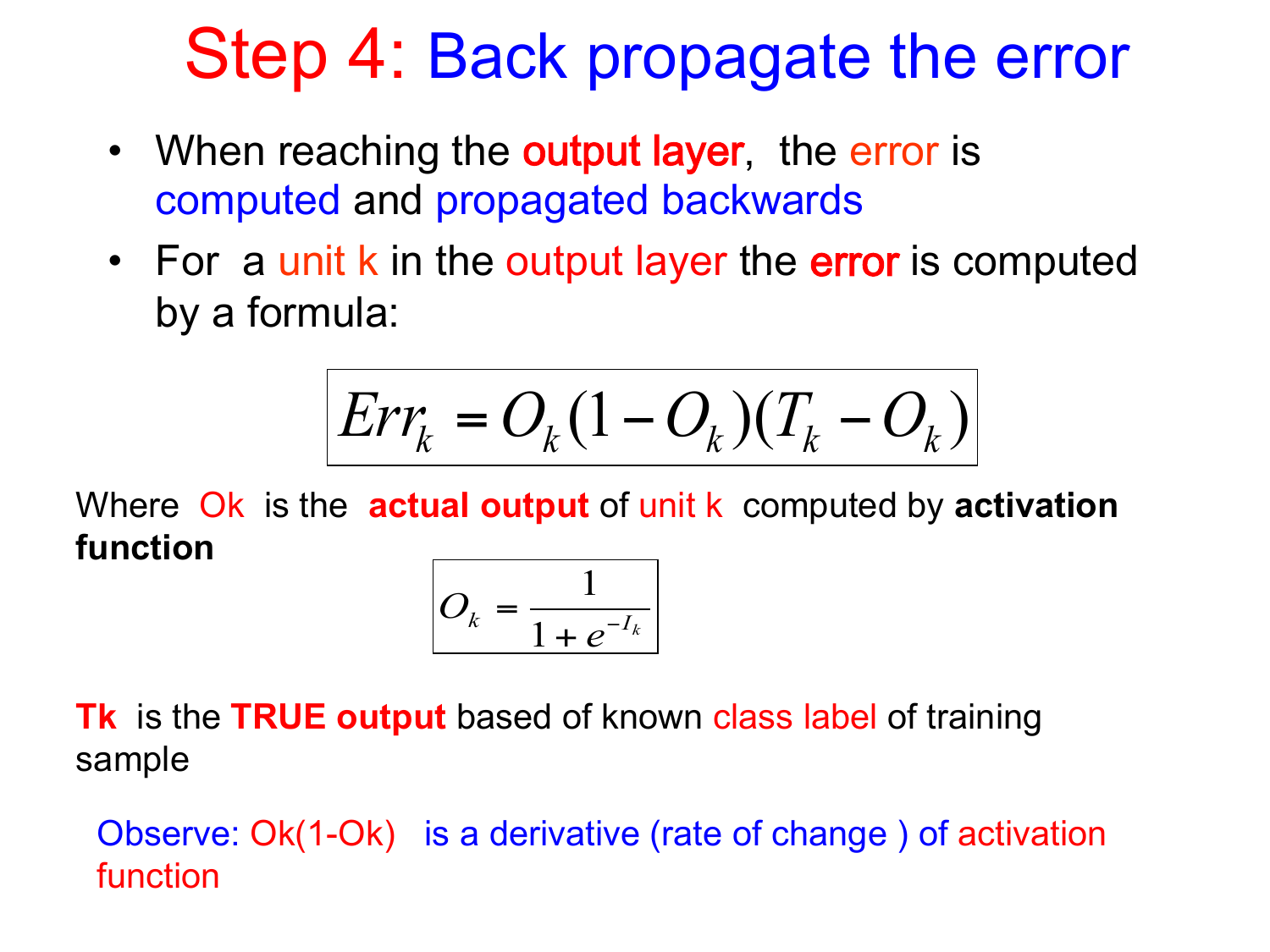## Step 4: Backpropagate the error

- **The error** is **propagated backwards** by updating weights and biases to reflect the error of the **network classification**
- For a unit j in the **hidden layer** the **error** is computed by a formula:

$$
Err_j = O_j(1 - O_j) \sum_k Err_k w_{jk}
$$

where **wjk** is the weight of the connection from unit j to unit k in the **next higher layer**, and Errk is the **error** of unit k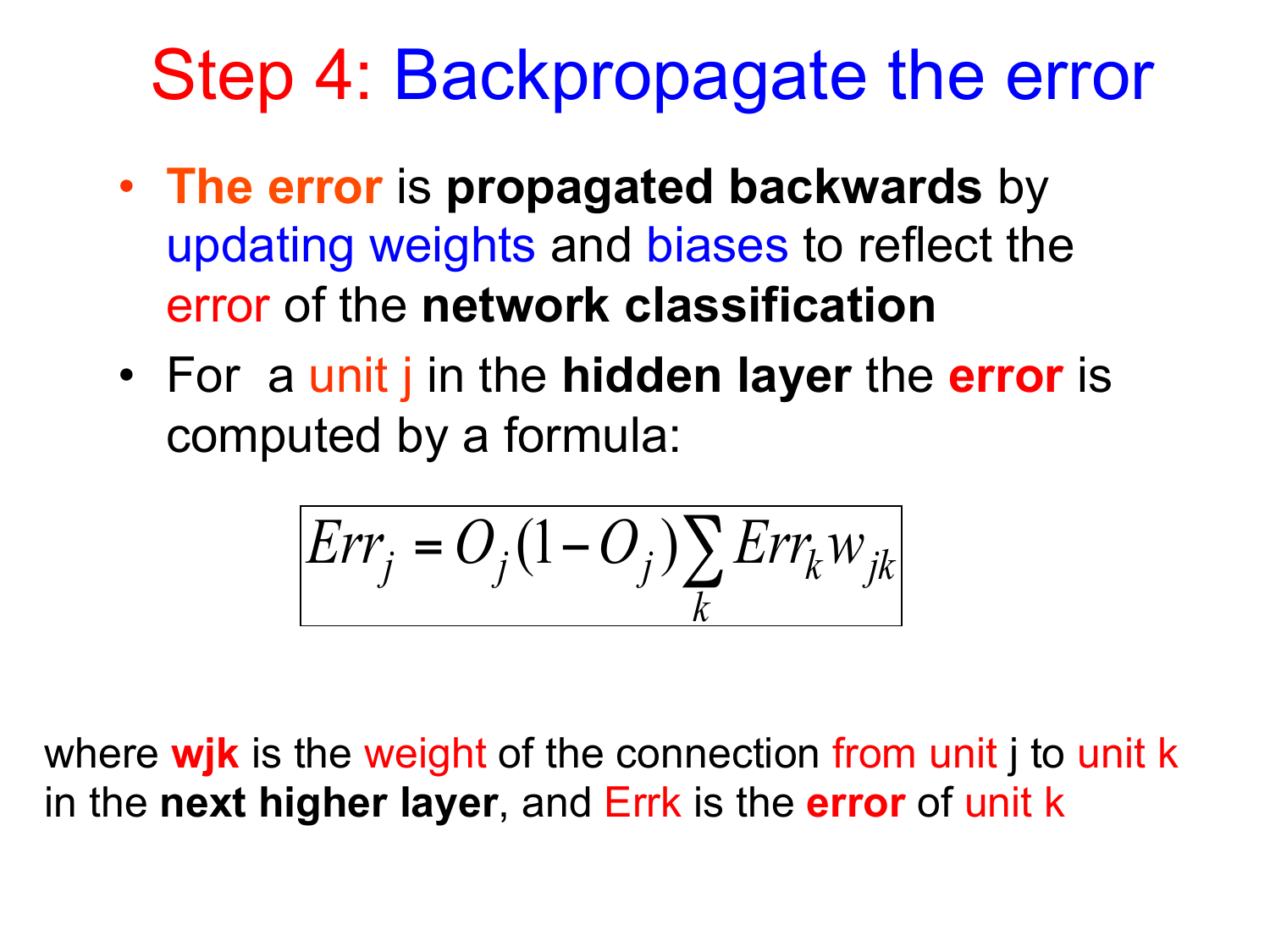#### Step 5: Update weights and biases

- **Weights** are **updated** by the following equations, where *l* is a constant between 0.0 and 1.0 reflecting
- **the learning rate** this learning rate is fixed for implementation

$$
\Delta w_{ij} = (l)Err_jO_i
$$

$$
W_{ij} = W_{ij} + \Delta W_{ij}
$$

The rule of thumb is to set the learning rate to  $I = 1/k$  where k is the number of iterations through the training set so far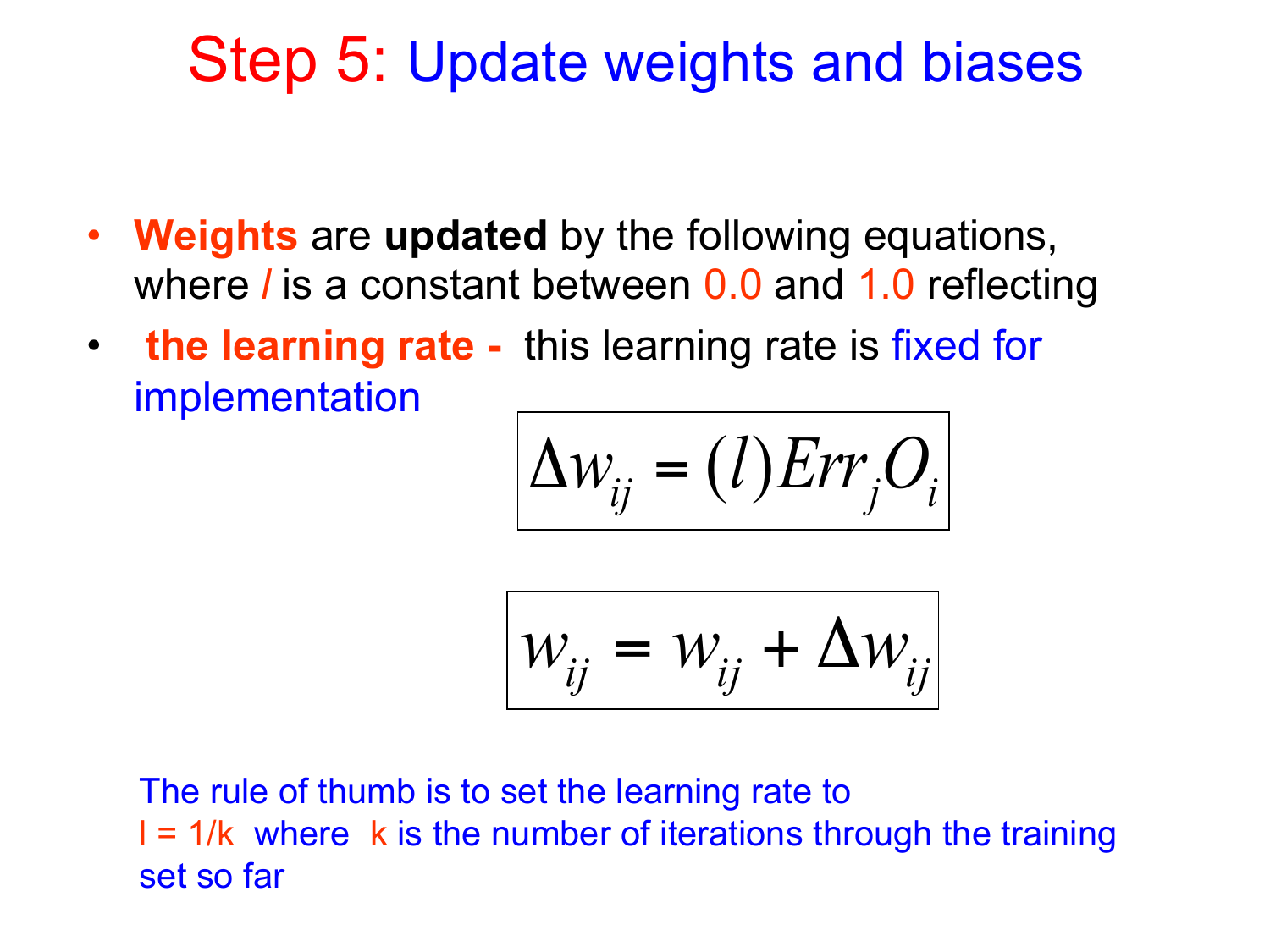#### Backpropagation Formulas

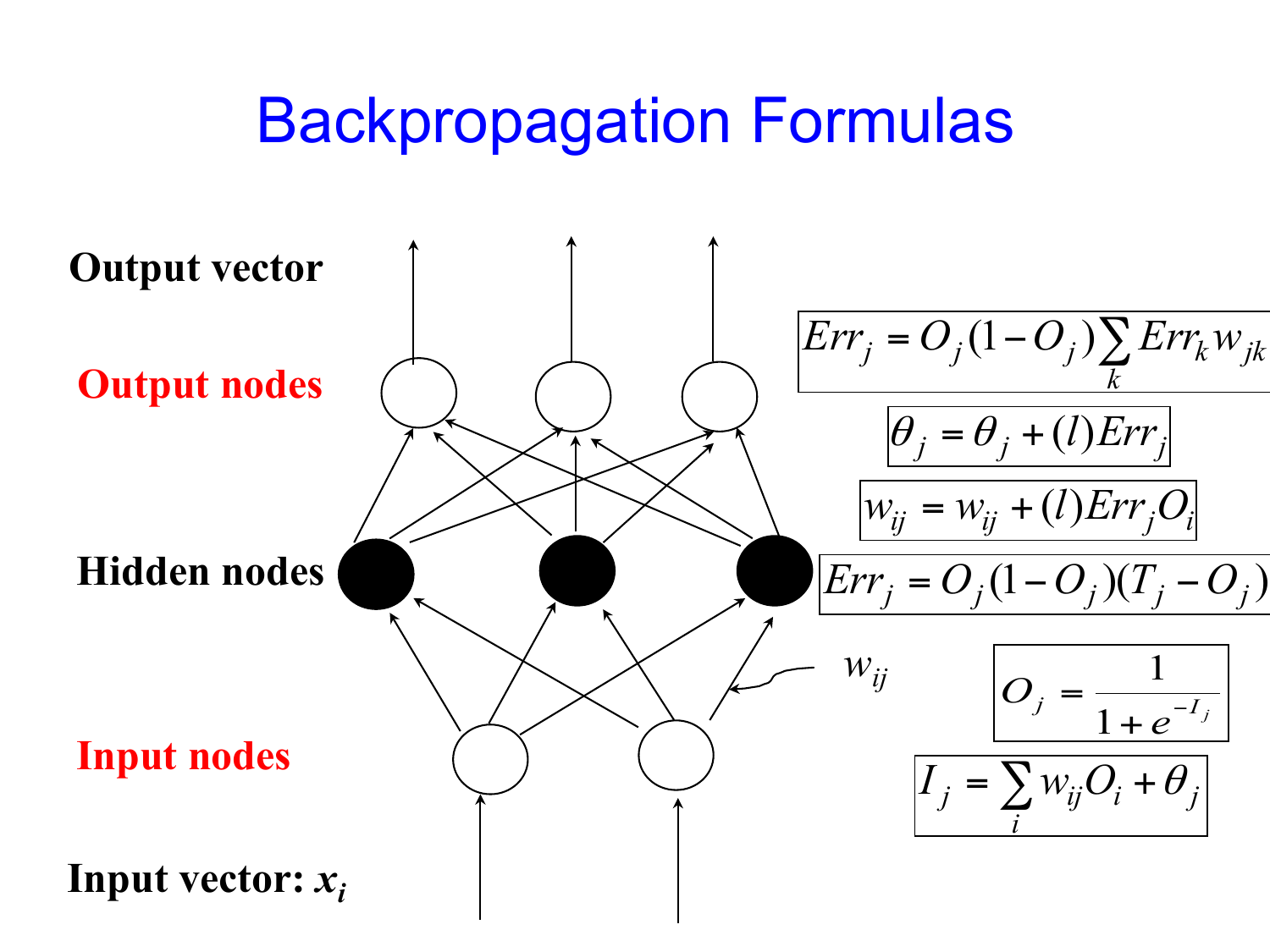## Step 5: Update weights and biase Learning Rate

- The **learning rate** helps avoid getting stuck at
- local mimimum (i.e. where the weights appear to converge, but are not optimum solution)
- The **learning rate** encourages finding the global minimum
- If the **learning rate** is **too small**, then learning will occur at a very **slow pace**
- If the **learning rate** is **too large**, then **oscillation**  between inadequate solutions may occur.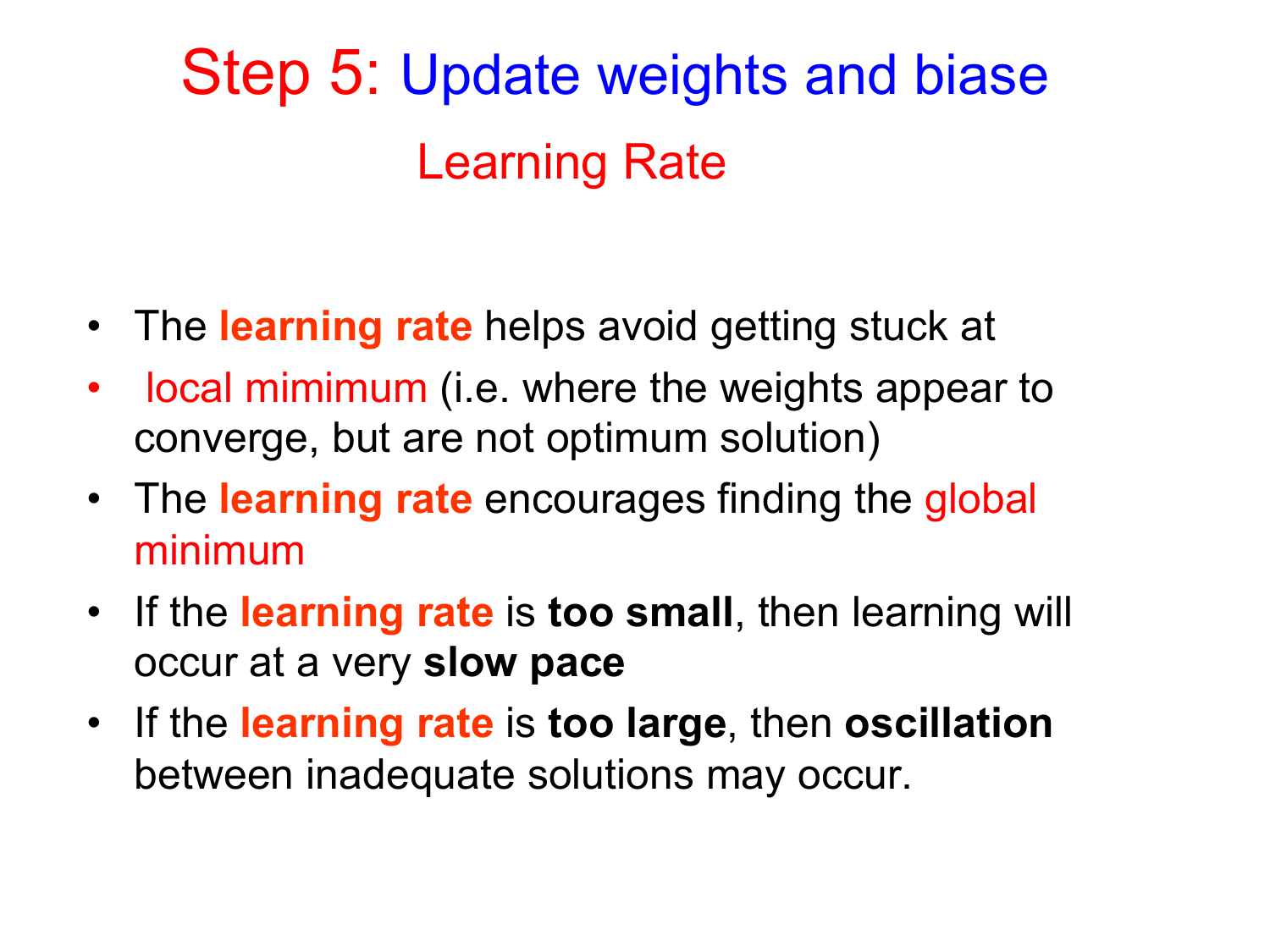### Step 5: Update weights and biases Bias update

#### **Biases** are **updated** by the following equations

$$
\Delta \theta_j = (l)Err_j
$$

$$
\theta_j = \theta_j + \Delta \theta_j
$$

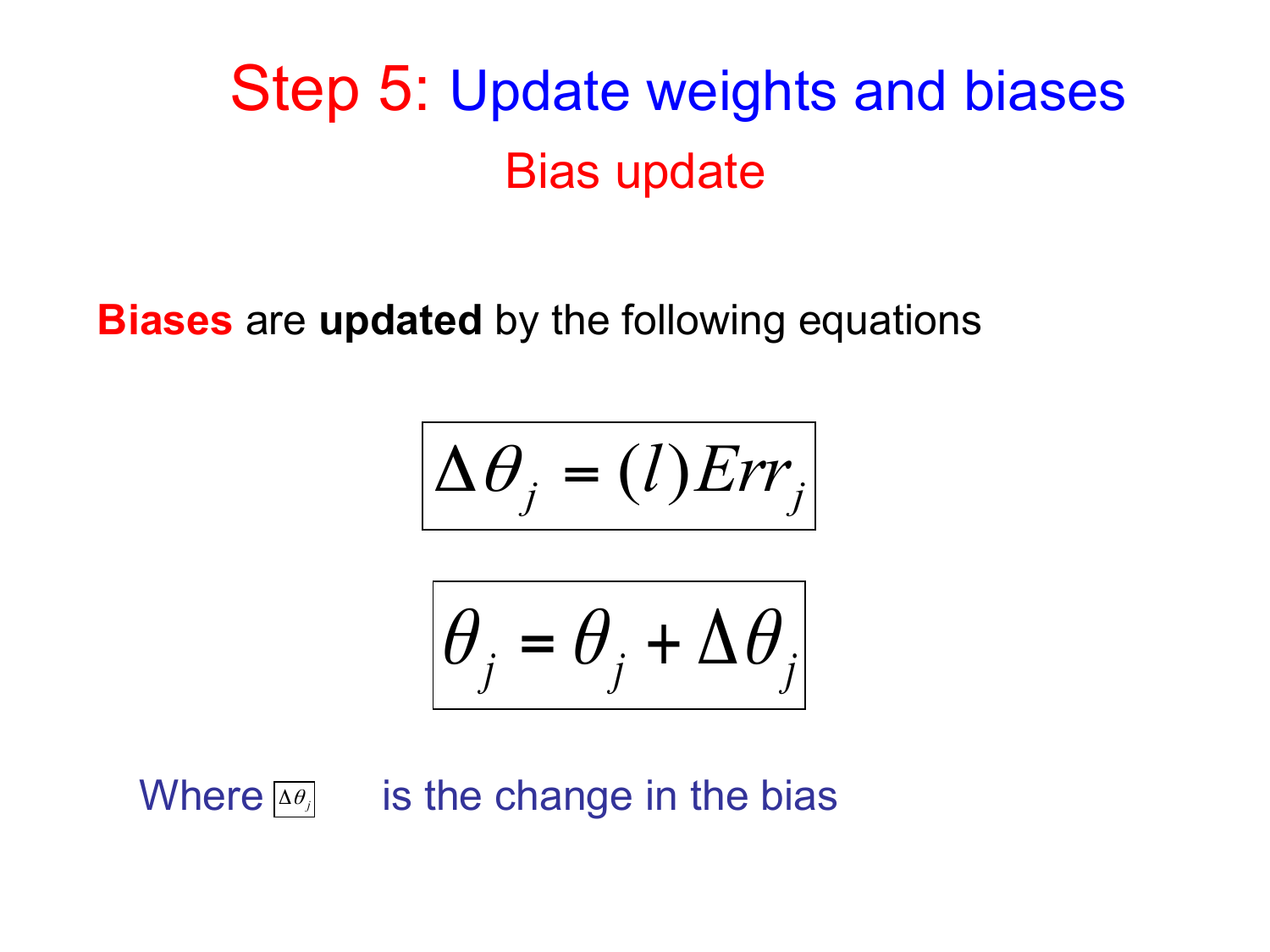### Weights and Biases Updates

• **Case updating:** we are updating weights and biases after the presentation of **each sample** 

**Epoch:** One iteration through the training set

- Epoch updating:
- The weight and bias increments are **accumulated** in variables and the weights and biases are updated after **all of the samples** of the training set have been presented
- **Case updating is more accurate**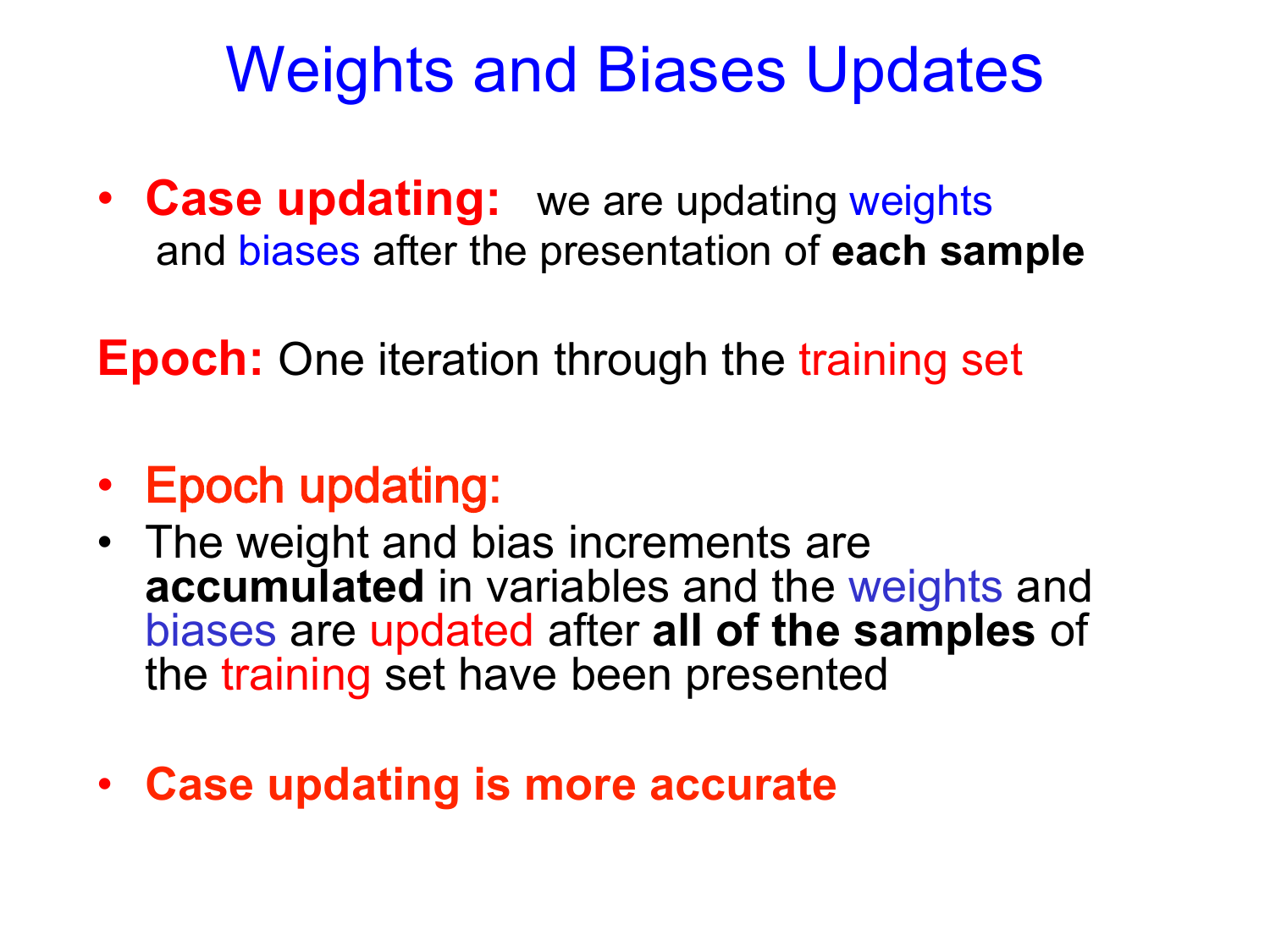## Terminating Conditions

- Training **stops** when
	- All  $\left|\Delta w_{ij}\right|$  in the previous epoch are below some  $\,$ threshold, or
- •The percentage of samples **misclassified** in the previous epoch is below some threshold, or
- a pre- specified number of epochs has **expired**
- In practice, several hundreds of thousands of epochs may be required before the **weights will converge**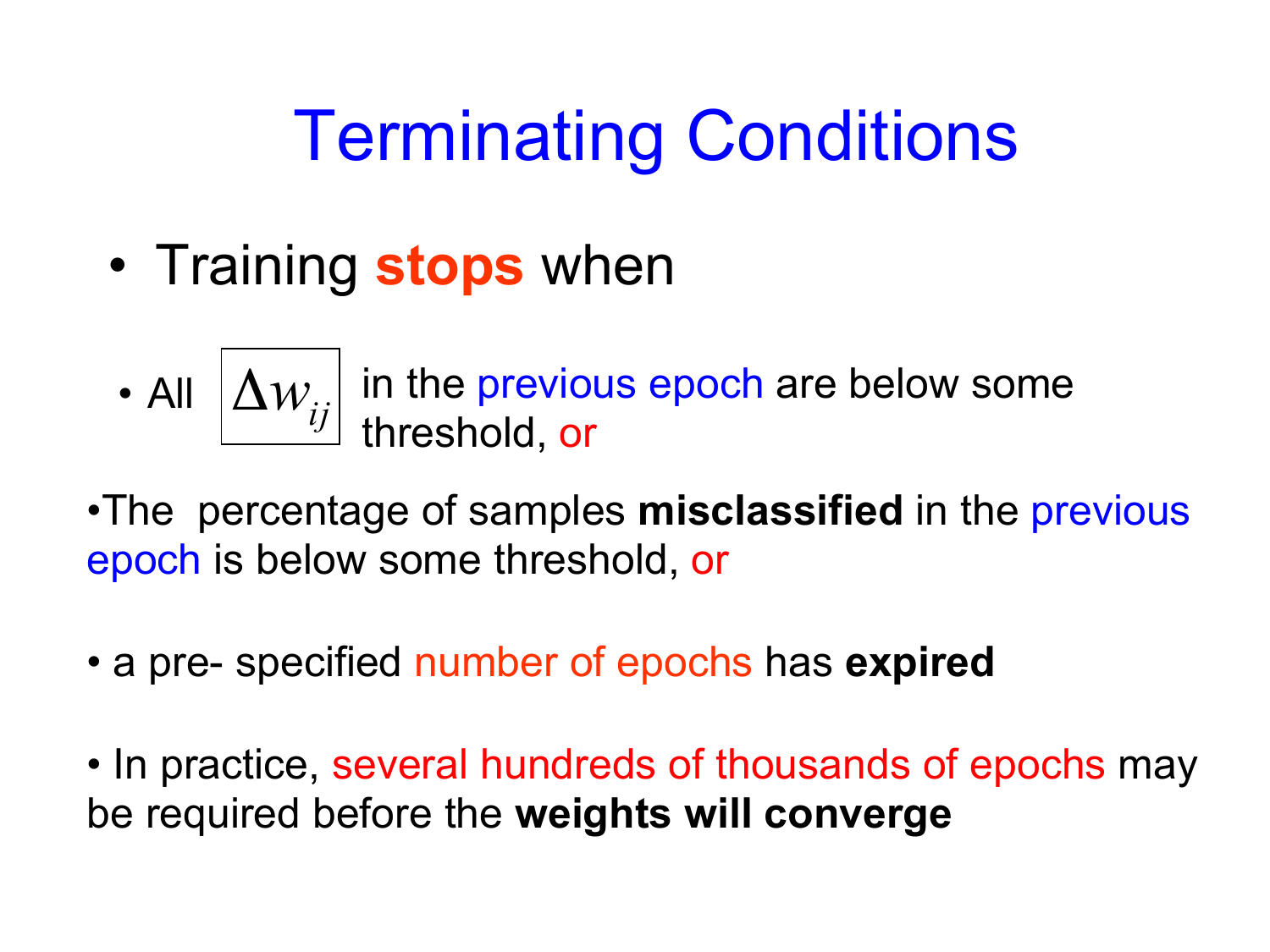## Backpropagation Formulas

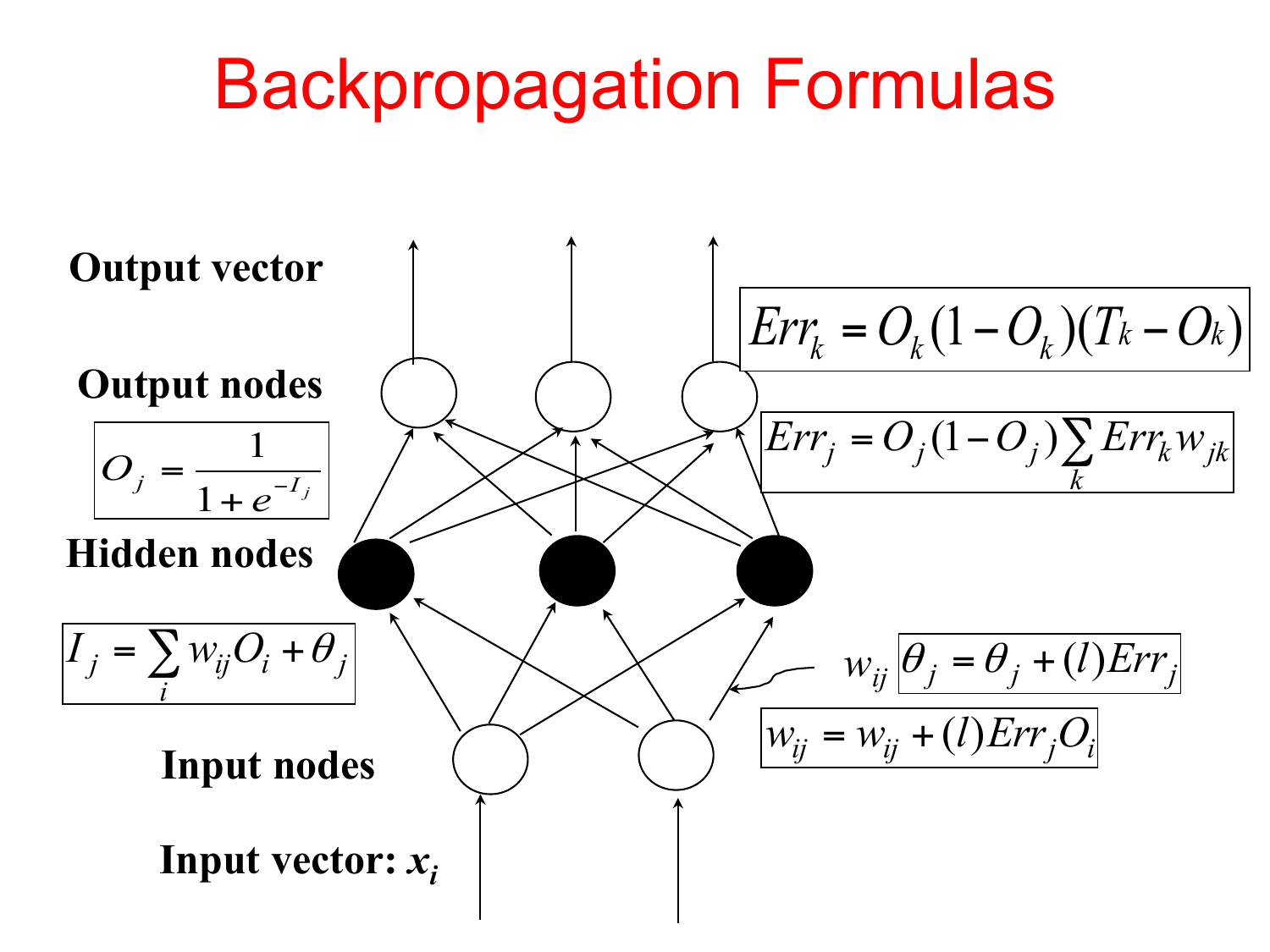### Example of Back Propagation



| $\times 1$ | x2 | x3 | W <sub>14</sub> | W <sub>15</sub> | W <sub>24</sub> | W <sub>25</sub> | <b>W</b> 34 | <b>W</b> 35 | <b>W</b> <sub>46</sub> | <b>W</b> <sub>56</sub> |
|------------|----|----|-----------------|-----------------|-----------------|-----------------|-------------|-------------|------------------------|------------------------|
|            |    |    |                 |                 |                 |                 |             |             |                        |                        |
|            |    | 1  | 0.2             |                 | 0.4             | 0.1             |             |             | $0.2$   -0.3   -0.2    |                        |
|            |    |    |                 | $-0.3$          |                 |                 | $-0.5$      |             |                        |                        |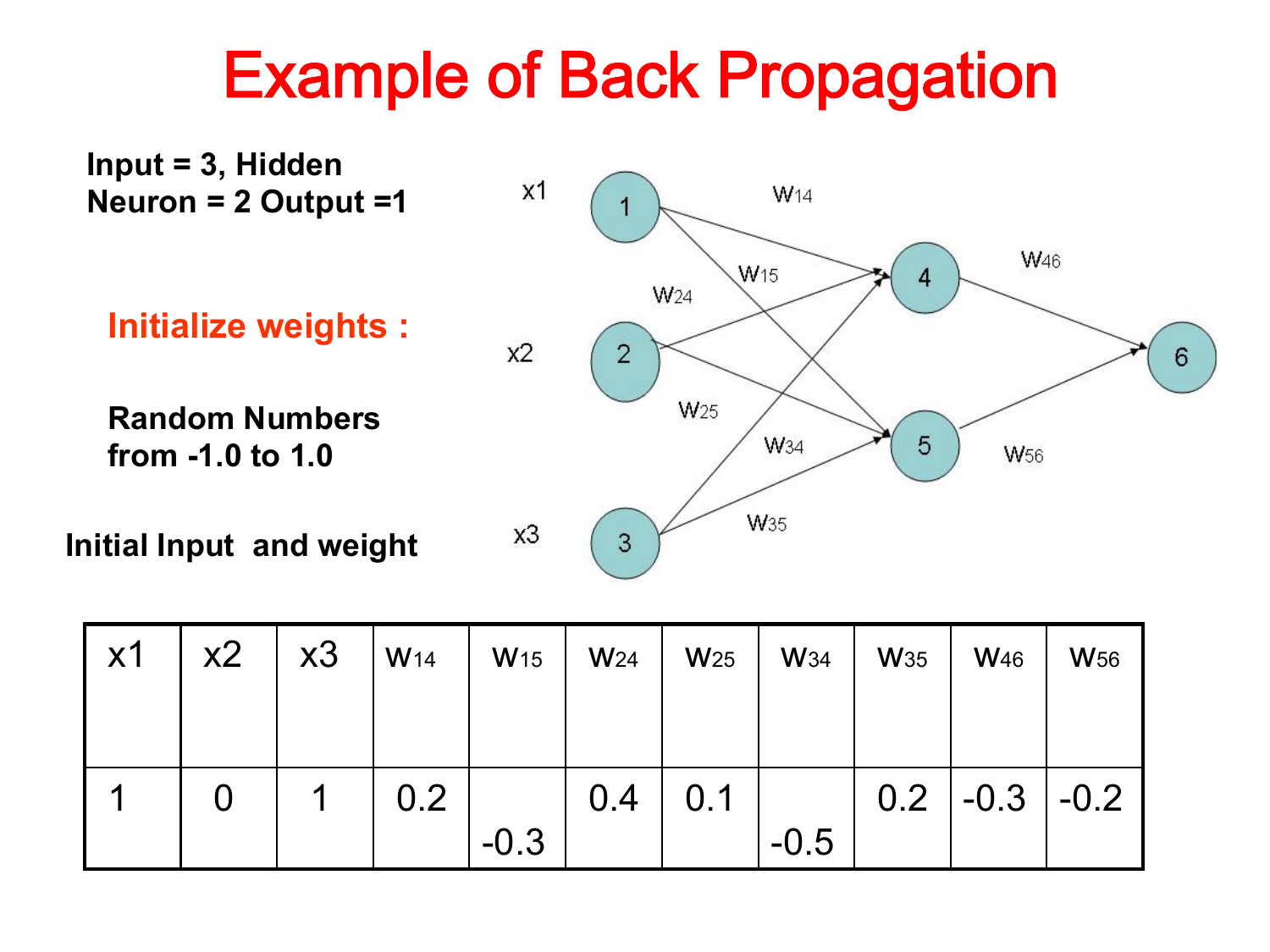## Example of Back Propagation

 $x2$ 

- **Bias added to Hidden and output nodes**
- **Initialize Bias**
- **Bias: Random Values from**
- **-1.0 to 1.0**
- **Bias ( Random )**

| $\theta_4$ | $\theta$ <sub>5</sub> | $\theta_6$ |
|------------|-----------------------|------------|
| $-0.4$     | 0.2                   | 0.1        |

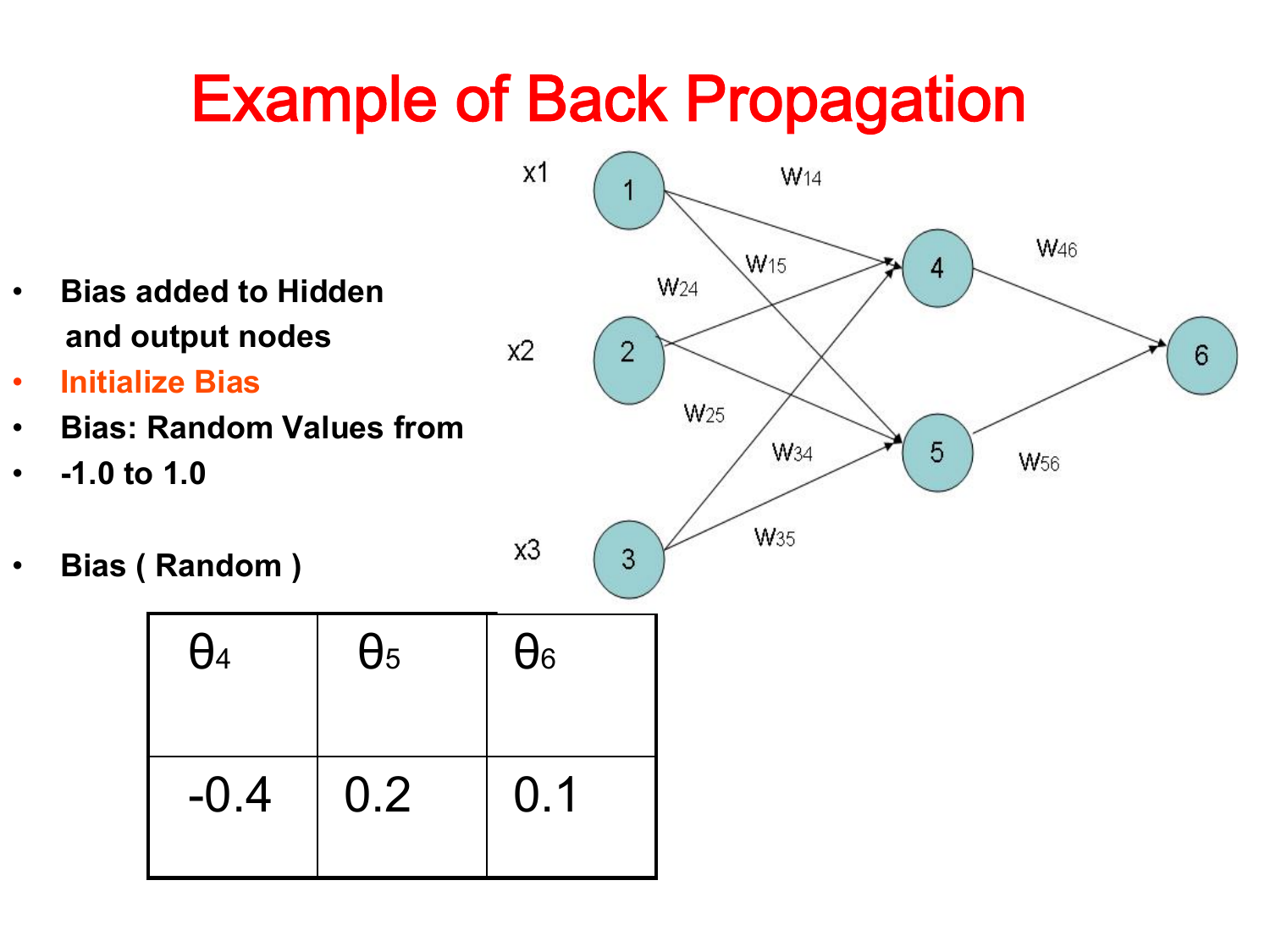## Net Input and Output Calculation

| Unitj | Net Input I <sub>j</sub>                     | Output O <sub>j</sub>                         |
|-------|----------------------------------------------|-----------------------------------------------|
|       | $0.2 + 0 - 0.5 - 0.4 = -0.7$                 | $O_j = \frac{1}{1+e^{0.7}} = 0.332$           |
| 5     | $-0.3 + 0 + 0.2 + 0.2 = 0.1$                 | $ O_j = \frac{1}{1 + e^{-0.1}} $<br>$= 0.525$ |
| 6     | $(-0.3)0.332-(0.2)$<br>$(0.525)+0.1= -0.105$ | $= 0.475$                                     |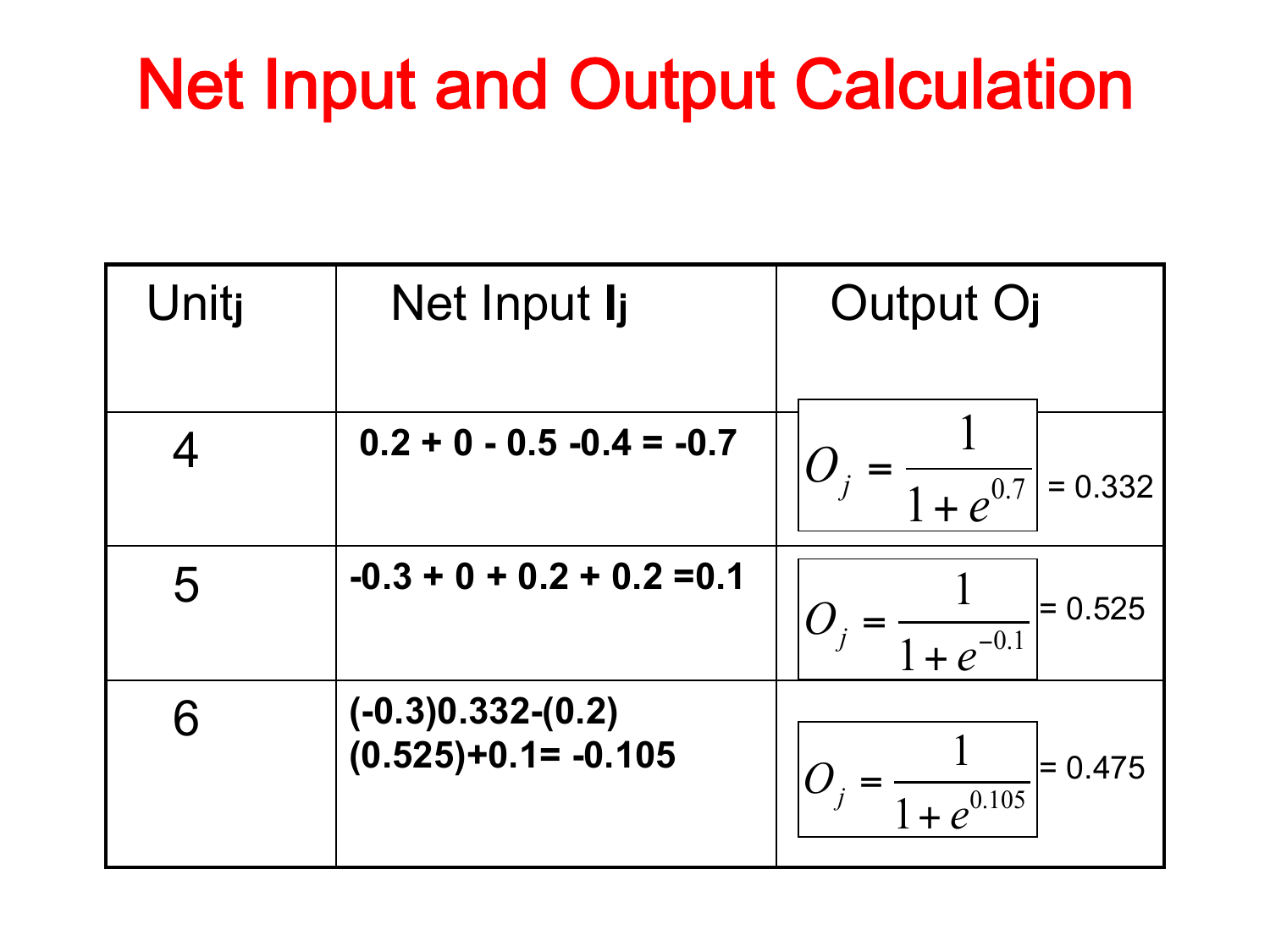## Calculation of Error at Each Node

| Unit $\mathsf{j}$ | Error j                                         |
|-------------------|-------------------------------------------------|
| 6                 | $0.475(1 - 0.475)(1 - 0.475) = 0.1311$          |
|                   | We assume $T_6 = 1$                             |
| 5                 | $0.525$ x (1- 0.525)x 0.1311x                   |
|                   | $(-0.2) = 0.0065$                               |
|                   | $0.332 \times (1 - 0.332) \times 0.1311 \times$ |
|                   | $(-0.3) = -0.0087$                              |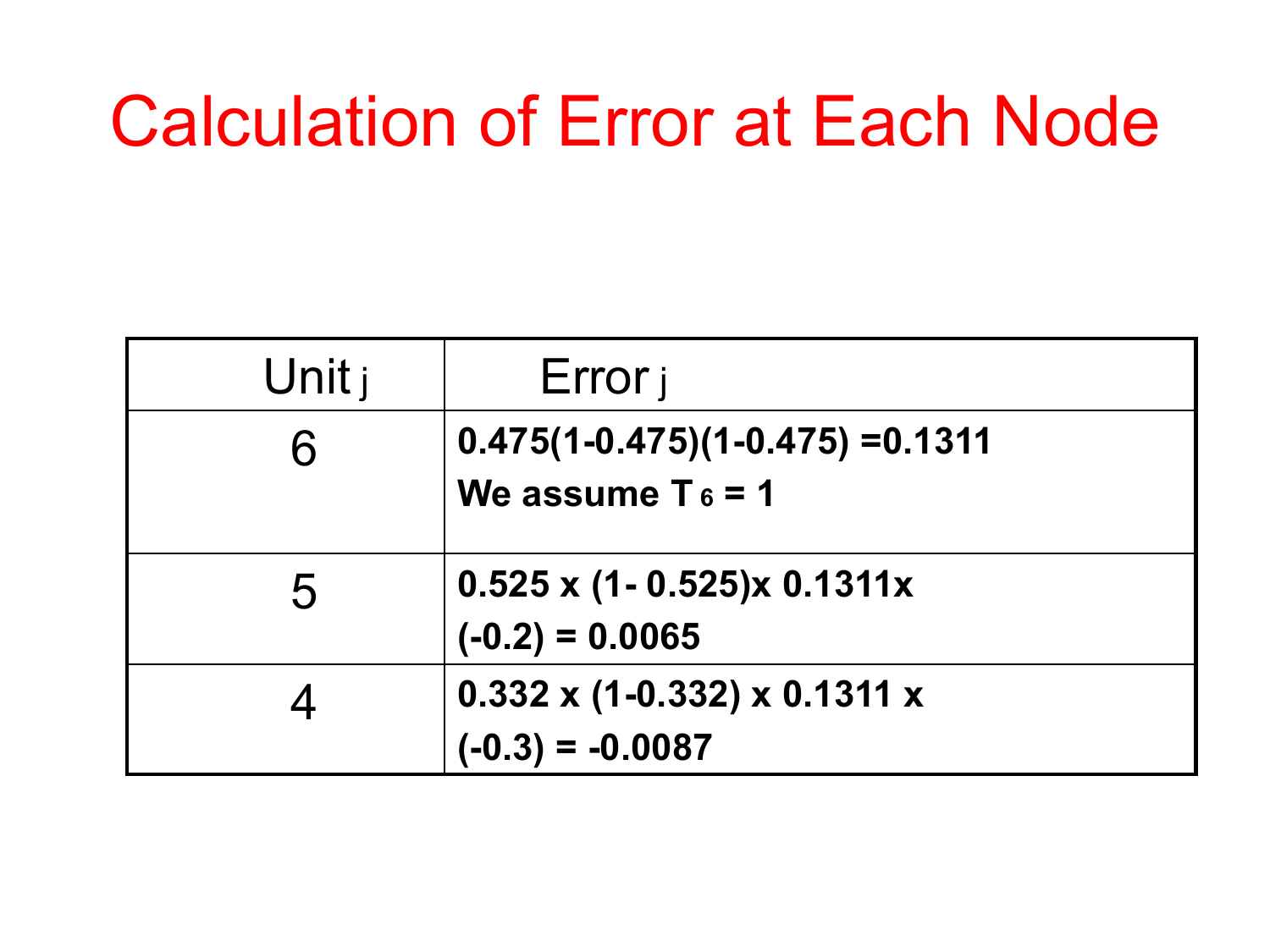## Calculation of weights and Bias Updating

### Learning Rate I = 0.9

| Weight                | <b>New Values</b>                           |
|-----------------------|---------------------------------------------|
| <b>W46</b>            | $-0.3 + 0.9(0.1311)(0.332) =$<br>$-0.261$   |
| <b>W<sub>56</sub></b> | $-0.2 + (0.9)(0.1311)(0.525) =$<br>$-0.138$ |
| <b>W14</b>            | $0.2 + 0.9(-0.0087)(1) = 0.192$             |
| <b>W15</b>            | $-0.3 + (0.9)(-0.0065)(1) =$<br>$-0.306$    |
| similarly             | $\ldots \ldots \ldots$ similarly            |
| $\theta$ 6            | $0.1 + (0.9)(0.1311) = 0.218$               |
| .similarly            | .similarly<br>.                             |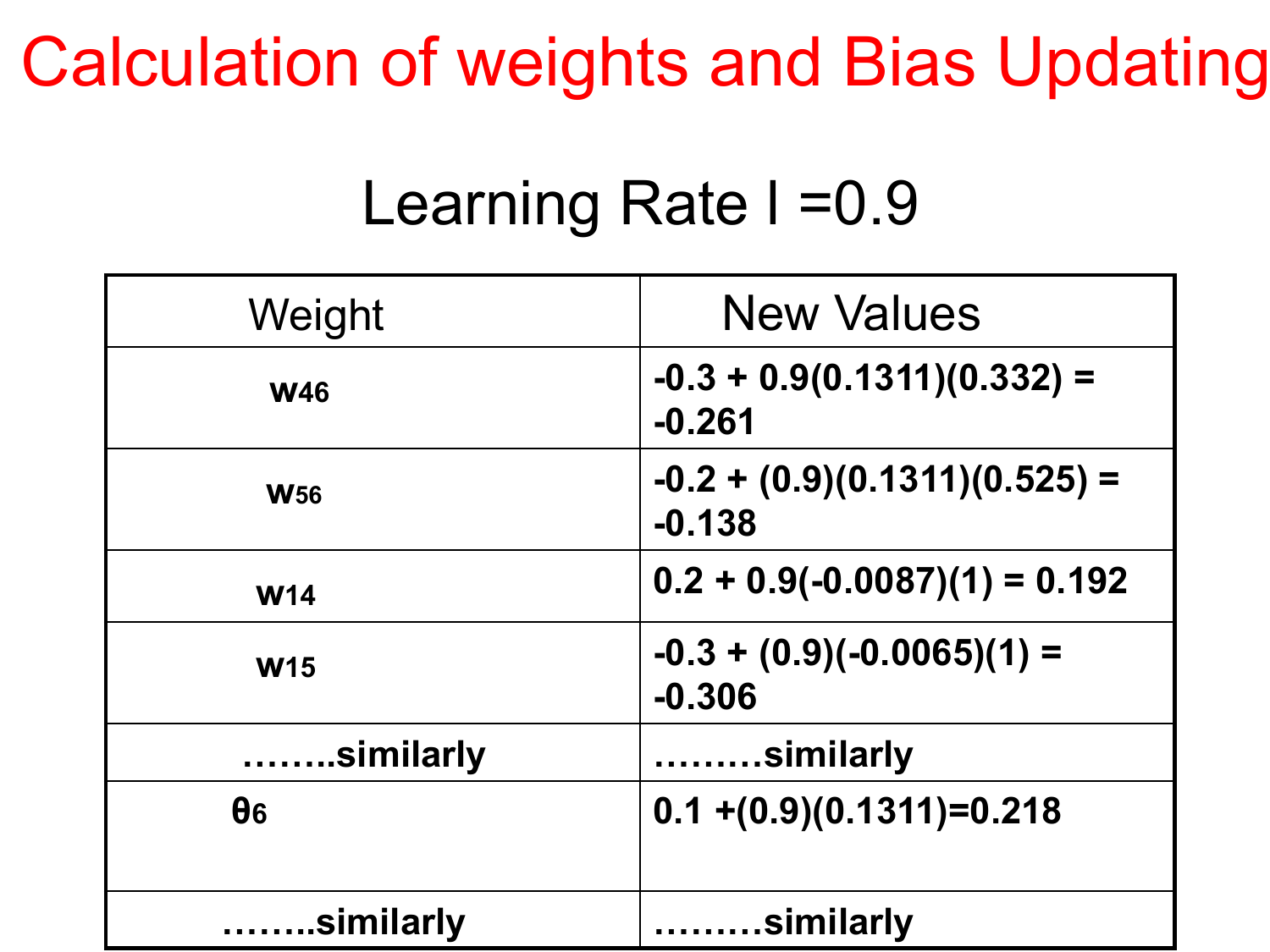## Network Pruning and Rule Extraction

- Network pruning
	- –Fully connected network is hard to articulate
	- *N* input nodes, *h* hidden nodes and *m* output nodes lead to *h(m+N)* weights
	- –Pruning: Remove some of the links without affecting classification accuracy of the network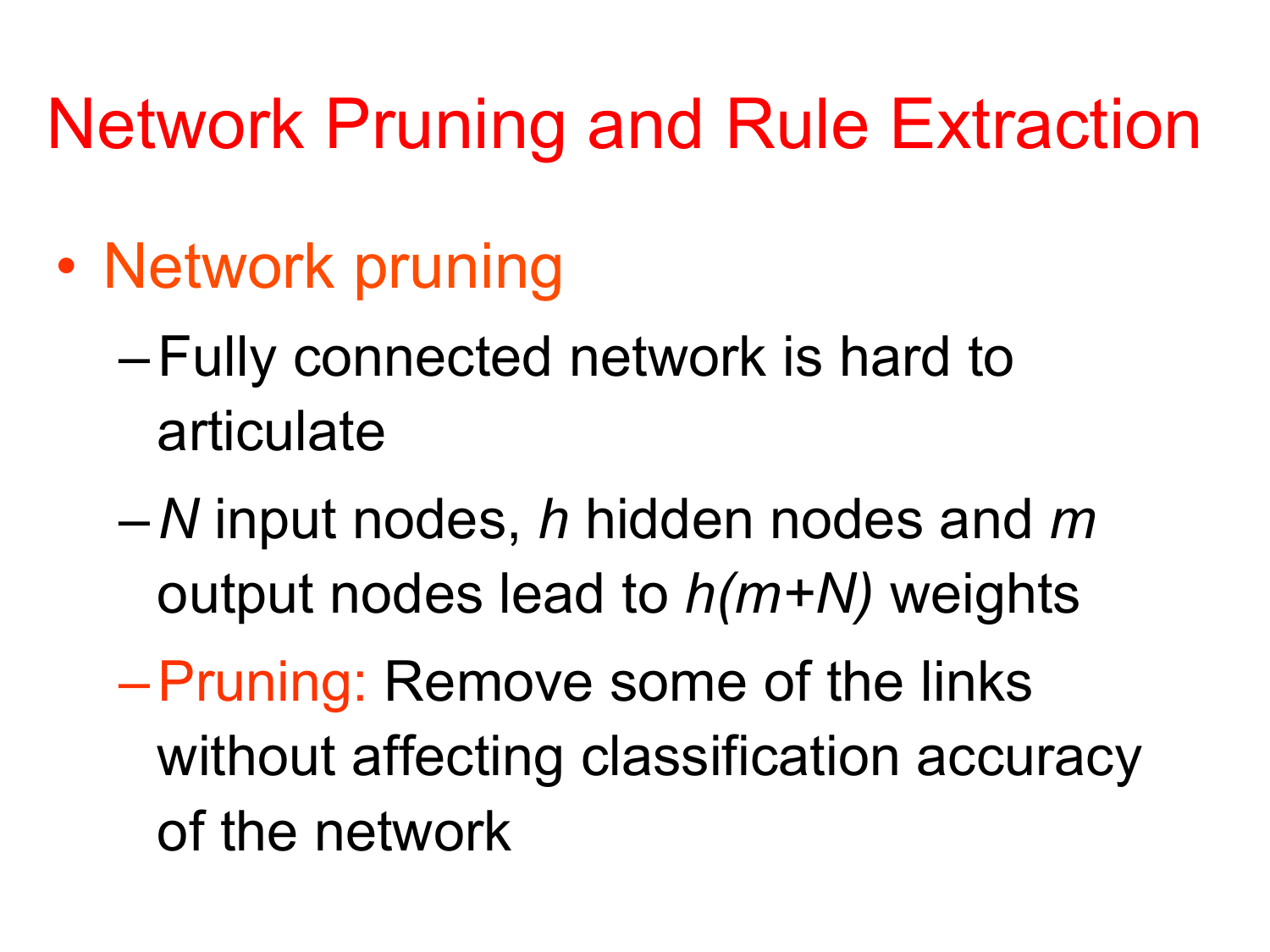### Some Facts to be Remembered

- NNs perform well, generally better with larger number of hidden units
- More hidden units generally produce lower error
- Determining network topology is difficult
- Choosing single learning rate impossible
- Difficult to reduce training time by altering the network topology or learning parameters
- NN with Subsets (see next slides) learning often produce better results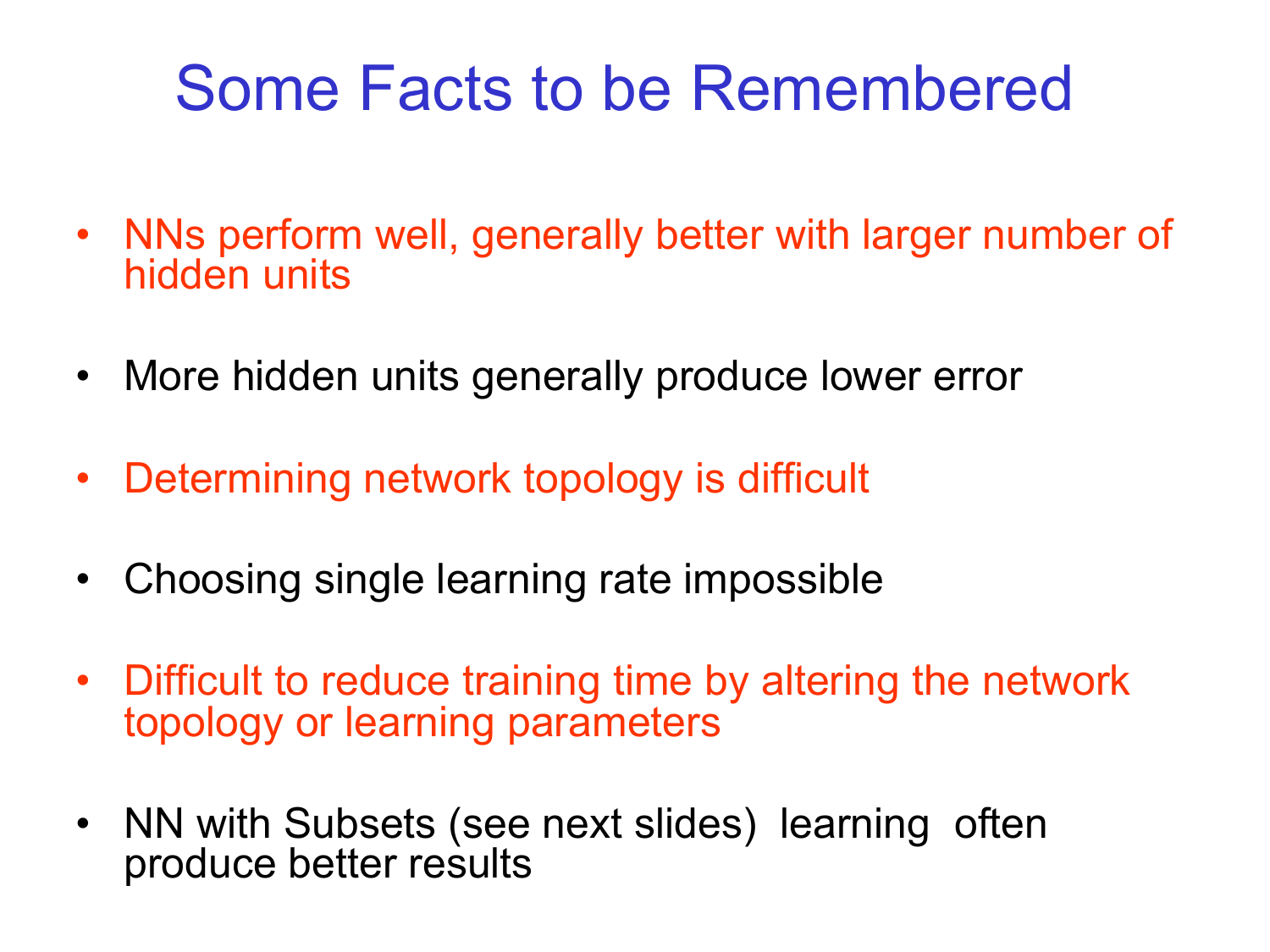### Some Facts to be Remembered

- **Rule extraction from networks:** network pruning
	- **Simplify** the network structure by removing weighted links that have the **least effect** on the trained network
	- **Then perform** link, unit, or activation value clustering
	- **The set** of input and activation values are studied to **derive rules** describing the **relationship** between the input and hidden unit layers
- **Sensitivity analysis:** assess the impact that a given input variable has on a network output.
- **The knowledge gained** from this analysis can be represented in **rules**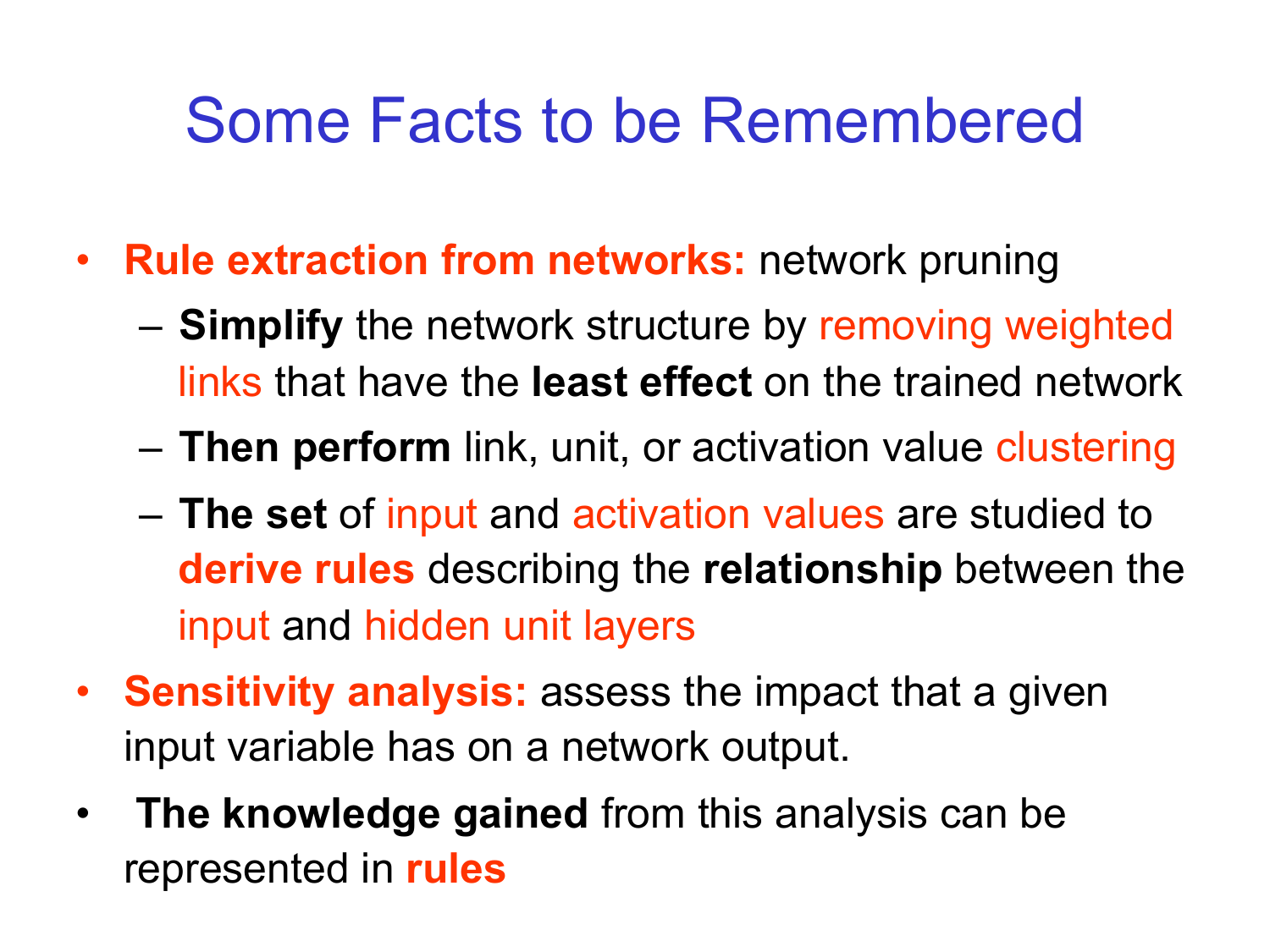Advanced Features of Neural Network (may be covered by students presentations)

- Training with Subsets
- Modular Neural Network
- Evolution of Neural Network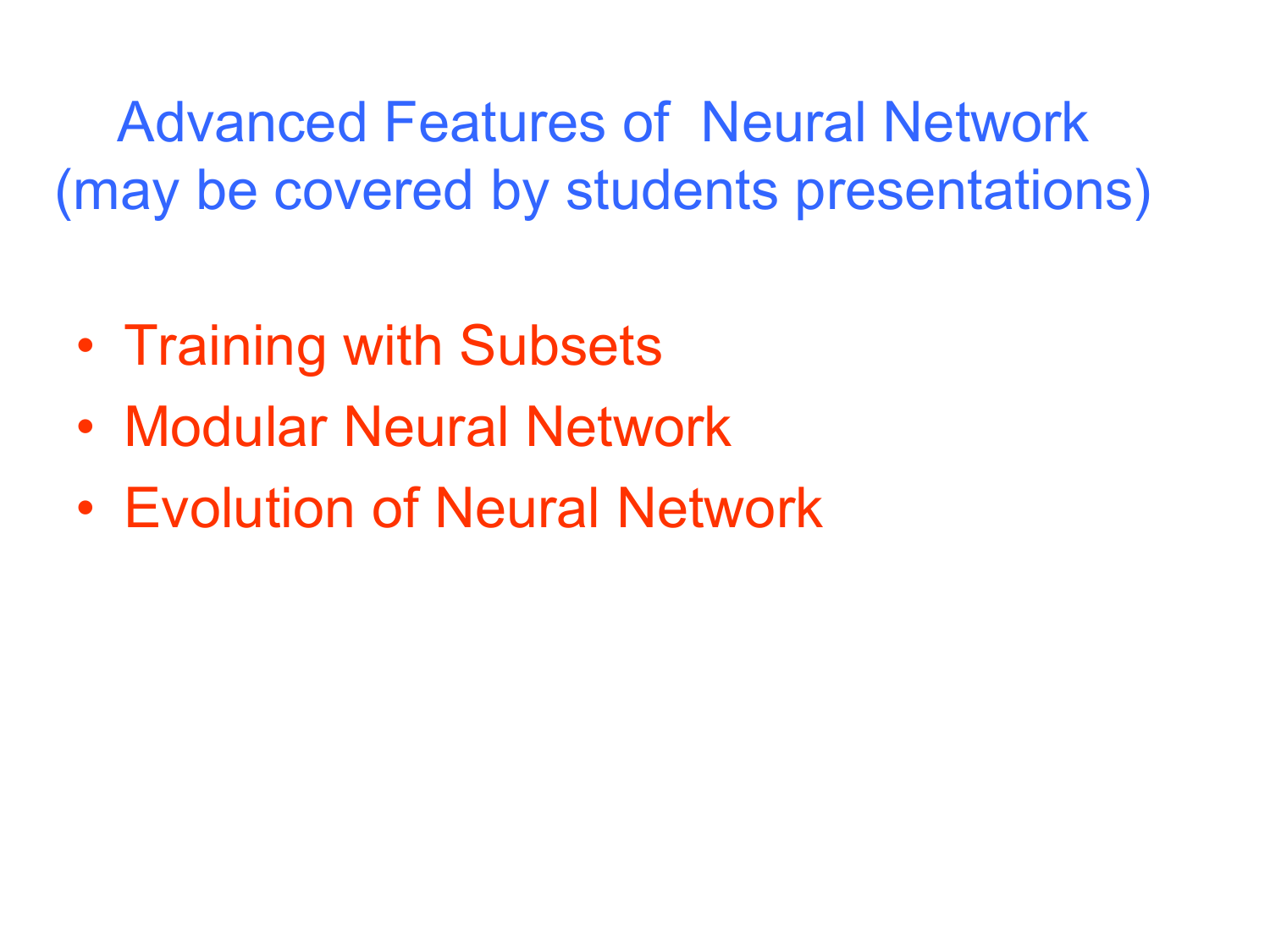# Training with subsets

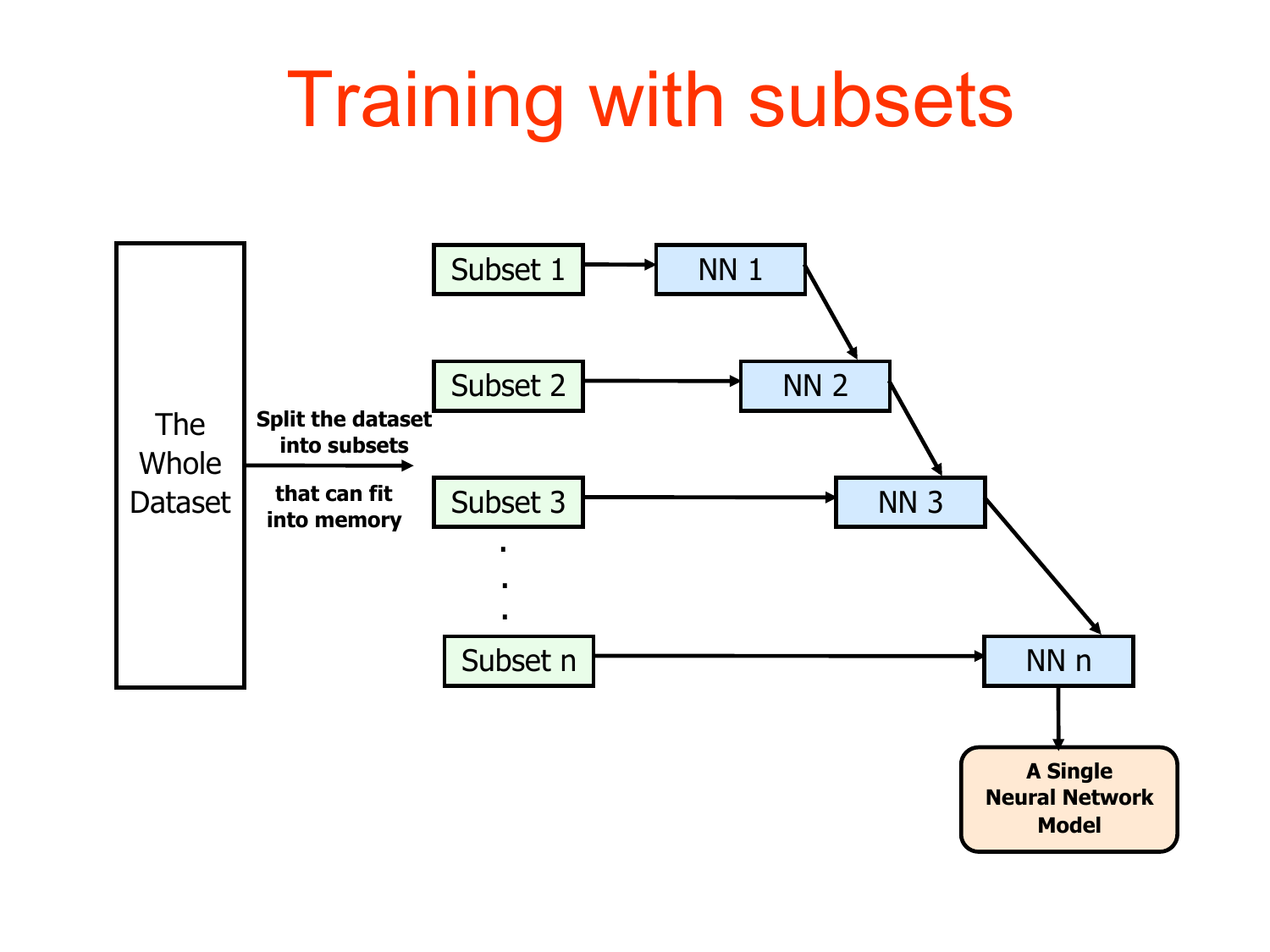# Training with subsets

•**Break** the data into subsets, that can fit in memory

- •**Train** one neural network on a series of the subsets
- •**The result** is a single neural network model

•In this way, we attempt to overcome the difficulty making use of all the available data, without leaving anything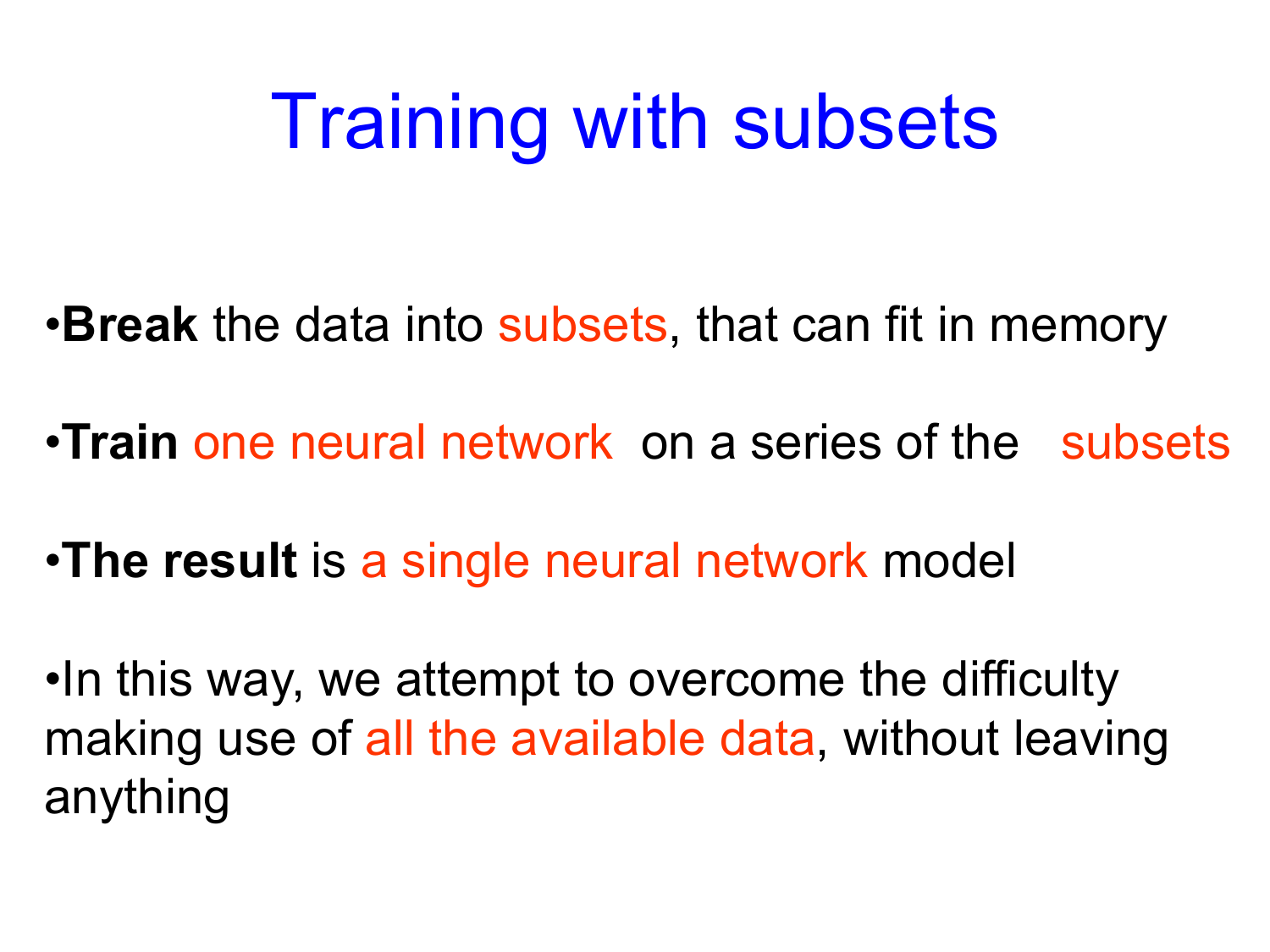# Training with Subsets

- Select subsets of data
- Build a **new classifier** on a subset
- **Aggregate** with previous **classifiers**
- Compare **error** after adding a classifier
- **Repeat** as long as error decreases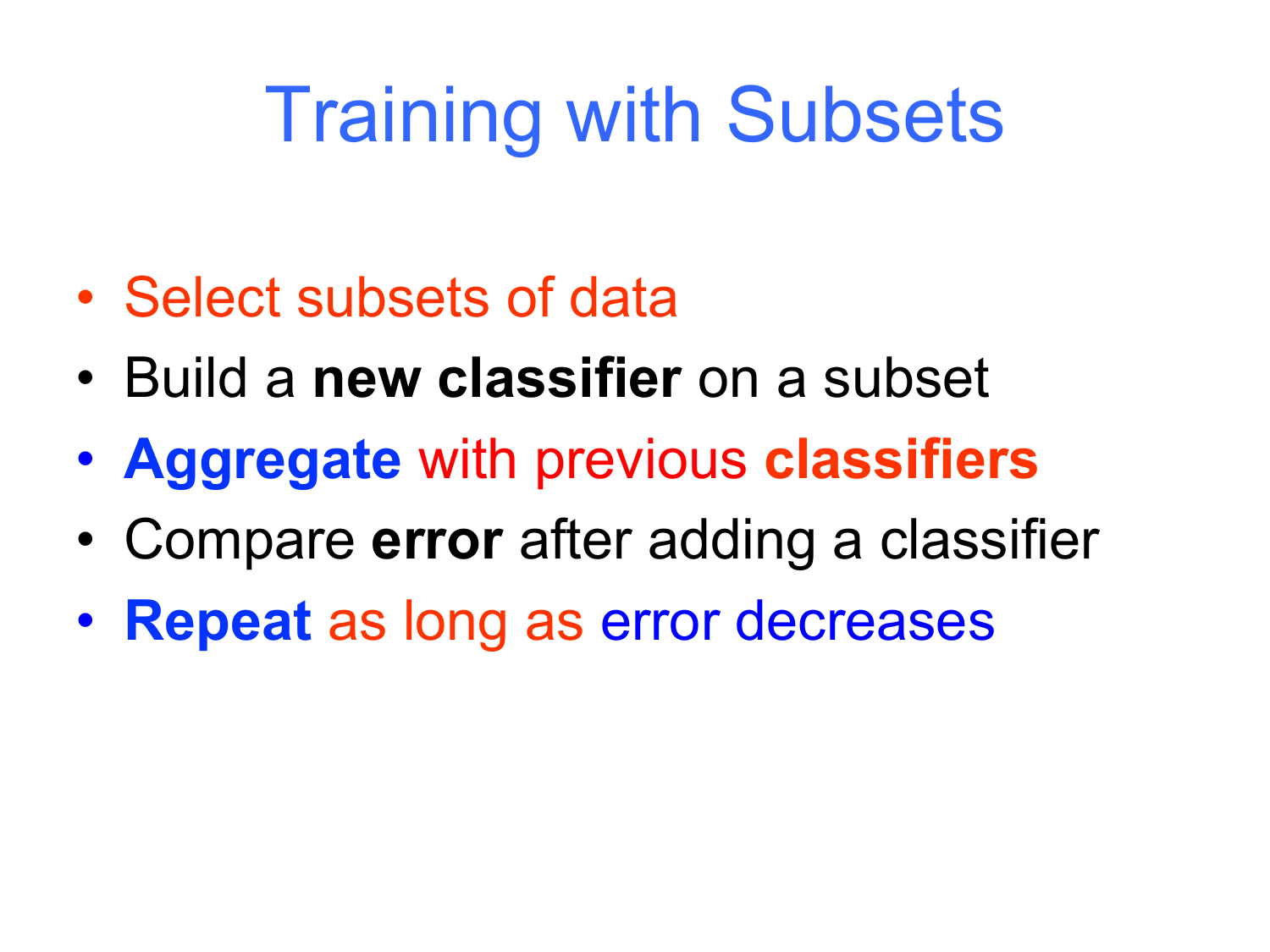## Modular Neural Network

• Modular Neural Network

– Made up of a **combination** of several neural networks

 **The idea** is to reduce the load for each neural network as opposed to trying to solve the problem on a single neural network.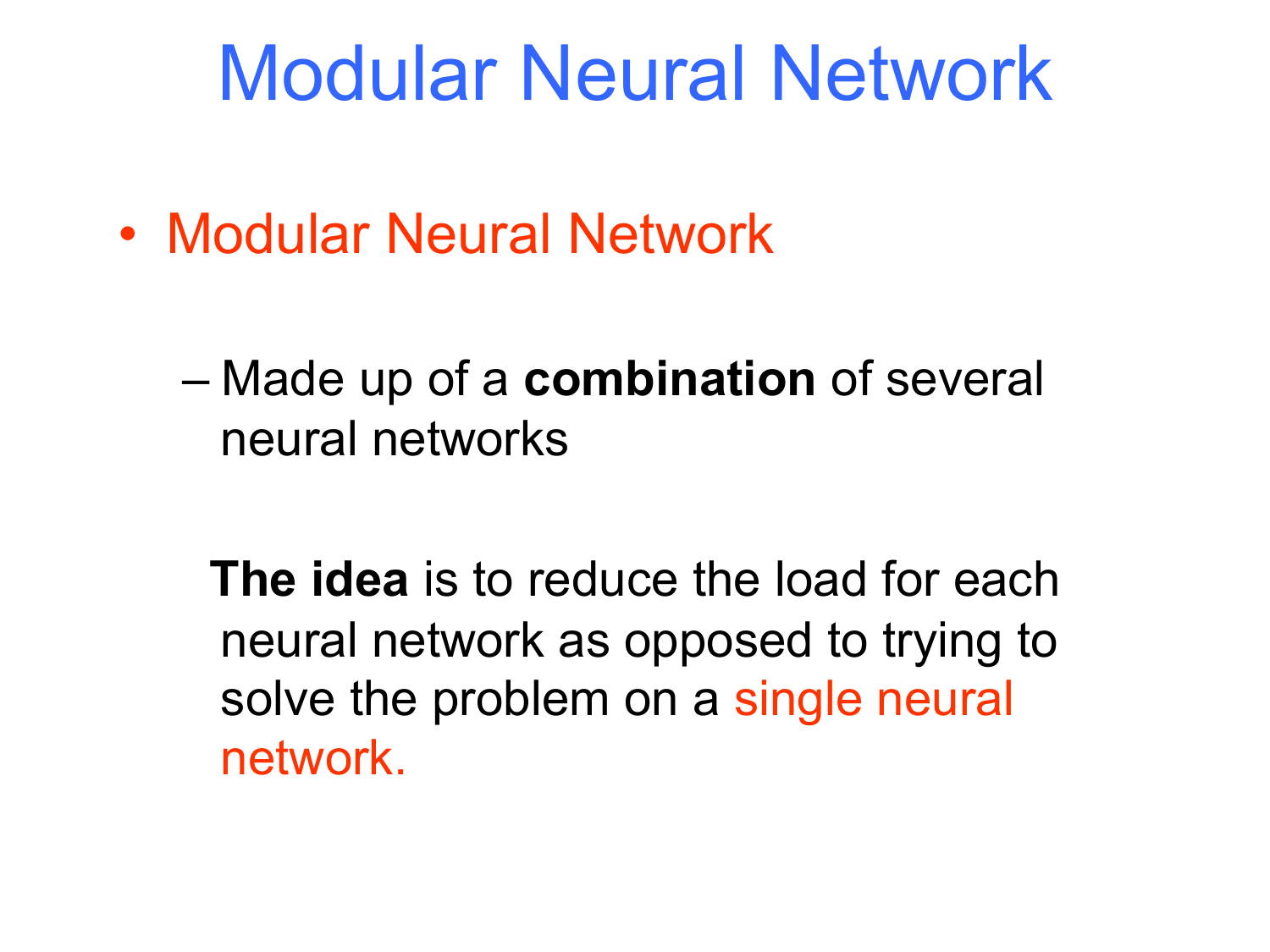#### Evolving Network Architectures

• **Small networks without a hidden layer** can't solve problems such as XOR, that are not linearly separable.

**Large networks** can easily overfit a problem to match the training data, limiting their ability to generalize a problem set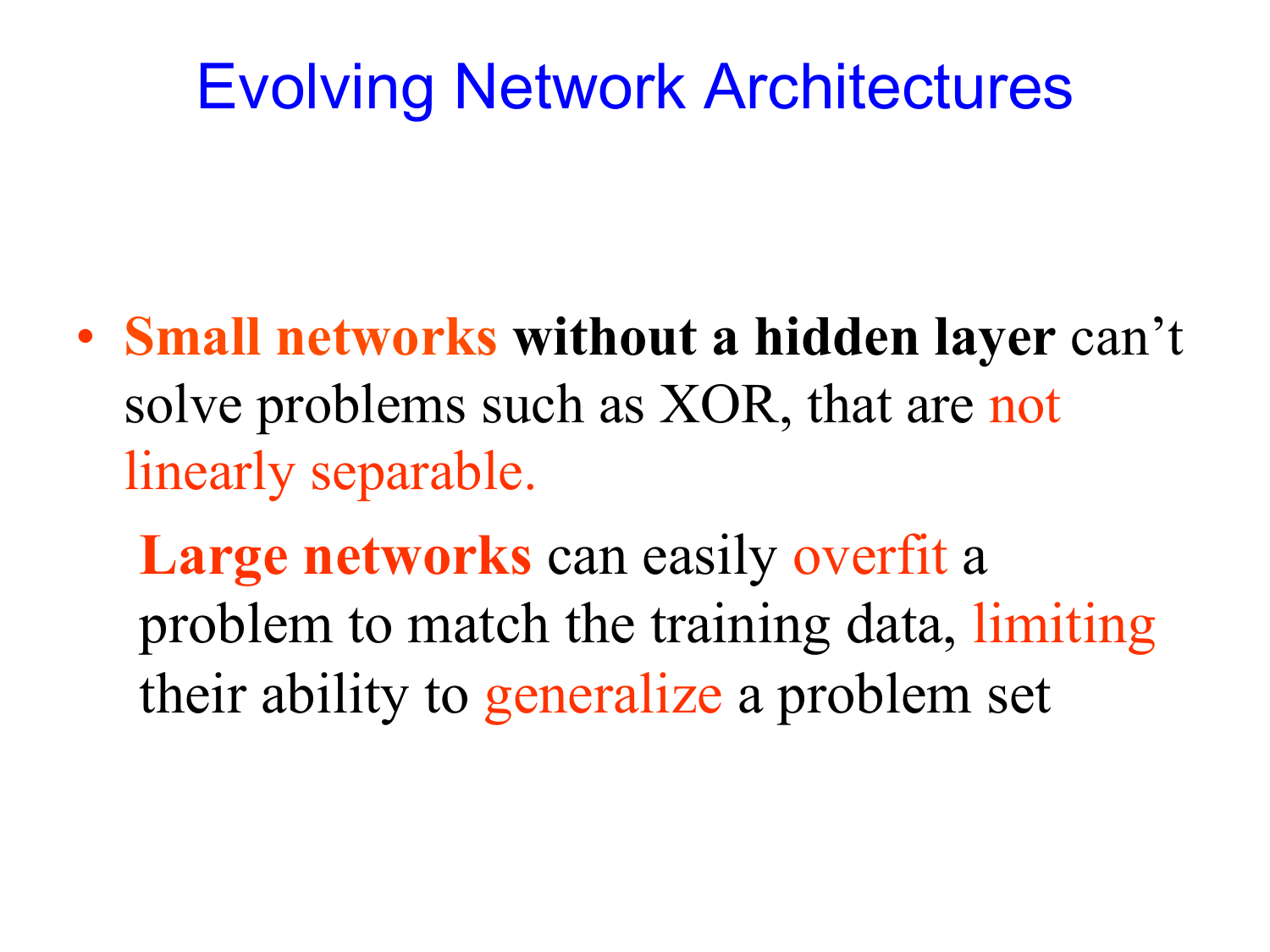#### Constructive vs Destructive Algorithm

- **Constructive** algorithms take a minimal network and build up **new layers nodes** and connections **during training**
- **Destructive** algorithms take a maximal network and prunes **unnecessary layers** nodes and connections **during training**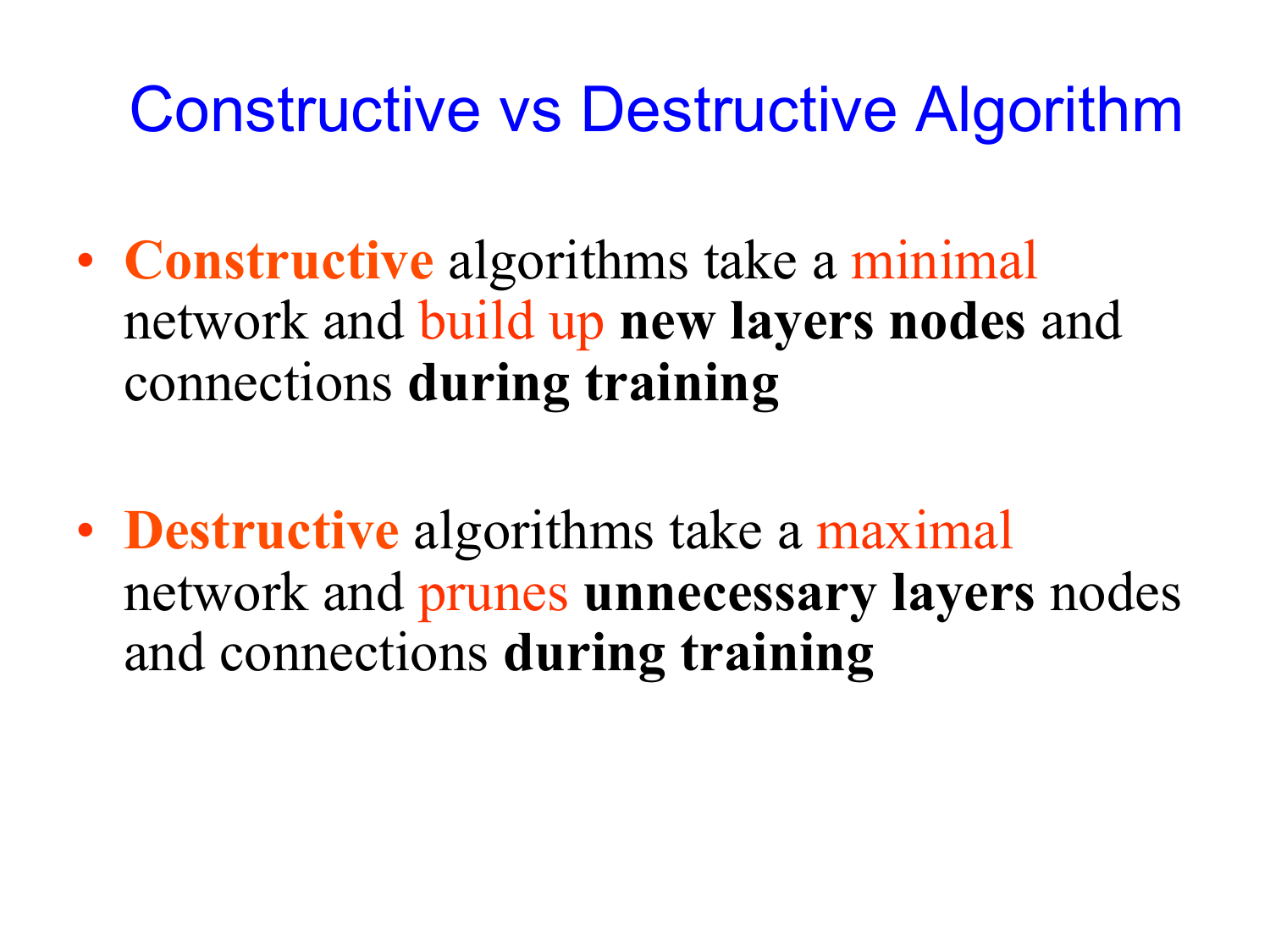#### Faster Convergence

• **Back propagation** requires many epochs to **converge** 

**An epoch** is one presentation of all the training examples in the dataset

- Some ideas to overcome this are:
	- *Stochastic learning:*
	- **updates weights** after each example,  **instead** of updating them after **one epoch**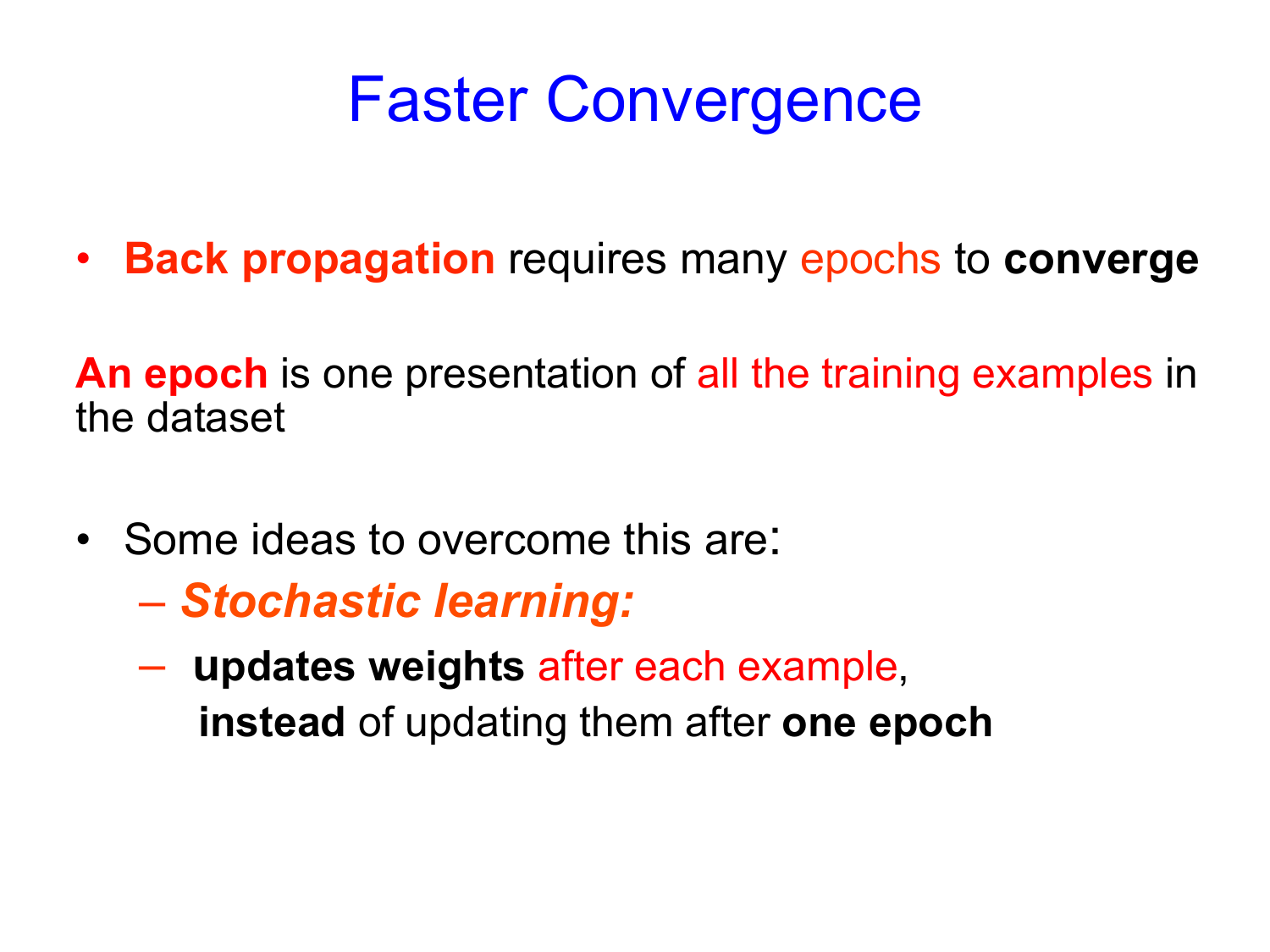### Faster Convergence

#### – *Momentum:*

- This **optimization** is due to the fact that it speeds up the learning when the **weight** are moving in a single direction continuously by increasing the size of steps
- **The closer** this value is to one,

**the more** each weight change will not only include the current error,

**but also** the weight change from **previous examples** 

(which often leads to faster convergence)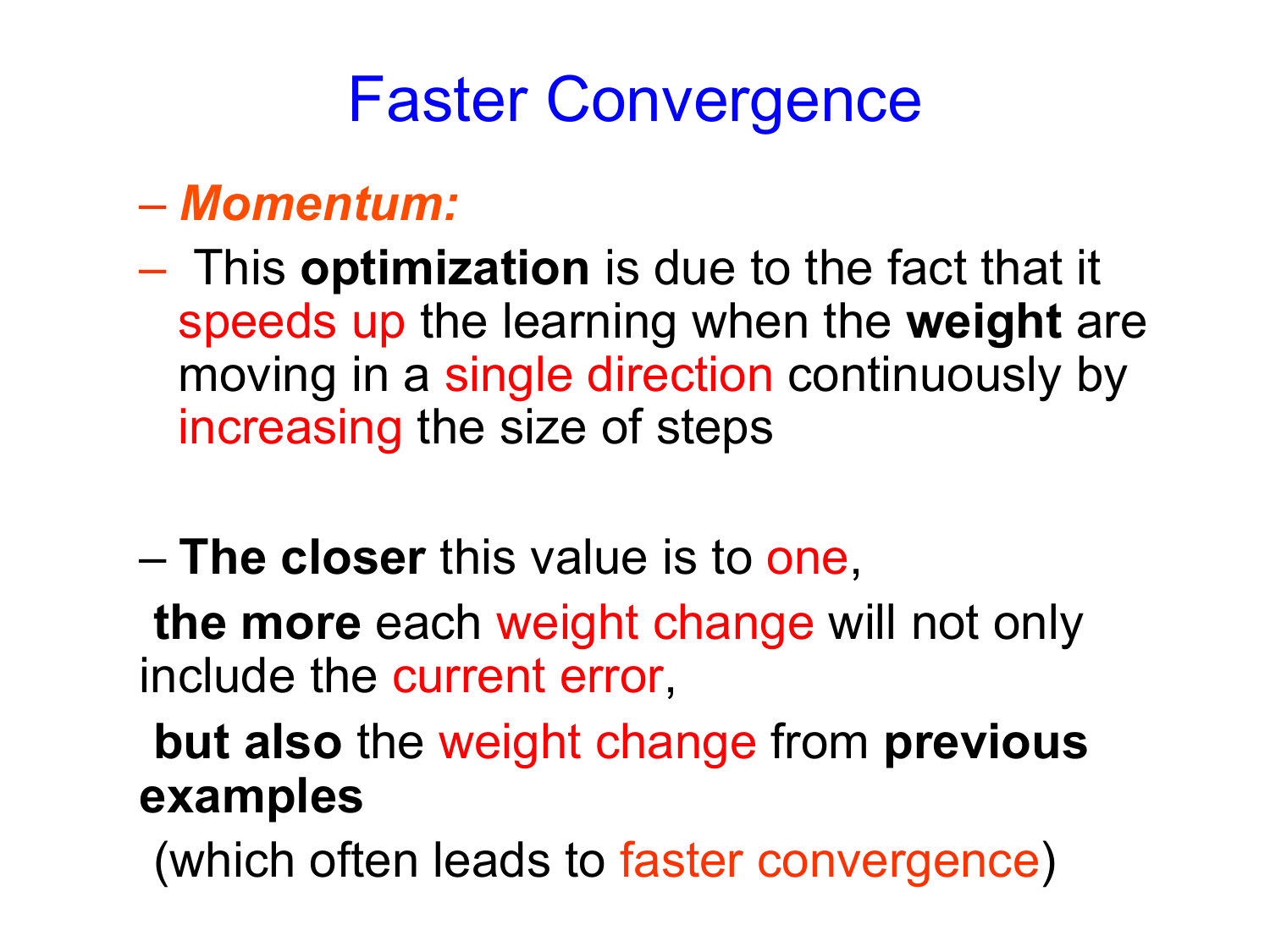# Discriminative Classifiers

- Advantages
	- prediction accuracy is generally high
		- As compared to Bayesian methods in general
	- robust, works when training examples contain errors
	- fast evaluation of the learned target function
		- Bayesian networks are normally slow
- **Criticism** 
	- long training time
	- difficult to understand the learned function (weights)
		- Bayesian networks can be used easily for pattern discovery
	- not easy to incorporate domain knowledge
		- Easy in the form of priors on the data or distributions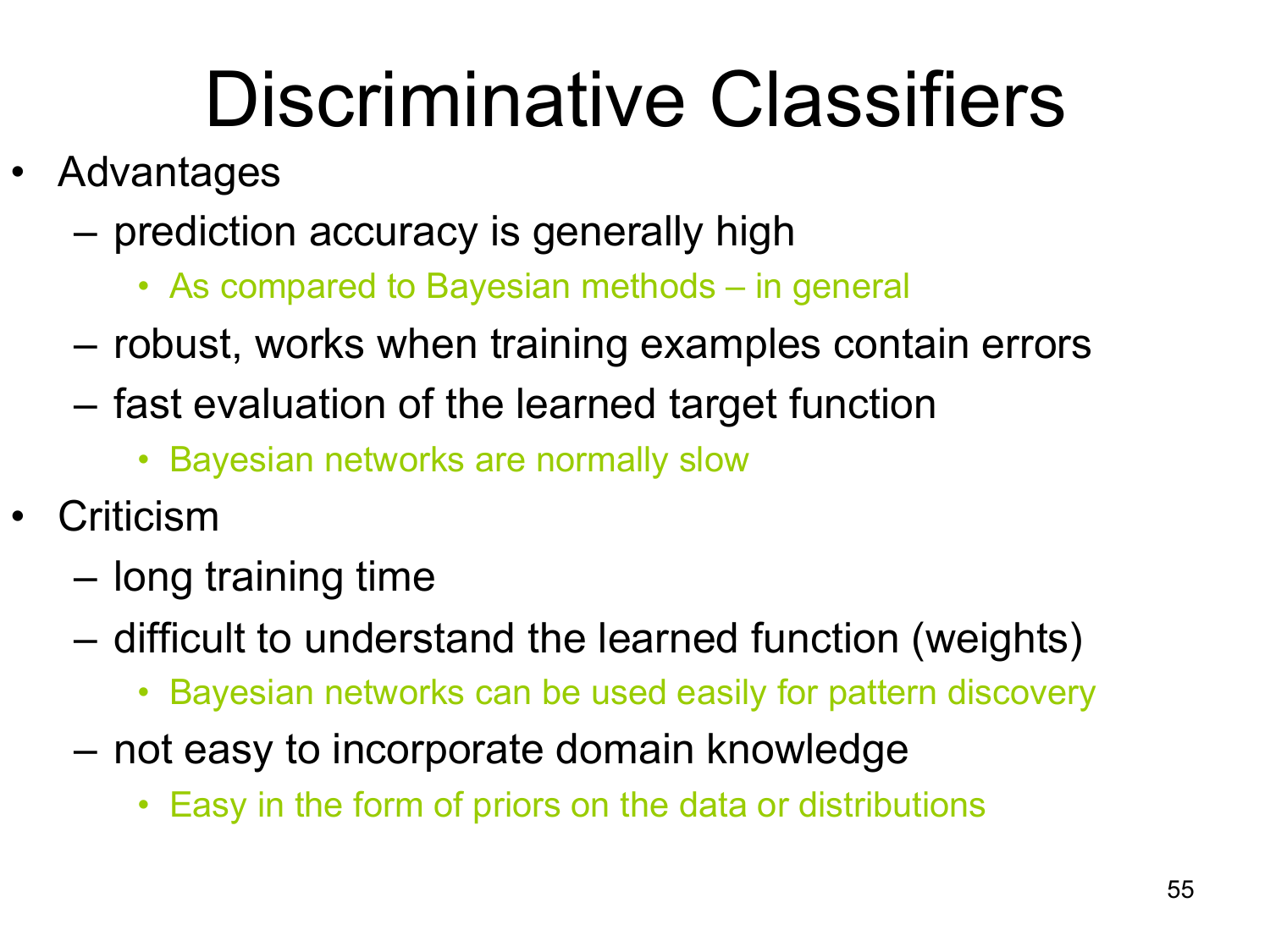## SVM—Support Vector Machines

- A new classification method for both linear and nonlinear data
- It uses a nonlinear mapping to transform the original training data into a higher dimension
- With the new dimension, it **searches** for the linear optimal separating hyper plane (i.e., "decision boundary")
- With an appropriate nonlinear mapping to a sufficiently high dimension, data from two classes can always be **separated** by a hyper plane
- SVM finds this hyper plane using **support vectors**  ("essential" training tuples) and **margins** (defined by the support vectors)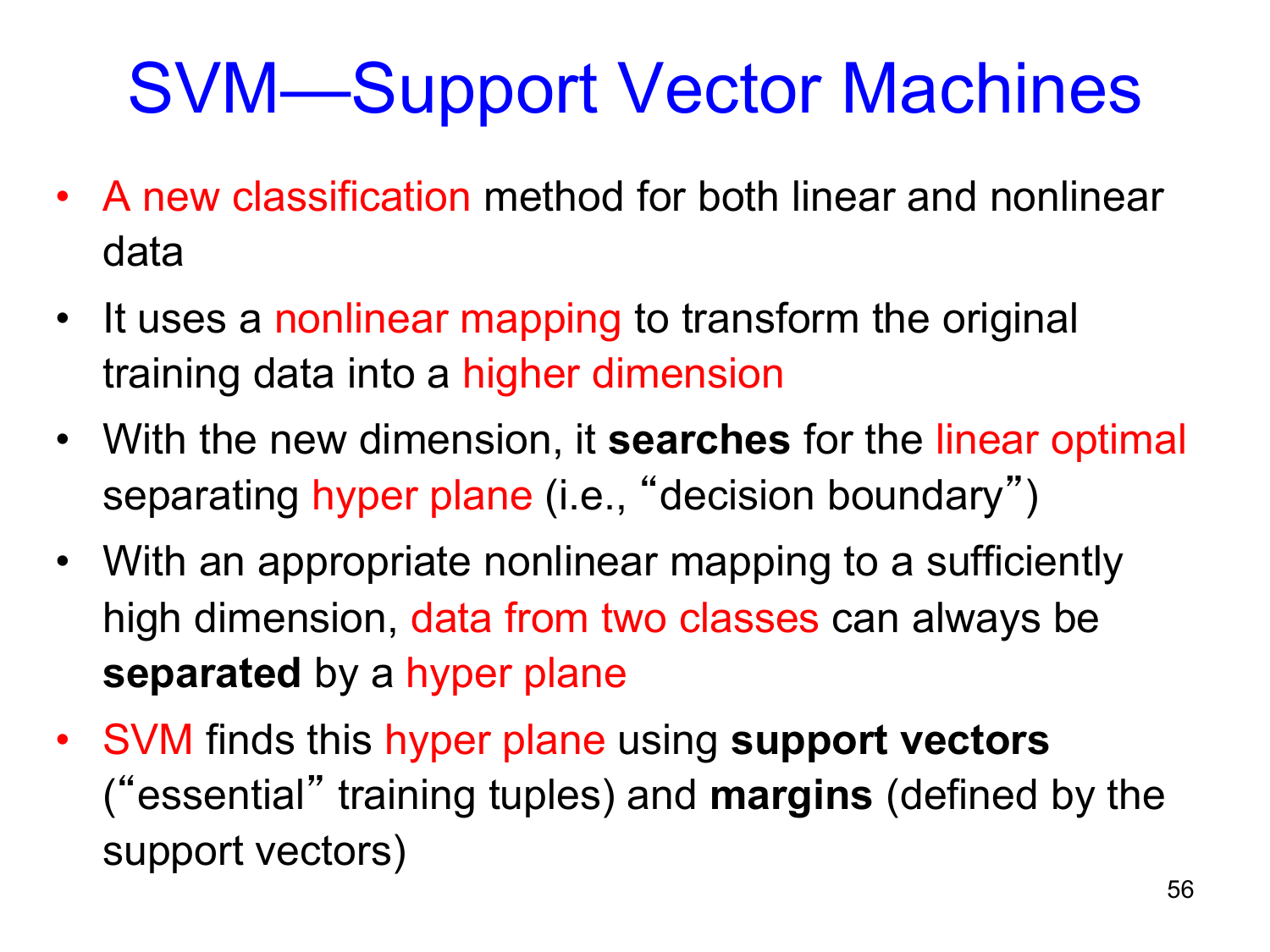### SVM—History and Applications

- **Vapnik** and colleagues (1992)—groundwork from Vapnik & Chervonenkis' statistical learning theory in 1960s
- **Features:** training can be slow but accuracy is high owing to their ability to model complex nonlinear decision boundaries (margin maximization)
- Used both for classification and prediction
- **Applications:** 
	- handwritten digit recognition, object recognition, speaker identification, benchmarking time-series prediction tests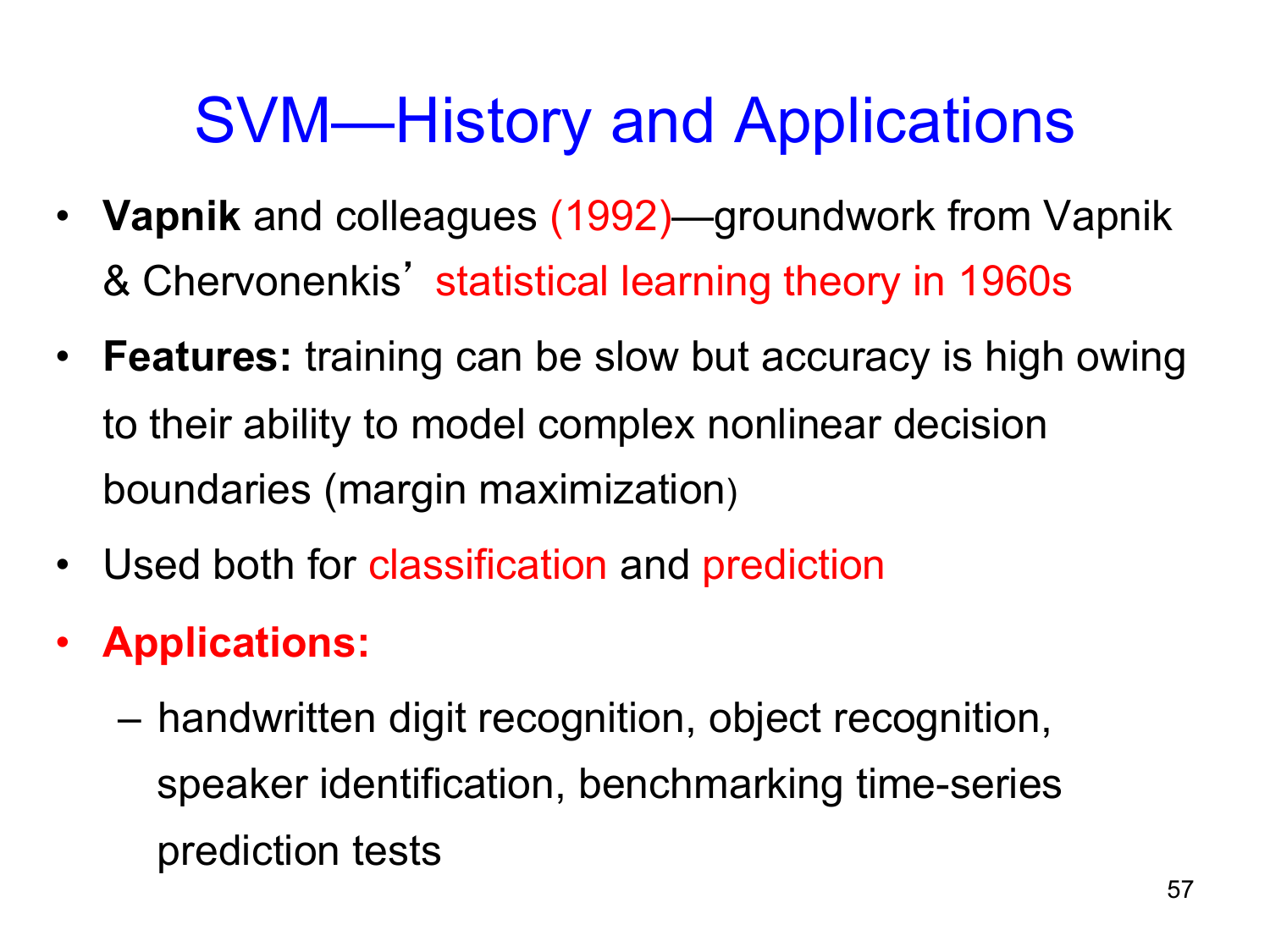## SVM—General Philosophy



Support Vectors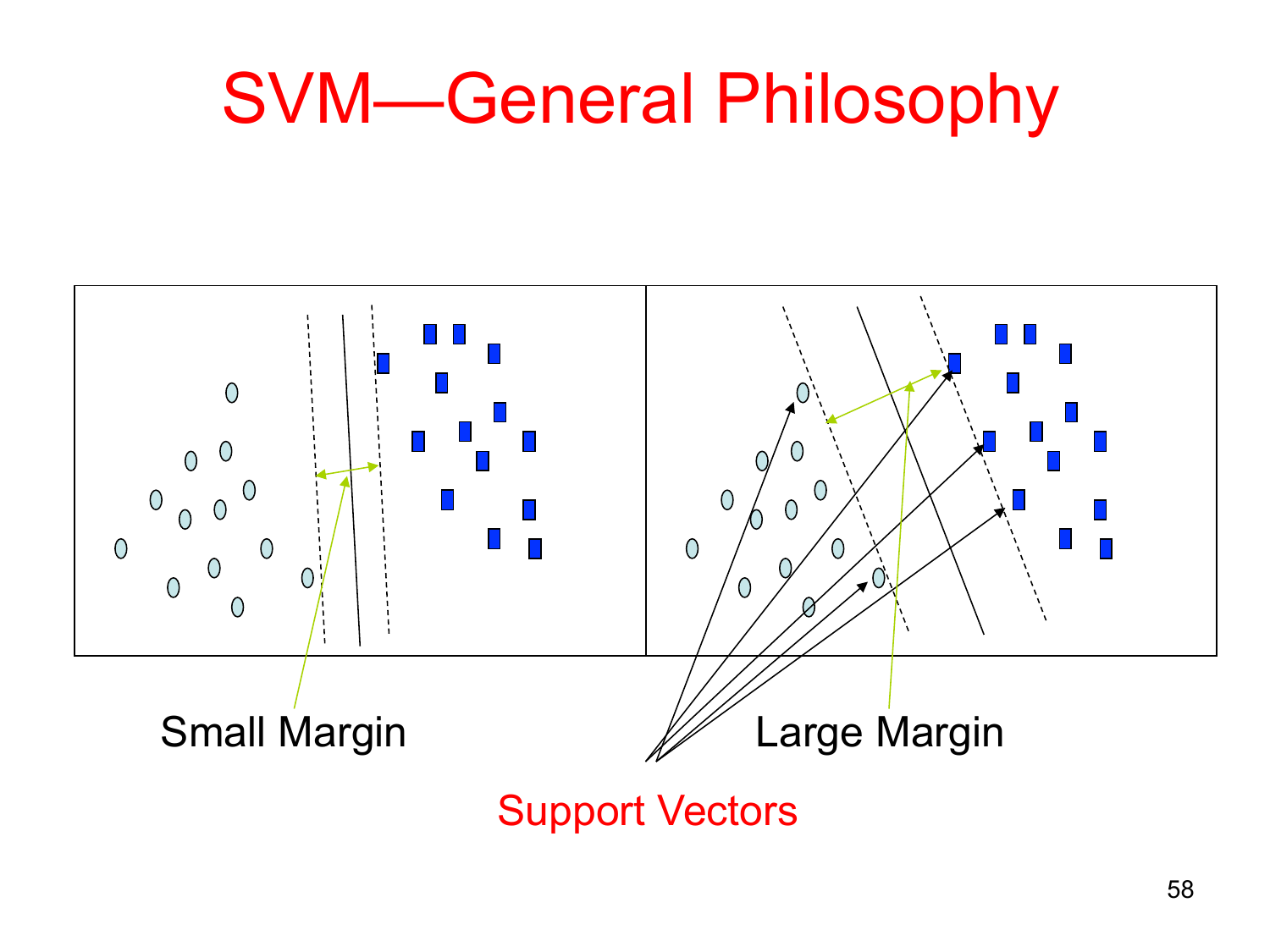#### Why Is SVM Effective on High Dimensional Data?

- **n** The complexity of trained classifier is characterized by the  $\#$  of support vectors rather than the dimensionality of the data
- $\blacksquare$  The support vectors are the essential or critical training examples they lie closest to the decision boundary (MMH)
- **F** If all other training examples are removed and the training is repeated, the same separating hyperplane would be found
- **n** The number of support vectors found can be used to compute an (upper) bound on the expected error rate of the SVM classifier, which is independent of the data dimensionality
- Thus, an SVM with a small number of support vectors can have good generalization, even when the dimensionality of the data is high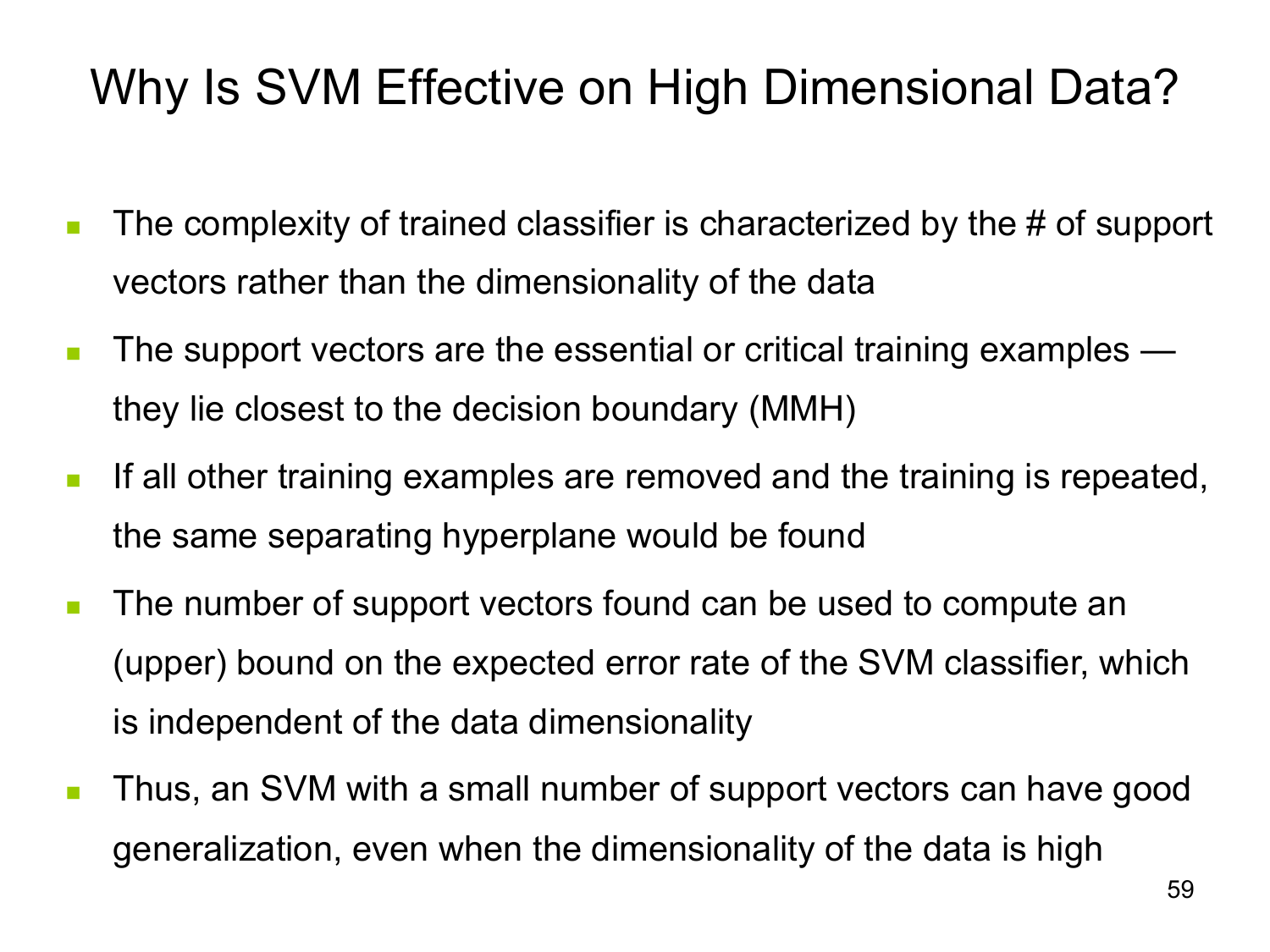# SVM vs. Neural Network

- SVM
	- Relatively new concept
	- Deterministic algorithm
	- Nice Generalization properties
	- Hard to learn learned in batch mode using quadratic programming techniques
	- Using kernels can learn very complex functions
- Neural Network
	- Relatively old
	- Nondeterministic algorithm
	- Generalizes well but doesn't have strong mathematical foundation
	- Can easily be learned in incremental fashion
	- To learn complex functions—use multilayer perceptron (not that trivial)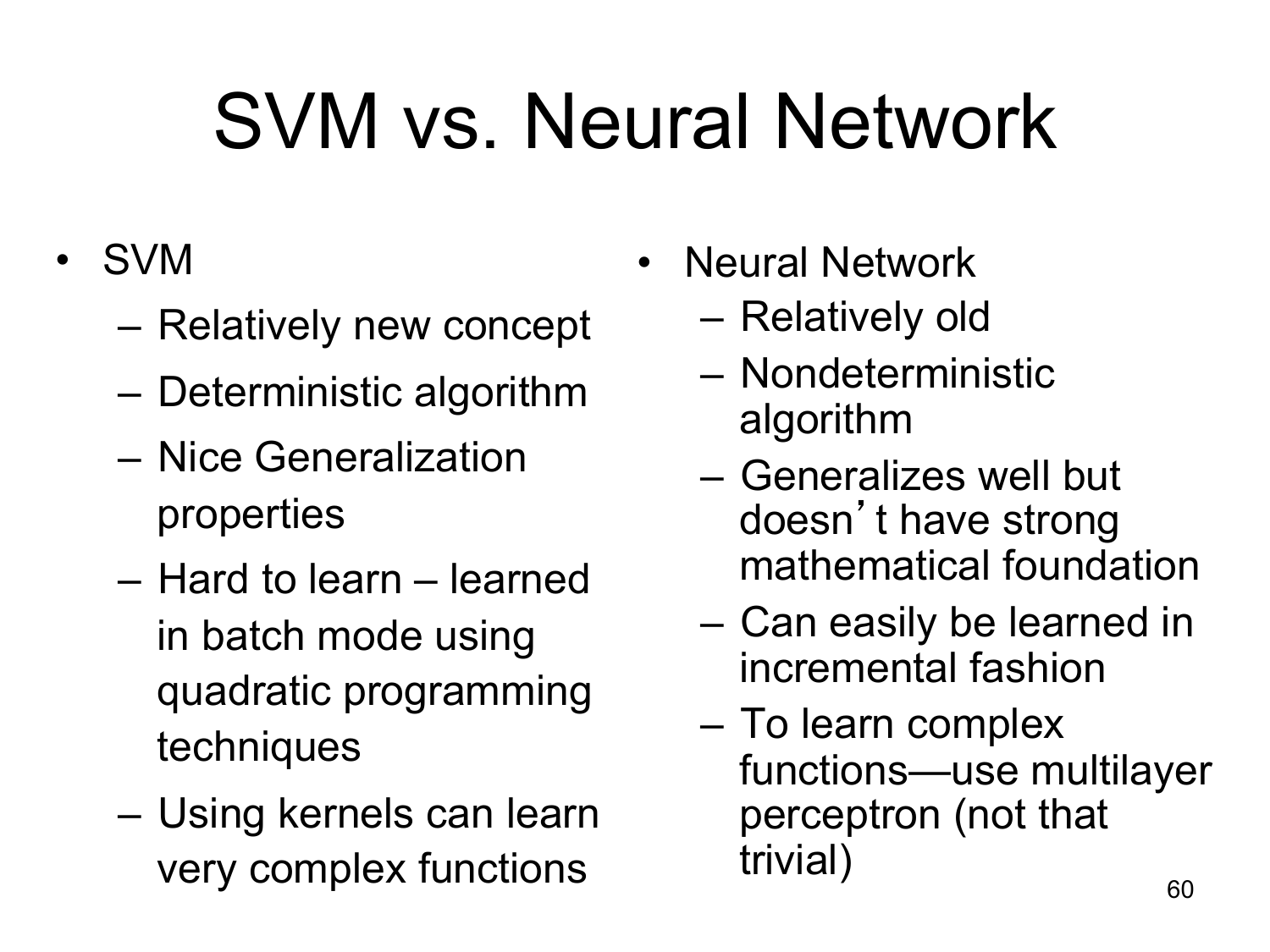# SVM Related Links

- **SVM Website** 
	- http://www.kernel-machines.org/
- Representative implementations
	- LIBSVM: an efficient implementation of SVM, multi-class classifications, nu-SVM, one-class SVM, including also various interfaces with java, python, etc.
	- SVM-light: simpler but performance is not better than LIBSVM, support only binary classification and only C language
	- SVM-torch: another recent implementation also written in C.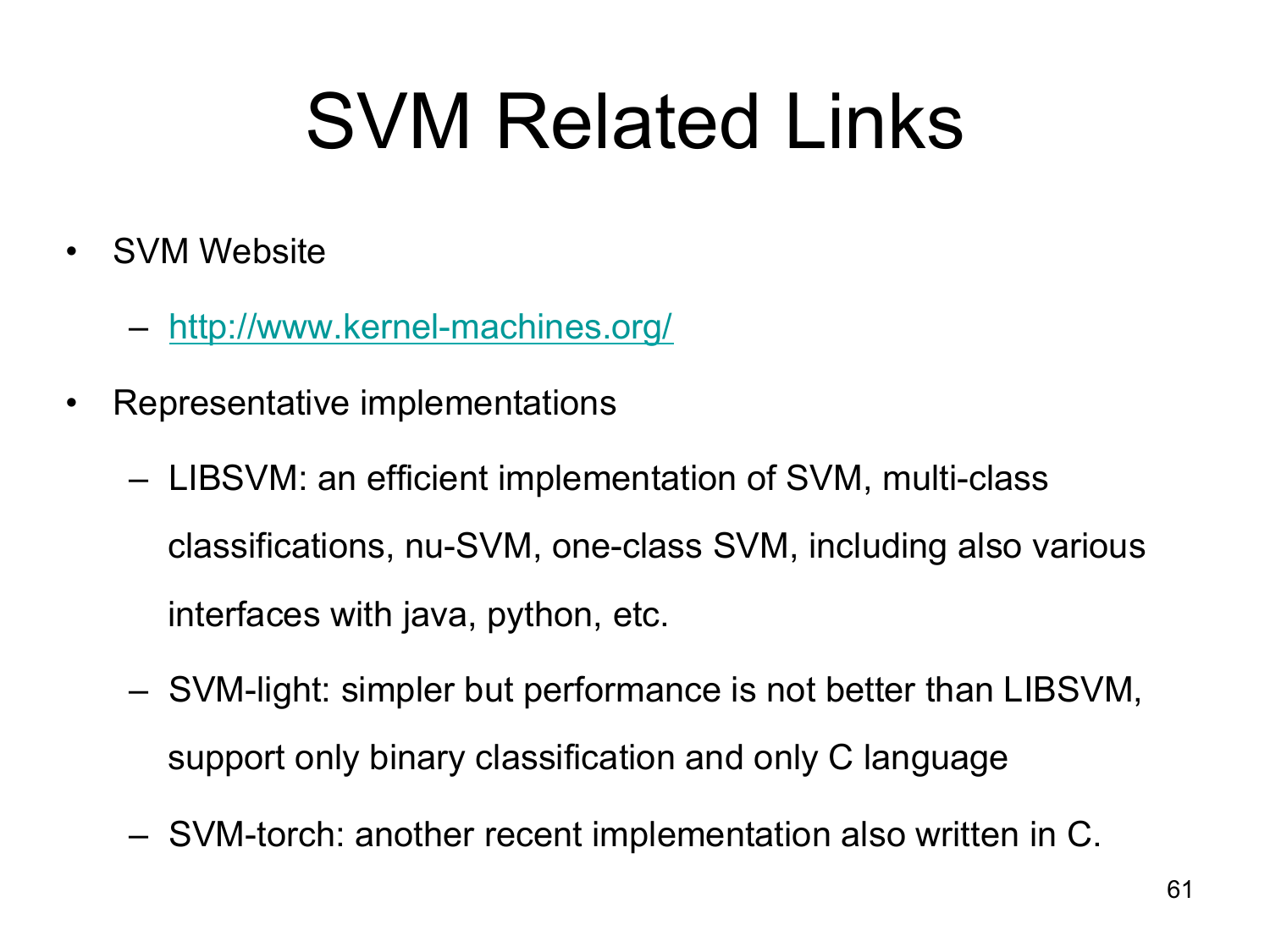# SVM—Introduction Literature

- "Statistical Learning Theory" by Vapnik: extremely hard to understand, containing many errors too.
- C. J. C. Burges.

A Tutorial on Support Vector Machines for Pattern Recognition. *Knowledge Discovery and Data Mining*, 2(2), 1998.

- Better than the Vapnik's book, but still written too hard for introduction, and the examples are so not-intuitive
- The book "An Introduction to Support Vector Machines" by N. Cristianini and J. Shawe-Taylor
	- Also written hard for introduction, but the explanation about the mercer' s theorem is better than above literatures
- The neural network book by Haykins
	- Contains one nice chapter of SVM introduction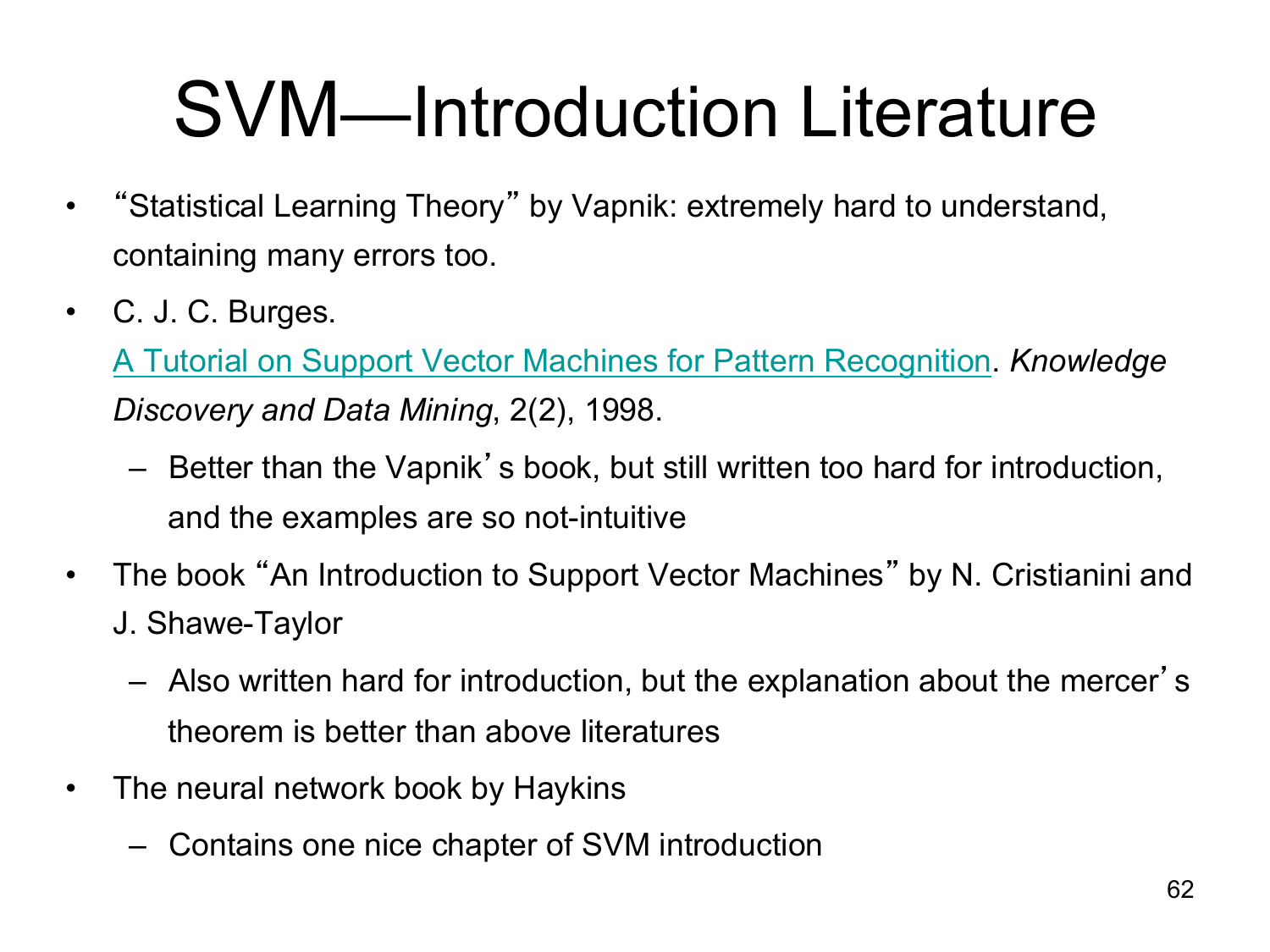# Lazy vs. Eager Learning

- Lazy vs. eager learning
	- Lazy learning (e.g., instance-based learning): Simply stores training data (or only minor processing) and waits until it is given a test tuple
	- Eager learning (the above discussed methods): Given a set of training set, constructs a classification model before receiving new (e.g., test) data to classify
- Lazy: less time in training but more time in predicting
- **Accuracy** 
	- Lazy method effectively uses a richer hypothesis space since it uses many local linear functions to form its implicit global approximation to the target function
	- Eager: must commit to a single hypothesis that covers the entire instance space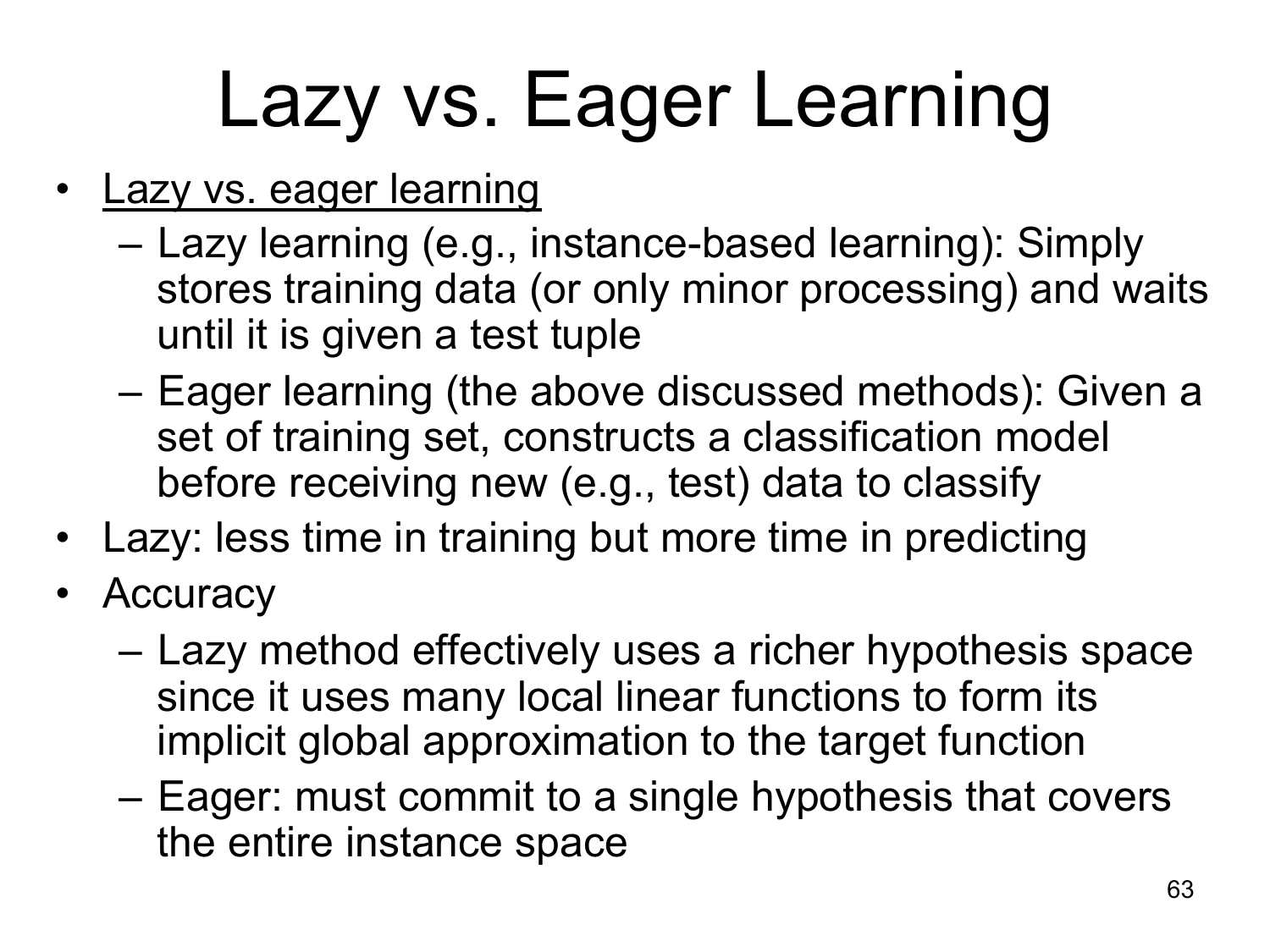#### Lazy Learner: Instance-Based Methods

- Instance-based learning:
	- Store training examples and delay the processing ("lazy evaluation") until a new instance must be classified
- Typical approaches
	- *k*-nearest neighbor approach
		- Instances represented as points in a Euclidean space.
	- Locally weighted regression
		- Constructs local approximation
	- Case-based reasoning
		- Uses symbolic representations and knowledgebased inference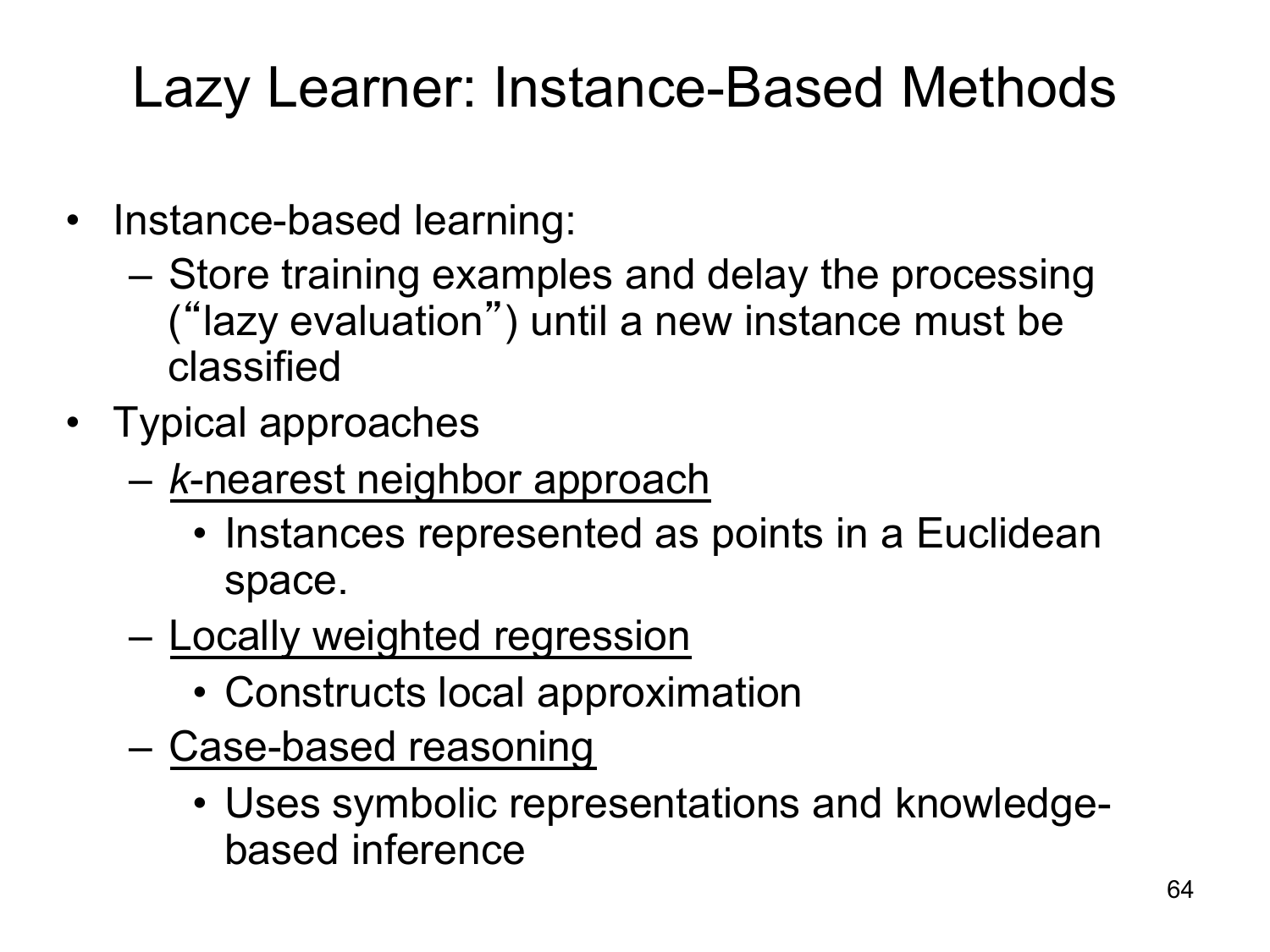# Rough Set Approach

- Rough sets are used to **approximately or** "**roughly**" **define equivalent classes**
- A rough set for a given class C is approximated by two sets: a lower approximation (certain to be in C) and an upper approximation (cannot be described as not belonging to C)
- Finding the minimal subsets (**reducts**) of attributes for feature reduction is NP-hard but a **discernibility matrix** (which stores the differences between attribute values for each pair of data tuples) is used to reduce the computation intensity